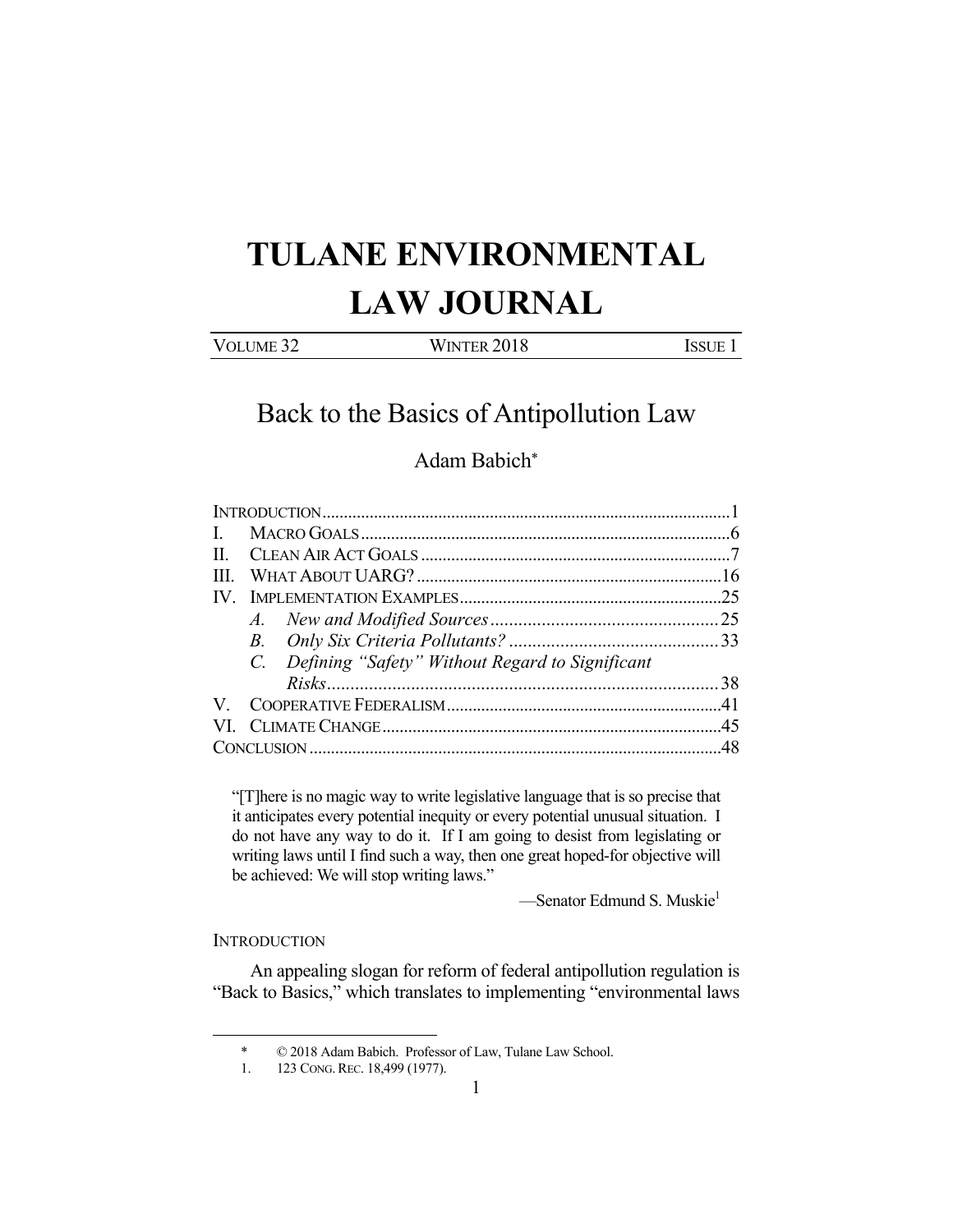as Congress intended" with an emphasis on "basic statutory obligations" and "cooperative federalism."<sup>2</sup> Who can argue with that? The question, then, is what did Congress intend the modern era of antipollution regulation to accomplish? Did Congress want to be humble and incrementally improve environmental quality? Or did Congress seek to fundamentally reform our relationship with the environment? Should EPA, then, be pushing for consistently clean air, water, and soils? Or only for an attractive benefit-cost ratio?<sup>3</sup> Should EPA aggressively oversee state implementation of antipollution programs? Or did Congress want the agency to set up a basic framework and then step back, out of the states' hair?4

 These are not philosophical questions. They are questions of legislative intent that, by and large, should be ascertainable by looking at plain statutory language and "employing traditional tools of statutory construction."5 Statutory commands should, of course, be read to advance congressional goals.<sup>6</sup> This Article shows that Congress, when launching

 <sup>2.</sup> EPA, FY 2018-2022 EPA STRATEGIC PLAN 2 (Feb. 12, 2018).

 <sup>3.</sup> As of this writing, one might also ask, should we consider all benefits when comparing costs and benefits? Or only those that relate directly to the regulatory initiative at issue? *See* EPA, Increasing Consistency and Transparency in Considering Costs and Benefits in the Rulemaking Process, 83 Fed. Reg. 27,524, 27,527 (advance notice of proposed rulemaking, June 13, 2018) (asking, "to what extent should EPA develop a general rule on how the Agency will weigh the benefits from reductions in pollutants that were not directly regulated (often called 'co-benefits' or 'ancillary benefits')").

 <sup>4.</sup> *See* EPA, NEW SOURCE REVIEW PRECONSTRUCTION PERMITTING REQUIREMENTS: ENFORCEABILITY AND USE OF THE ACTUAL-TO-PROJECTED-ACTUAL APPLICABILITY TEST IN DETERMINING MAJOR MODIFICATION APPLICABILITY 8 (Dec. 7, 2017) (announcing that EPA "does not intend to substitute its judgement for that of the owner or operator by 'second guessing' the owner or operator's emissions projections [when determining whether a modification will exceed regulatory thresholds for new source review (NSR)]," and noting that "implementation of the NSR program is one example of cooperative federalism under the CAA under which the state regulations have primacy once they are approved by the EPA").

 <sup>5.</sup> *See* Chevron, U.S.A., Inc. v. Nat. Res. Def. Council, 467 U.S. 837, 843 n.9 (1984) ("If a court, employing traditional tools of statutory construction, ascertains that Congress had an intention . . . that intention is the law and must be given effect.").

 <sup>6.</sup> *See* King v. Burwell, 135 S. Ct. 2480, 2492 (2015) ("[T]he words of a statute must be read in their context and with a view to their place in the overall statutory scheme." (quoting Util. Air Regulatory Grp. v. EPA, 134 S. Ct. 2427, 2441 (2014), which in turn was quoting FDA v. Brown & Williamson Tobacco Corp., 529 U.S. 120, 133 (2000))). The *Burwell* Court explained, "A provision that may seem ambiguous in isolation is often clarified by the remainder of the statutory scheme . . . because only one of the permissible meanings produces a substantive effect that is compatible with the rest of the law." 135 S. Ct. at 2492 (quoting United Sav. Assn. of Tex. v. Timbers of Inwood Forest Assocs., Ltd., 484 U.S. 365, 371 (1988)). Under the line of cases cited above, earlier cases, which used the *Chevron* doctrine to justify deference to interpretations that were out-of-step with a statute's purpose, are arguably outdated. *But see* Friends of Everglades v. S. Fla. Water Mgmt. Dist., 570 F.3d 1210, 1226 (11th Cir. 2009) (noting that courts "interpret and apply statutes, not congressional purposes" (internal quotation marks omitted)).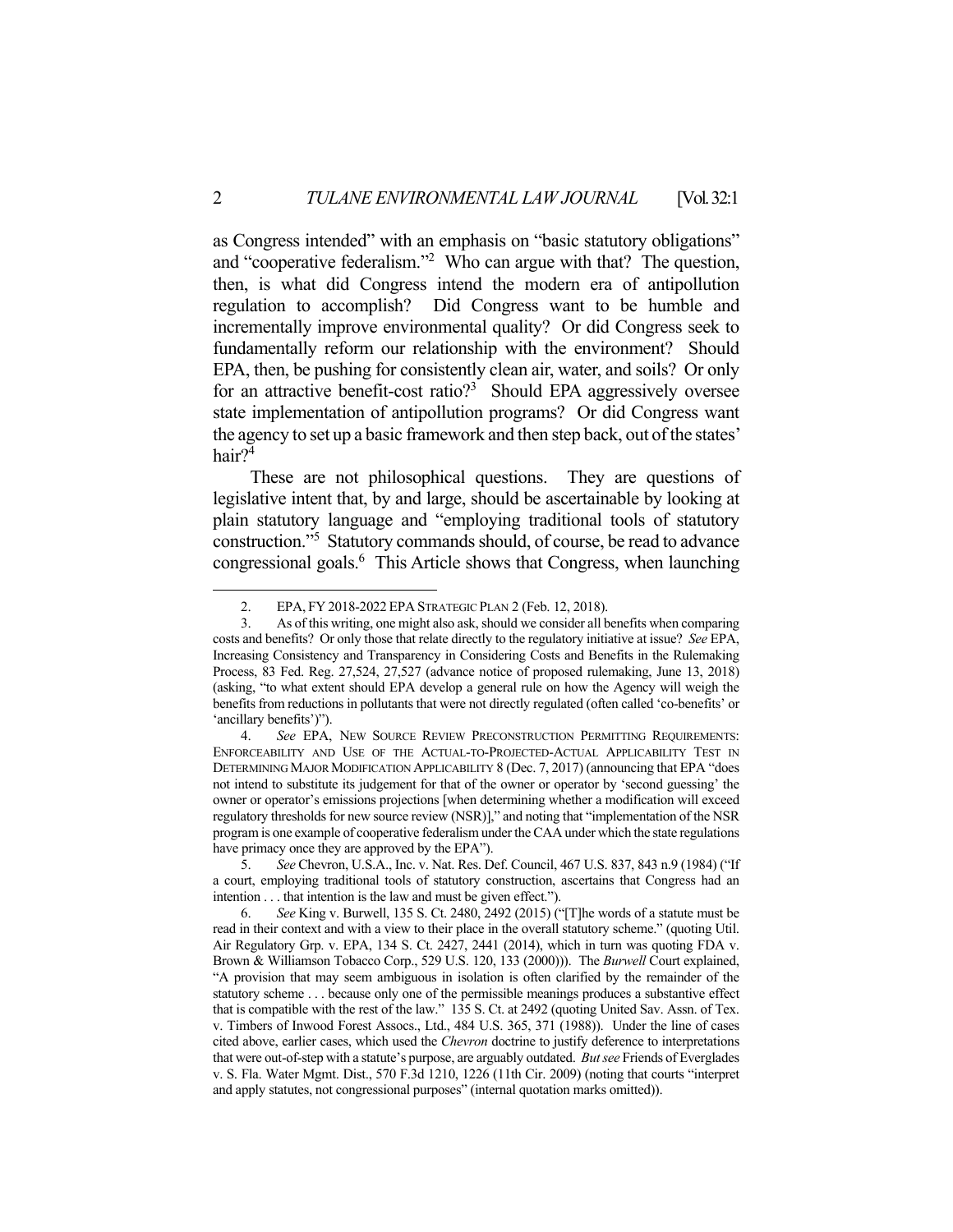1

the modern era of antipollution regulation, displayed a can-do attitude and adopted an aggressive agenda for reform. Congress intended "to recognize [a] crisis and generate a sense of urgency"<sup>7</sup> and to impose "a drastic remedy."8 Sacrifice was a part of the mix. Senator Jennings Randolph warned, "The implementation of the policies that are contained in this measure will test the determination in this country to achieve a livable environment, not only for ourselves but for future generations."<sup>9</sup>

 The 1970 Clean Air Act Amendments are the paradigm for modern antipollution regulation.<sup>10</sup> They are built around an almost un-stretchable command: to protect public health with "an adequate margin of safety," and to safeguard public welfare—not only from known impacts but from any "anticipated adverse effects."11 In those amendments, Congress mandated that *all* areas in the Nation<sup>12</sup> attain health protection standards

 9. S. Consideration of the Rep. of the Conf. Comm., 116 CONG. REC. 42,392 (Dec. 18, 1970) (statement of Sen. Randolph), *reprinted in* 1970 LEGIS. HIST. vol. 1, *supra* note 7, at 145.

 <sup>7.</sup> S. Deb. on S. 4358, 116 CONG. REC. 32,901 (Sept. 21, 1970) (statement of Sen. Muskie), *reprinted in* COMM. ON PUBLIC WORKS, 1ALEGISLATIVE HISTORY OF THE CLEAN AIR ACT AMENDMENTS OF 1970, at 223, 225 (1974) [hereinafter 1970 LEGIS. HIST. vol. 1].

 <sup>8.</sup> Union Elec. Co. v. EPA, 427 U.S. 246, 256 (1976). Senator Muskie stated, We have been conscious, I think, since early June that what we were considering writing into law could result in drastic changes in the pattern of the life we live in the urban areas of America. We felt that just such changes were essential if we were really to come to grips with the problem of air pollution.

S. Deb. on S. 4358, 116 CONG. REC. 32,903 (Sept. 21, 1970), *reprinted in* 1970 LEGIS. HIST. vol. 1, *supra* note 7, at 231-32. Representative Ken Hechler said, "We can no longer afford the pussyfooting, artful dogging, delays, end runs, and outright flouting of the intent of the legislation which has characterized the history of air pollution control." H. Consideration of the Rep. of the Conf. Comm., 116 CONG.REC. 42,521 (Dec. 18, 1970), *reprinted in* 1970 LEGIS.HIST. vol. 1, *supra* note 7, at 116.

 <sup>10. &</sup>quot;Congress commenced the modern era of federal environmental regulation with the Clean Air Act Amendments of 1970, Pub. L. No. 91-604, 84 Stat. 1676, now codified as amended at 42 U.S.C. §§ 7401 *et seq*." United States v. Shell Oil Co., 605 F. Supp. 1064, 1070 (D. Colo. 1985); Daniel Riesel, *Forecasting Significant Air Act Implementation Issues: Permitting and Enforcement*, 14 PACE ENVTL.L.REV. 129, 129 (1996) ("[As amended in 1970, the Clean Air Act] was the original or flagship statute of the 1970 environmental revolution. All environmental statutes subsequent and prior to the Comprehensive Environmental Response, Compensation and Liability Act (CERCLA) are closely based on the 1970 CAA pattern.").

 <sup>11.</sup> *See* 42 U.S.C. § 7409(b) (2018) (mandating national ambient air quality standards); *see also* Christopher T. Giovinazzo, *Defending Overstatement: The Symbolic Clean Air Act and Carbon Dioxide*, 30 HARV. ENVTL. L. REV. 99 (arguing that the Act "instructs EPA to do the impossible: to set standards strict enough to clean the air"); RICHARD L. REVESZ & JACK LIENKE, STRUGGLING FOR AIR POWER PLANTS AND THE "WAR ON COAL" 3 (2016) ("In 1970 a nearly unanimous Congress passed the Clean Air Act of 1970, which had the remarkably ambitious aim of eliminating essentially all air pollution that posed a threat to public health and welfare.").

 <sup>12.</sup> For implementation purposes, states are divided into "air quality control regions," which together make up "the entire geographic area comprising [each] State." *See* 42 U.S.C. § 7407(a)-(b).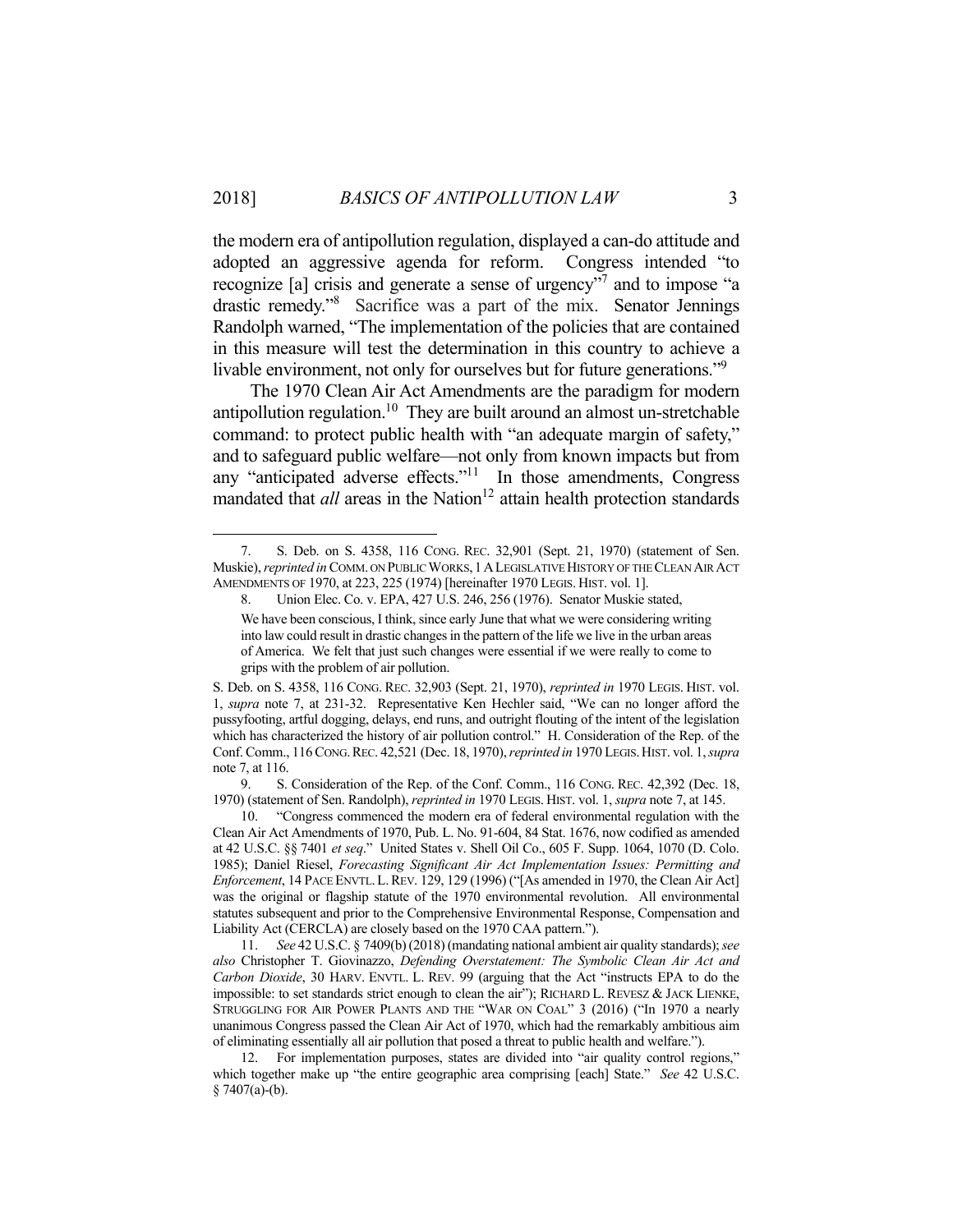within a decade<sup>13</sup> after identification of each air pollutant that is present in ambient air due to emissions "from numerous or diverse mobile or stationary sources," and that EPA concludes "*may* reasonably be anticipated to endanger public health or welfare."14 Thus, stripped down to the "basics," the governing principle of U.S. antipollution law is to minimize risks to public health, welfare, and the environment, even when that task is difficult and expensive.15

 14. *See* 42 U.S.C. § 7408(a)(1) (emphasis added) (describing pollutants that EPA should regulate under the "criteria pollutant" program).

 15. Which is not to deny that Congress provided various exemptions and delays for favored industries and companies. For example, in the 1977 Clean Air Act Amendments, Congress authorized the waiver of

federal restrictions on building a power plant if the waiver is approved by the Interior Department and the appropriate state governor or, if they disagree, by the President. Although never mentioned in the debate, that provision is aimed at permitting development of the huge Intermountain Power Project next to Capital Reef National Park in central Utah. That concession removed a threat [of opposition from Utah's Senator Jake Garn].

BERNARD ASBELL, THE SENATE NOBODY KNOWS 451 (1978); *see also* Friends of Everglades v. S. Fla. Water Mgmt. Dist., 570 F.3d 1210, 1227 (11th Cir. 2009) ("[I]t may seem inconsistent with the lofty goals of the Clean Water Act to leave out of the permitting process the transfer of pollutants from one navigable body of water to another, but it is no more so than to leave out all non-point sources, allowing agricultural run-offs to create a huge 'dead zone' in the Gulf of Mexico. Yet we know the Act does that."). But where Congress declined to adopt unambiguous exceptions, courts should read antipollution law consistently with its fundamental purpose. *See* 

<u>.</u>

 <sup>13.</sup> EPA must publish criteria for pollutants "within 12 months" after they are identified and listed. *Id.*  $\frac{5}{4}$  7408(a)(2). At the same time, EPA must publish proposed health protection standards for ambient air, i.e., "national ambient air quality standards." *Id.* § 7409(a)(2). After that, the Act gives EPA "no later than 90 days" to promulgate standards. *Id*. § 7409(a)(1)(B), (2). Under the 1970 amendments, states had nine months after promulgation of a national ambient air quality standard to submit an implementation plan for EPA approval. Clean Air Act Amendments of 1970 § 110(a)(1), 84 Stat. 1680 (1970). EPA could extend this deadline "for a period not to exceed 18 months." *Id*. § 110(b), 84 Stat. 1681. EPA then had four months to approve or disapprove the plan. *Id.* § 110(a)(2), 84 Stat. 1680. The deadline for attainment was three years after that,  $id$ . §  $110(a)(2)(A)(i)$ , which deadline EPA could extend for "not more than two years." *Id.* § 110(d), 84 Stat. 1682. Also, a state's governor could apply to postpone the applicability of a source-specific requirement for up to one year. *Id*. § 110(f). So that is a total of about 118 months or somewhat under ten years, and under seven years if the provisions for extraordinary extensions and postponements under section 110(d) and (e) are not counted. As the Act reads today, states then have "3 years" after promulgation of a health protection standard to submit their implementation plans (rather than nine months). 42 U.S.C. § 7410(a)(1); *see also id*. § 7502(b) (providing for submission of nonattainment plans three years after a designation of nonattainment). EPA can still extend this deadline for up to "18 months." *Id*. § 7410(b). Within six months after submission, EPA must determine whether a state's plan meets minimum criteria for completeness. *Id*. § 7410(k)(1). EPA has twelve months after that to approve or disapprove the plan in whole or part. *Id.* § 7410(k)(2) & (3). In general, attainment deadlines are now "no later than 5 years from the date such area was designated nonattainment," *id.* § 7502(a)(2)(A), but some nonattainment areas qualify for later dates. *See* 40 C.F.R. § 51.903; *cf*. 42 U.S.C. § 7511(a). EPA may grant states "[n]o more than 2 one-year extensions" of an attainment deadline.  $42 \text{ U.S.C.} \$   $7502(a)(2)(C)$ .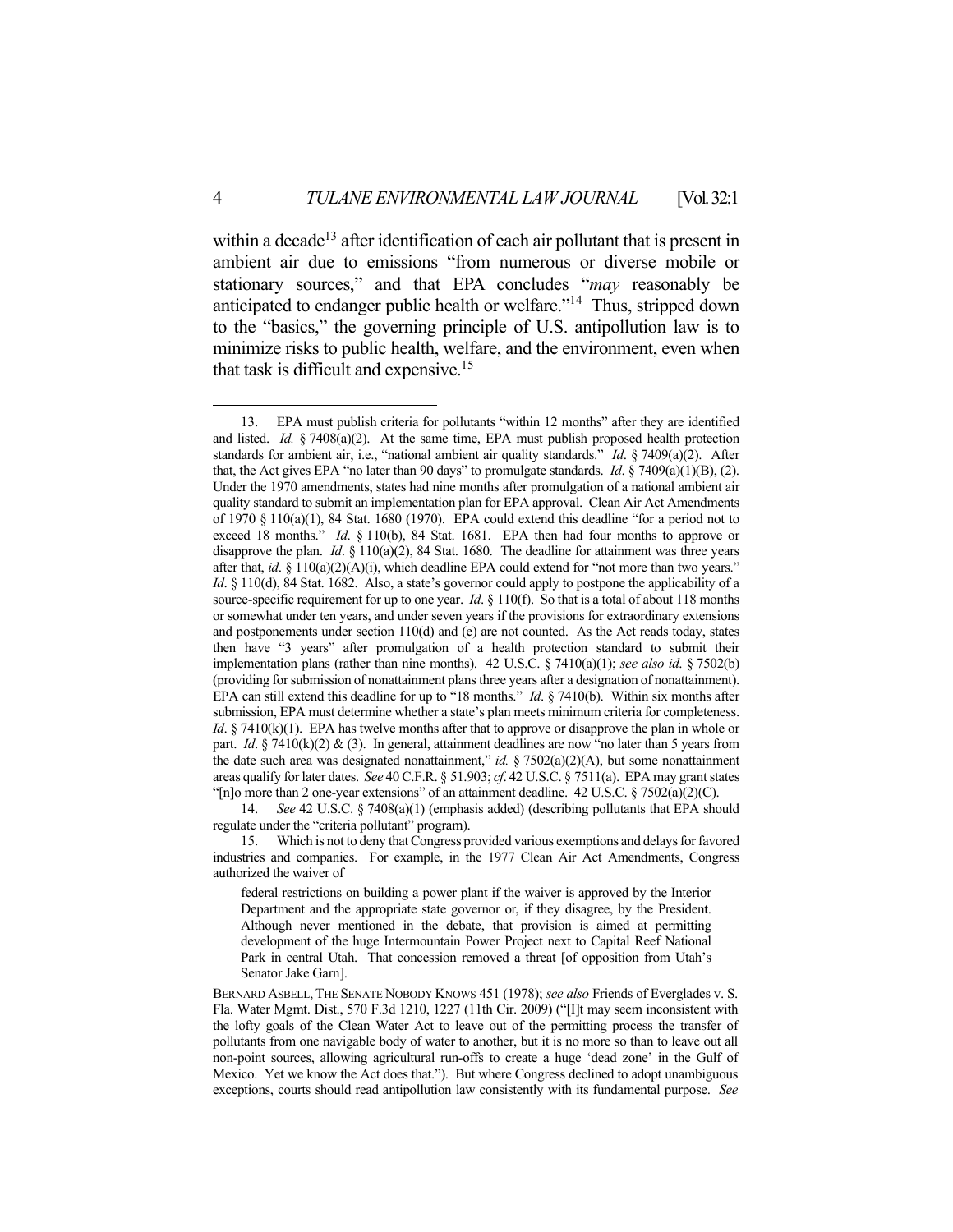Because the Clean Air Act Amendments of 1970 comprise the first U.S. antipollution law of the modern era,<sup>16</sup> this Article focuses primarily on that Act. The Article begins with a discussion of goals. First, Part I discusses the "macro," or overall, goals set by the National Environmental Policy Act of 1969.<sup>17</sup> Next, Part II reviews the Clean Air Act's goals, as reflected in that Act's legislative history. Part III attempts to reconcile the Article's recitation of Clean Air Act goals with the more modest vision of the Act that the U.S. Supreme Court expressed in *Utility Air Regulatory Group v. EPA* (*UARG*).<sup>18</sup> After that, Part IV discusses three examples of areas in which EPA implementation of the Act falls short of congressional goals. Section IV.A shows that EPA watered down the requirement that new and modified sources install state-of-the-art technology. Section IV.B demonstrates that the agency's limitation of the "criteria pollutant"<sup>19</sup> program to only six pollutants is not consistent with congressional intent. And Section IV.C establishes that EPA weakened environmental protection by defining "safety" in a manner that takes cost considerations into account through a back-door mechanism, allowing continued public exposure to significant risks from hazardous air pollutants. Next, Part V of the Article reviews the Act's "cooperative federalist" framework<sup>20</sup> to show that Congress intended EPA to actively supervise state implementation. Finally, Part VI points out that the Act's legislative history and plain language foreclose interpretations that sidestep the problem of climate change. The Article concludes that a reference to "the basics" cannot justify rolling back environmental protections or letting states decide the extent to which air pollution will meet federal standards. Rather than stretching past the Clean Air Act's "basics," EPA and the courts have failed to implement them fully.<sup>21</sup>

*supra* note 6 (citing, *inter alia*, King v. Burwell, 135 S. Ct. 2480, 2492 (2015)); *see also* Schlemmer v. Buffalo, R & P R Co., 205 U.S. 1, 10 (1907) ("The general rule of law is, that a proviso carves special exceptions only out of the body of the act; and those who set up any such exception must establish it."); Donovan v. Cunningham, 716 F.2d 1455, 1467-68 n.27 (5th Cir. 1983) ("As the Supreme Court has observed in a different context, it seems 'fair and reasonable' to place the burden of proof upon a party who seeks to bring his conduct within a statutory exception to a broad remedial scheme.").

 <sup>16.</sup> *See supra* note 10.

 <sup>17. 42</sup> U.S.C. §§ 4321, 4331.

 <sup>18. 134</sup> S. Ct. 2427, 2441 (2014).

 <sup>19.</sup> For a brief explanation of the criteria pollutant program, see *infra* notes 174-181 and accompanying text.

 <sup>20.</sup> For a brief explanation of cooperative federalism, see *infra* note 234 and accompanying text.

 <sup>21.</sup> EPA has been known, however, to reach beyond statutory mandates. Sierra Club v. EPA, 311 F.3d 853, 861 (7th Cir. 2002) ("It is not the EPA's prerogative to disregard statutory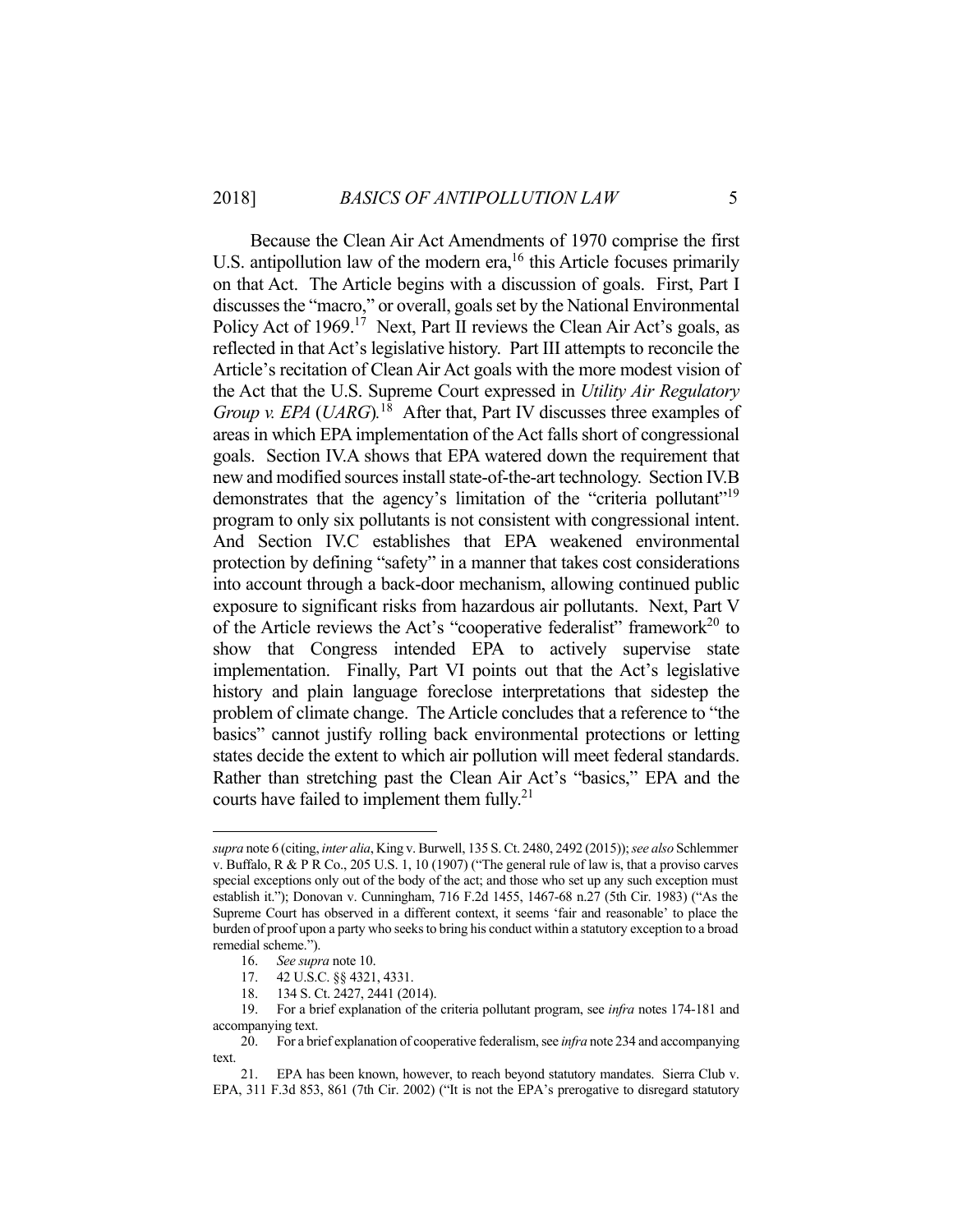#### I. MACRO GOALS

 The modern era of antipollution law began with the December 31, 1970, Clean Air Act Amendments.22 But Congress passed—and President Richard Nixon signed—the nation's environmental manifesto almost a year before that, on January 1, 1970. This was the National Environmental Policy Act of 1969 (NEPA).<sup>23</sup> The goal, *inter alia*, was to "prevent or eliminate damage to the environment."<sup>24</sup> To that end, NEPA  $\S$  101 announces "sweeping policy goals."25 These goals include fulfilling each generation's responsibility "as trustee of the environment for succeeding generations"; assuring "for *all* Americans safe, healthful, productive, and esthetically and culturally pleasing surroundings"; attaining wide beneficial uses of the environment "without degradation" and without "risk to health or safety"; and striking a balance "between population and resource use which will permit high standards of living and a wide sharing of life's amenities."26 The U.S. Supreme Court decided that these goals are not judicially enforceable.<sup>27</sup> Nonetheless, NEPA's goals are the law of the land.28 Also, they are unambiguously part of the "context" within

limitations on its discretion because it concludes that other remedies it has created out of whole cloth are better." (citations omitted)). Similarly, the courts have also not always confined themselves to the four corners of congressional mandates. In *Sierra Club v. Ruckelshaus*, 344 F. Supp. 253 (D.D.C. 1972), *aff'd* 2 Envtl. L. Rep. (Envtl. L. Inst.) 20,656 (D.C. Cir. 1972), *affirmed sub nom. Fri v. Sierra Club*, 412 U.S. 541 (1973), the U.S. District Court for the D.C. District ordered EPA to come up with a program—despite the lack of any statutory mandate—to implement "Congress' intent to improve the quality of the nation's air and to prevent deterioration of that air quality, no matter how presently pure that quality in some sections of the country happens to be." 344 F. Supp. at 255. The D.C. Circuit affirmed and the Supreme Court then affirmed by operation of law, because the Court was evenly divided. *See* Robert V. Percival, *Environmental Law in the Supreme Court: Highlights from the Marshall Papers*, 23 Envtl. L. Rep. (Envtl. L. Inst.) 10,606, 10,621 (1993) (noting that Justice Marshall's law clerk urged the Justice to change his vote to create a 4-4 split). Congress liked the idea well enough to write the program (in a revised form) into the 1977 amendments to the Clean Air Act, creating the prevention of significant deterioration (or PSD) program in Part C, subpart I, of the Act, 42 U.S.C. §§ 7470-79.

 <sup>22.</sup> *See supra* note 10.

 <sup>23.</sup> Pub. L. No. 91-190, 83 Stat. 852 (1970) (codified as amended at 42 U.S.C. §§ 4321- 4347)).

 <sup>24. 42</sup> U.S.C. § 4321.

 <sup>25.</sup> *See* Robertson v. Methow Valley Citizens Council, 490 U.S. 332, 350 (1989).

 <sup>26. 42</sup> U.S.C. § 4331(b)(1)-(3), (b)(5) (emphasis added).

 <sup>27.</sup> *See Robertson*, 490 U.S. at 351 ("Other statutes may impose substantive environmental obligations on federal agencies, but NEPA merely prohibits uninformed—rather than unwise agency action." (footnote omitted)); Strycker's Bay Neighborhood Council v. Karlen, 444 U.S. 223, 227 (1980) ("[O]nce an agency has made a decision subject to NEPA's procedural requirements, the only role for a court is to insure that the agency has considered the environmental consequences.").

 <sup>28.</sup> *See* ENVTL. LAW INST., REDISCOVERING THE NATIONAL ENVIRONMENTAL POLICY ACT, BACK TO THE FUTURE 26 (1995) ("To treat a statutory obligation as non-binding unless a court can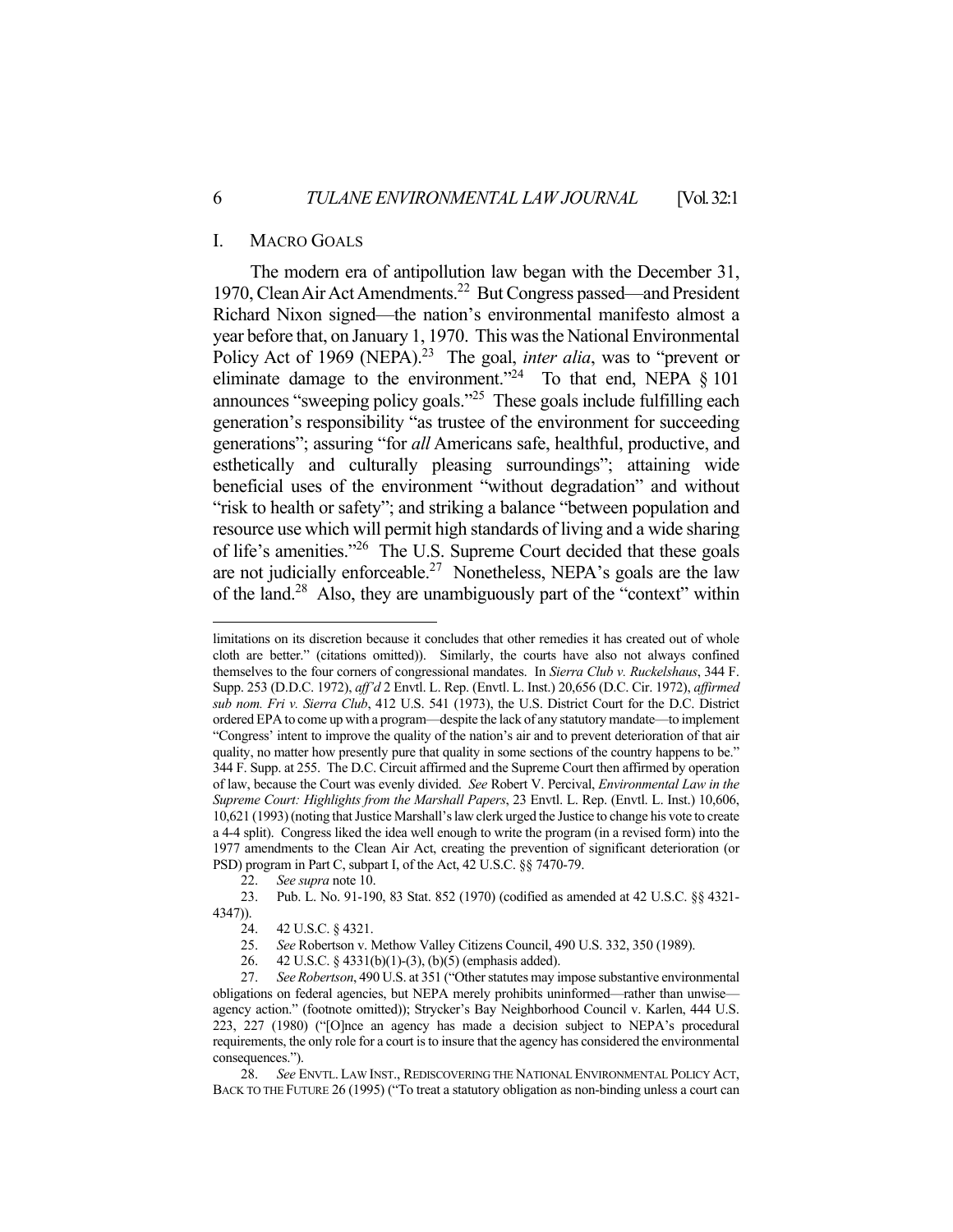which other environmental laws should be interpreted<sup>29</sup> because they are part of "the backdrop against which Congress was legislating" when enacting subsequent laws.30

#### II. CLEAN AIR ACT GOALS

1

 When launching the modern era of antipollution regulation with the 1970 Clean Air Act Amendments, Congress recognized it was doing big and new things.<sup>31</sup> Senator Howard Baker said: "I do not suggest . . . that the bill is perfect, or even that it is outstanding. It is good. It may turn out to be very good. It may turn out to be best of all, though, for beginning something new."<sup>32</sup> Congress enacted the 1970 Clean Air Act Amendments after a decade in which the legislative and executive branches had broken with the past to enact historic statutes meant to put racial discrimination<sup>33</sup> and denial of voting rights<sup>34</sup> in the rearview mirror. Environmental protection was a similarly grand and transformative undertaking.<sup>35</sup> President Nixon challenged Congress to enact true reform:

 33. Civil Rights Act of 1964, Pub. L. No. 88-352, 78 Stat. 241; Fair Housing Act, Title VIII of the Civil Rights Act of 1968, Pub. L. No. 90-284, 82 Stat. 81*.*

34. Voting Rights Act of 1965, Pub. L. No. 89-110, 79 Stat. 437.<br>35. Bruce M. Kramer, *The 1970 Clean Air Amendments: F* 

order a government official to comply . . . mocks the Constitutional obligation of the President to 'take Care that the Laws be faithfully executed."" (quoting U.S. Const. art. II, § 3)).

 <sup>29.</sup> *See* FDA v. Brown & Williamson Tobacco Corp., 529 U.S. 120, 133 (2000) (holding that "the meaning of one statute may be affected by other Acts, particularly where Congress has spoken subsequently and more specifically to the topic at hand"); *see also id.* at 143 ("In determining whether Congress has spoken directly to the FDA's authority to regulate tobacco, we must also consider in greater detail the tobacco-specific legislation that Congress has enacted over the past 35 years."). Unlike the situation in *Brown & Williamson Tobacco Corp.*, NEPA is a prior, rather than subsequent, statute. In NEPA, Congress specifically instructed the executive that "regulations, and public laws of the United States shall be interpreted and administered in accordance with the policies set forth in this chapter." 42 U.S.C. § 4332.

 <sup>30.</sup> *Cf*. Voisine v. United States, 136 S. Ct. 2272, 2281 (2016); *see also* McQuiggin v. Perkins, 569 U.S. 383, 398 n.3 (2013) ("Congress legislates against the backdrop of existing law.").

 <sup>31.</sup> Much of the legislative history discussed in this Article concerns S. Bill No. S. 4358. 91st Cong., 2d Sess., 116 CONG. REC. 32,375 (1970). That bill "eventually became the Clean Air Act Amendments of 1970. *See* Ctr. for Auto Safety v. Ruckelshaus, 747 F.2d 1, 5 (D.C. Cir. 1984). The corresponding House bill was H.R. 17255. 91st Cong., 2d Sess., 116 CONG. REC. 19,226 (1970). Congress reconciled the bills in conference. *See* Conf. Rep. on H.R. 17255 (Dec. 17, 1970), *reprinted in* 1970 U.S.C.C.A.N. 5374, *and in* 1970 LEGIS. HIST. vol. 1, *supra* note 7, at 151. The final bill—H.R. 17255, Public Law 91-604, 84 Stat. 1676 (1970)—"largely followed the Senate bill (S. 4358)." Arthur C. Stern, *History of Air Pollution Legislation in the United States*, 32 J. AIR POLLUTION CONTROL ASS'N 44, 55 (1982).

 <sup>32.</sup> S. Deb. on S. 4358, 116 CONG.REC. 32,921 (Sept. 21, 1970) (statement of Sen. Baker), *reprinted in* 1970 LEGIS. HIST. vol. 1, *supra* note 7, at 223, 266.

 <sup>35.</sup> Bruce M. Kramer, *The 1970 Clean Air Amendments: Federalism in Action or Inaction*?, 6 TEX. TECH L. REV. 47, 67 (1974) ("What passed Congress on December 18, 1970, and what was signed into law on December 31, 1970, was a piece of legislation called 'the toughest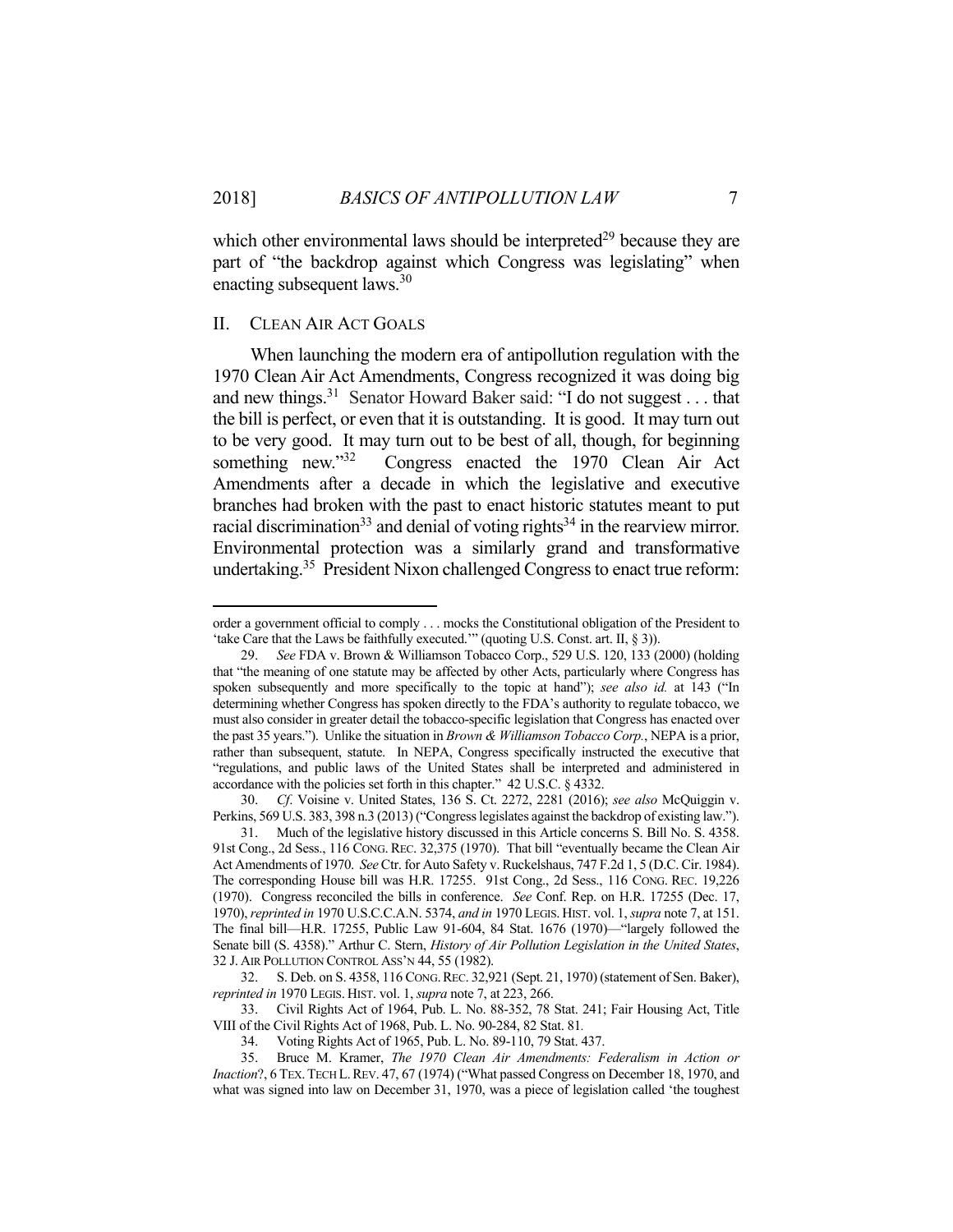The first task of government [is] reforming the institutions of the past. The second task is that of creating the conditions of the future. The fundamental fact is that of choice. We can choose to debase the physical environment in which we live, and with it the human society that depends on that environment, or we can choose to come to terms with nature, to make amends for the past, and build the basis for a balanced and responsible future.<sup>36</sup>

 Senator Pete Domenici remembered that "Congress in enacting the 1970 amendments contemplated a legislative blitzkrieg by the federal government that would roll over economic and technical difficulties and bring the nation with limited exceptions healthy air by mid-1975."<sup>37</sup> Senator Edmund S. Muskie—the "father of the Clean Air Act"<sup>38</sup> emphasized the fundamental nature of the undertaking:

The legislation we take up today provides the Senate with a moment of truth: a time to decide whether or not we are willing to let our lives continue to be endangered by the wasteful practices of an affluent society, or whether we are willing to take the difficult but necessary steps to breathe new life into our fight for a better quality of life.

 This legislation will be a test of our commitment and a test of our faith: in our institutions, in our capacity to find answers to difficult economic and technological problems, and in the ability of American citizens to rise to the challenge of ending the threat of air pollution.<sup>39</sup>

 Congress knew this would not be a free ride. Senator Muskie acknowledged that the legislation "undoubtedly will have an economic

most far-reaching environmental legislation ever enacted by Congress.'" (quoting Senator Muskie, as reported by the *Boston Globe* newspaper)).

 <sup>36.</sup> President Richard Nixon, *Special Message to the Congress on the Administration's Legislative Program* (Sept. 11, 1970), *quoted in part in* S. Deb. on S. 4358, 116 CONG.REC. 32,922 (Sept. 21, 1970) (statement of Sen. Dole), *reprinted in* 1970 LEGIS. HIST. vol. 1, *supra* note 7, at 223, 270.

 <sup>37.</sup> Sen. Pete V. Domenici, *The Clean Air Act Amendments of 1976: Balancing the Imponderables*, 122 CONG. REC. 7330 (Mar. 22, 1976), *reprinted in* COMM. ON PUBLIC WORKS, 6 A LEGISLATIVE HISTORY OF THE CLEAN AIR ACT AMENDMENTS OF 1977, at 4504, 4506 (1978) [hereinafter 1977 LEGIS. HIST. vol. 6].

 <sup>38.</sup> *See, e.g.,* Frank B. Cross, *Section 111(d) of the Clean Air Act: A New Approach to the Control of Airborne Carcinogens*, 13 B.C. ENVTL. AFF. L. REV. 215, 220 (1986) (noting that Senator Muskie is "known as the father of the Clean Air Act"); Robert F. Blomquist, *What Is Past Is Prologue: Senator Edmund S. Muskie's Environmental Policymaking Roots as Governor of Maine, 1955-58*, 51 ME. L.REV. 87, 91 n.10 (1999) ("Senator Muskie helped transform the Public Works Committee and went on to become the founding father of environmental protection in America by sponsoring both the Clean Air Act and the Clean Water Act of 1972." (quoting Sen. Olympia Snowe)).

 <sup>39.</sup> S. Deb. on S. 4358, 116 CONG. REC. 32,900 (Sept. 21, 1970) (statement of Sen. Muskie), *reprinted in* 1970 LEGIS. HIST. vol. 1, *supra* note 7, at 223.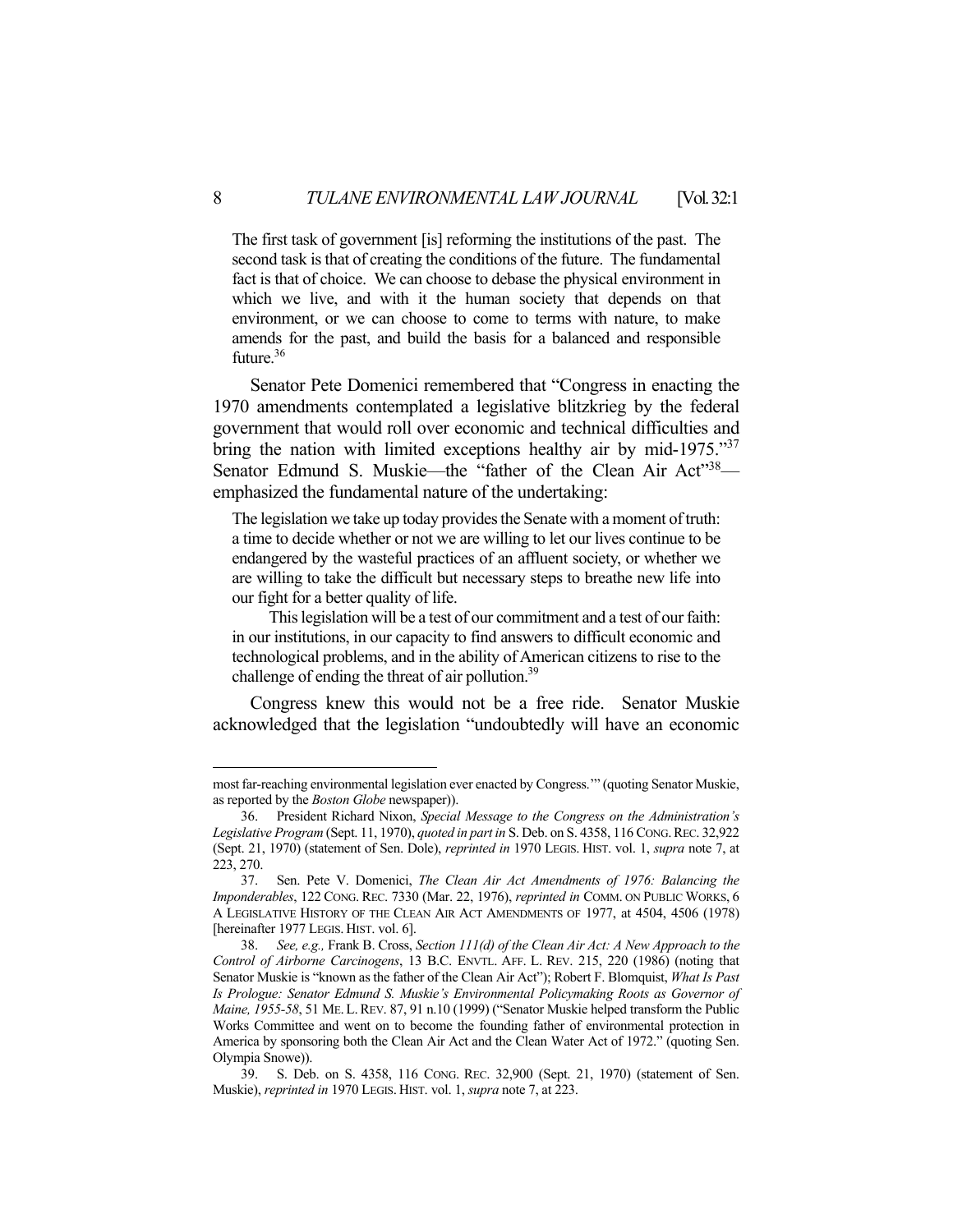impact all across this country."40 Senator Randolph responded, "Yes, it will, and it will be costly. And yet the ugly face of pollution must be erased."41 Senator John Sherman Cooper emphasized that the bill "assumes a readiness by industry and the people or the country to pay the costs of pollution control."<sup>42</sup>

 Why was Congress so willing to require fundamental change and so optimistic about tight schedules? Legislators in the 1970s were cut from a different cloth than are many of today's politicians. Enough of them to matter believed that great things were within the United States' grasp. This was the country that had won World War II.<sup>43</sup> This Nation had put someone on the moon.<sup>44</sup> None of that would have happened if the government had lowered its expectations to please those who would shy away from ambitious undertakings as too difficult or expensive.<sup>45</sup> At the dawn of the 1970s, President Nixon promised strong environmental legislation in his State of the Union address, announcing his intent to propose "the most comprehensive and costly program in this field in America's history."46 Professor John Dwyer argues, "There were no

1

116 CONG.REC. 42,394 (Dec. 18, 1970) (statement of Sen. Cooper), *reprinted in* 1970 LEGIS.HIST. vol. 1, *supra* note 7, at 111, 149.

 <sup>40.</sup> S. Consideration of the Rep. of the Conf. Comm., 116 CONG. REC. 42,391 (Dec. 18, 1970) (statement of Sen. Muskie), *reprinted in* 1970 LEGIS. HIST. vol. 1, *supra* note 7, at 111, 145.

 <sup>41.</sup> *Id.* (statement of Sen. Randolph).

 <sup>42.</sup> S. Deb. on S. 4358, 116 CONG. REC. 32,919 (Sept. 21, 1970) (statement of Sen. Cooper), *reprinted in* 1970 LEGIS. HIST. vol. 1, *supra* note 7, at 223, 262. Senator Cooper later said,

The bill will place great responsibilities on nearly every aspect in our society. It certainly will place great burdens on industry, it will place great burdens on Government, both at the State and Federal level, and it will place great burdens on the people generally for they will ultimately have to bear the expense and, for the first time, possibly experience inconvenience so that we might achieve clean and healthful air.

 <sup>43.</sup> *See* S. Deb. on S. 4358, 116 CONG. REC. 32,902 (Sept. 21, 1970) (statement of Sen. Muskie), *reprinted in* 1970 LEGIS. HIST. vol. 1, *supra* note 7, at 223, 227 ("At the beginning of World War II industry told President Roosevelt that his goal of 100,000 planes each year could not be met. The goal was met, and the war was won.").

 <sup>44.</sup> *Id.* ("[I]n 1960, President Kennedy said that America would land a man on the moon by 1970. And American industry did what had to be done.").

 <sup>45.</sup> *See* 116 CONG. REC. at 32,904, *reprinted in* 1970 LEGIS. HIST. vol. 1, *supra* note 7, at 232 ("As we bear in mind the . . . great technological achievements of American industry, I find it difficult to believe that, whatever their present doubts, they cannot meet the challenge of this bill.").

 <sup>46.</sup> President Richard Nixon, *Annual Message to the Congress on the State of the Union* (Jan. 22, 1970):

We still think of air as free. But clean air is not free, and neither is clean water. The price tag on pollution control is high. Through our years of past carelessness we incurred a debt to nature, and now that debt is being called. The program I shall propose to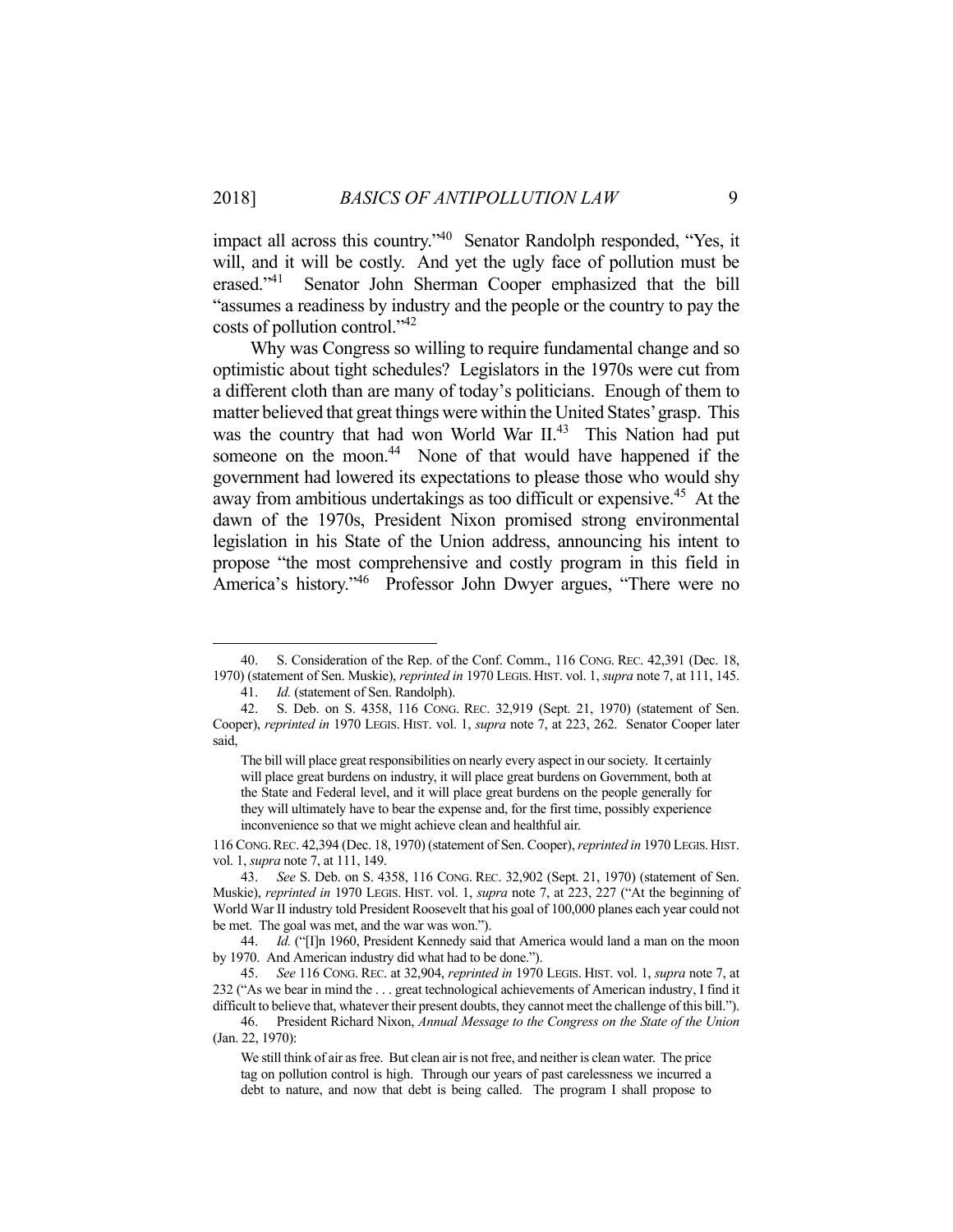countervailing political forces . . . . Republican legislators, who might have been expected to resist such legislation, were unwilling to do so ... in part because they also sensed popular support for stringent controls."<sup>47</sup> Senator Cooper emphasized, "We have been fortunate that Democrats and Republicans have served together under fine leadership. We have laid aside political matters."48

 Senator Muskie explained that the Clean Air Act amendments would set requirements according to "what the health of the Nation requires" and "challenge polluters to meet them."49 In other words, Congress adopted a

Sen. Pete V. Domenici, *The Clean Air Act Amendments of 1976: Balancing the Imponderables*, 122 CONG. REC. 7330 (Mar. 22, 1976), *reprinted in* 1977 LEGIS. HIST. vol. 6, *supra* note 37, at 4504, 4504 (footnote omitted). Senator Robert Dole said,

The bill reported from committee is in response to [President Nixon's] challenge and is the result of many hours of bipartisan efforts by committee members, and the executive branch. It contains elements of legislation introduced by Senator Muskie, chairman of the subcommittee on Air and Water Pollution, as well as significant aspects of legislation introduced by Senator Scott, minority leader, on behalf of the administration.

S. Deb. on S. 4358, 116 CONG.REC. 32,922 (Sept. 21, 1970) (statement of Sen. Dole), *reprinted in* 1970 LEGIS. HIST. vol. 1, *supra* note 7, at 223, 270.

 48. S. Consideration of the Rep. of the Conf. Comm., 116 CONG. REC. 42,391 (Dec. 18, 1970) (statement of Sen. Cooper), *reprinted in* 1970 LEGIS. HIST. vol. 1, *supra* note 7, at 123, 143.

 49. S. Deb. on S. 4358, 116 CONG. REC. 32,902 (Sept. 21, 1970) (statement of Sen. Muskie), *reprinted in* 1970 LEGIS. HIST. vol. 1, *supra* note 7, at 223, 227. Senator Muskie later explained,

Predictions of technological impossibility or infeasibility were not considered sufficient reasons to avoid tough standards and deadlines, and thus to compromise the public health. The urgency of the problems required that the industry consider not only the improvement of existing technology, but also alternatives to the internal combustion engine and new forms of transportation. Only a clear cut and tough public policy could generate this kind of effort.

S. Consideration of the Rep. of the Conf. Comm., 116 CONG. REC. 42,382 (Dec. 18, 1970) (statement of Sen. Muskie), *reprinted in* 1970 LEGIS. HIST. vol. 1, *supra* note 7, at 123, 126-27. Similarly, Senator John Sherman Cooper emphasized that the bill sets "out what is to be achieved, and places its reliance on a great effort to develop technology, to train and put to work the

Congress will be the most comprehensive and costly program in this field in America's history.

 <sup>47.</sup> John P. Dwyer, *The Pathology of Symbolic Legislation,* 17 ECOLOGY L.Q. 233, 243 (1990) (footnotes omitted). Senator Domenici explained,

The Clean Air Amendments of 1970 were passed at the high-water mark of the environmental movement. Either as a distraction to the lingering Vietnam nightmare, or as an idea whose time had truly come, the environmentalists grabbed the nation's attention with their fundamental insight that America's affluent and industrialized life style threatened not only the public health, but also the very integrity of the eco-systems that support man. The 1970 amendments were also passed in a period of comparative economic tranquility when unemployment was hovering near the four percent mark and the nation was looking forward to a "peace surplus" in the federal budget for domestic programs as the war wound down.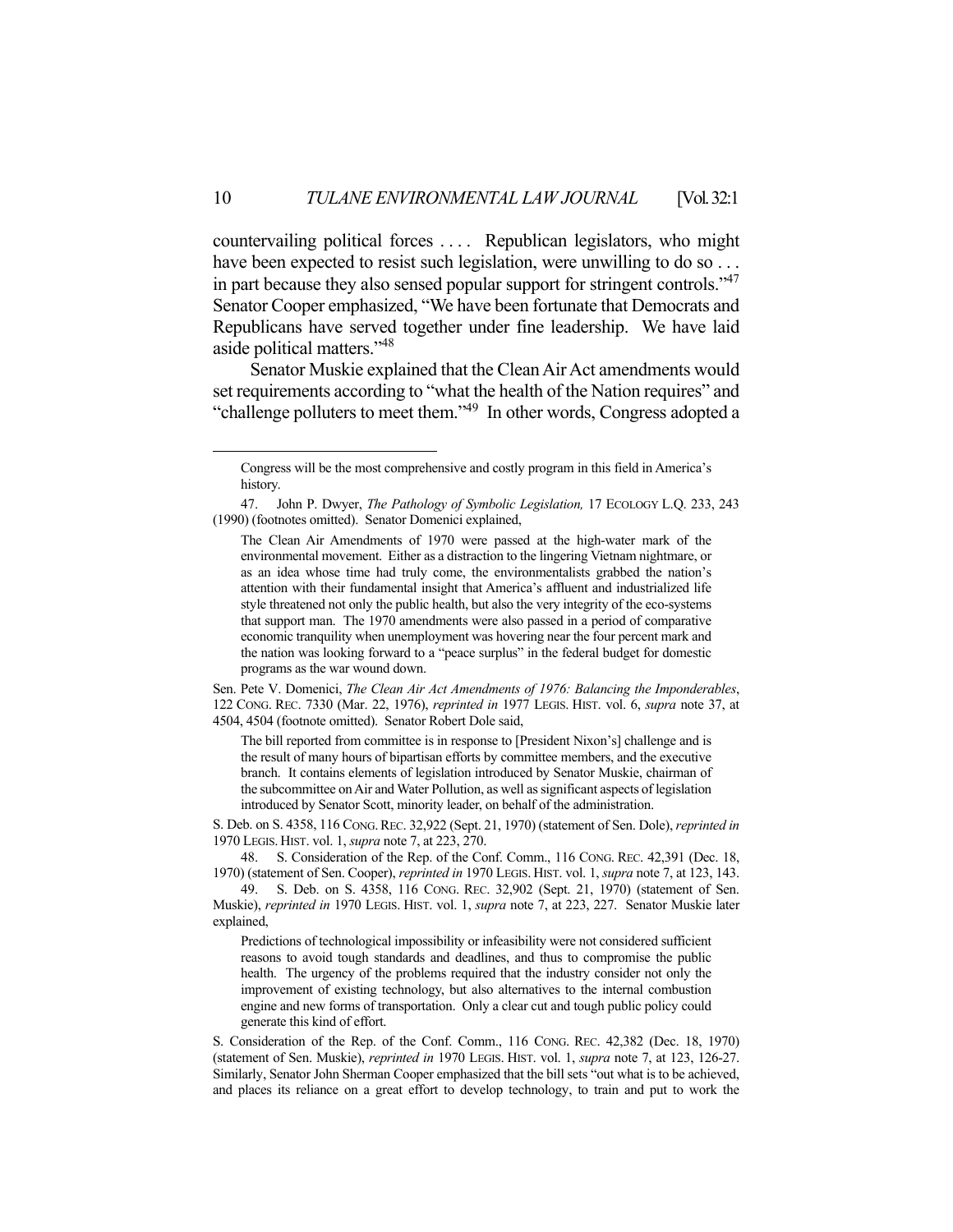technology-forcing approach,<sup>50</sup> expecting the regulated community to rise to the challenge<sup>51</sup> and figure out how to continue industrial production while achieving regulatory goals:

As we bear in mind the space program and other great technological achievements of American industry, I find it difficult to believe that, whatever their present doubts, they cannot meet the challenge of this bill.

 They have been able to meet such challenges in the case of war when President Roosevelt asked them to build 100,000 planes a year. They have been able to meet such challenges in the case of national curiosity when President Kennedy asked them to make it possible to send a man to the moon in the 1960s.

 Here, in the case of . . . the national health, I think that we have an obligation to lay down the standards and requirements of this bill.<sup>52</sup>

"Technology-forcing [was] a concept somewhat new to our national experience and it necessarily entail[ed] certain risks. But Congress considered those risks in passing the 1970 Amendments and decided that the dangers posed by uncontrolled air pollution made them worth taking."53 If Congress's optimistic standards and deadlines proved unrealistic, Congress reserved to itself the authority to change them.<sup>54</sup>

<u>.</u>

Edison Elec. Inst. v. EPA, 996 F.2d 326, 336 (D.C. Cir. 1993) (discussing application of a waste storage prohibition in the Resource Conservation and Recovery Act to radioactive mixed waste).

 51. S. Deb. on S. 4358, 116 CONG. REC. 32,902 (Sept. 21, 1970) (statement of Sen. Muskie), *reprinted in* 1970 LEGIS. HIST. vol. 1, *supra* note 7, at 223, 227 ("The first responsibility of Congress is not the making of technological or economic judgments or even to be limited by what is or appears to be technologically or economically feasible. Our responsibility is to establish what the public interest requires to protect the health of persons. This may mean that people and industries will be asked to do what seems to be impossible at the present time."); *see also* Union Elec. Co. v. EPA, 427 U.S. 246, 257 (1976) (noting that the Act was "expressly designed to force regulated sources to develop pollution control devices that might at the time appear to be economically or technologically infeasible").

 52. *See* S. Deb. on S. 4358, 116 CONG. REC. 32,904 (Sept. 21, 1970) (statement of Sen. Muskie, *reprinted in* 1970 LEGIS. HIST. vol. 1, *supra* note 7, at 223, 232 ("As we bear in mind the . . . great technological achievements of American industry, I find it difficult to believe that, whatever their present doubts, they cannot meet the challenge of this bill.").

manpower to accomplish that purpose." S. Deb. on S. 4358, 116 CONG. REC. 32,919 (Sept. 21, 1970) (statement of Sen. Cooper), *reprinted in* 1970 LEGIS. HIST. vol. 1, *supra* note 7, at 223, 262.

 <sup>50.</sup> The D.C. Circuit illustrated the power of technology-forcing:

<sup>[</sup>T]he impossibility of compliance with [the applicable anti-pollution requirement] emerges only if one adopts petitioners' *ex post* perspective on the statute. That is, petitioners look only at the situation as it stands currently, after the relevant . . . deadlines have passed. Given the technology-forcing nature of the statute, however, it is more reasonable to adopt an *ex ante* view and ask whether, if sufficient resources were devoted to the problem, it was possible to develop the required treatment and disposal technologies between [the requirement's promulgation] and the present.

 <sup>53.</sup> *Union Elec. Co.*, 427 U.S. at 269.

 <sup>54.</sup> *See* S. Deb. on S. 4358, 116 CONG. REC. 32,905 (Sept. 21, 1970) (statement of Sen.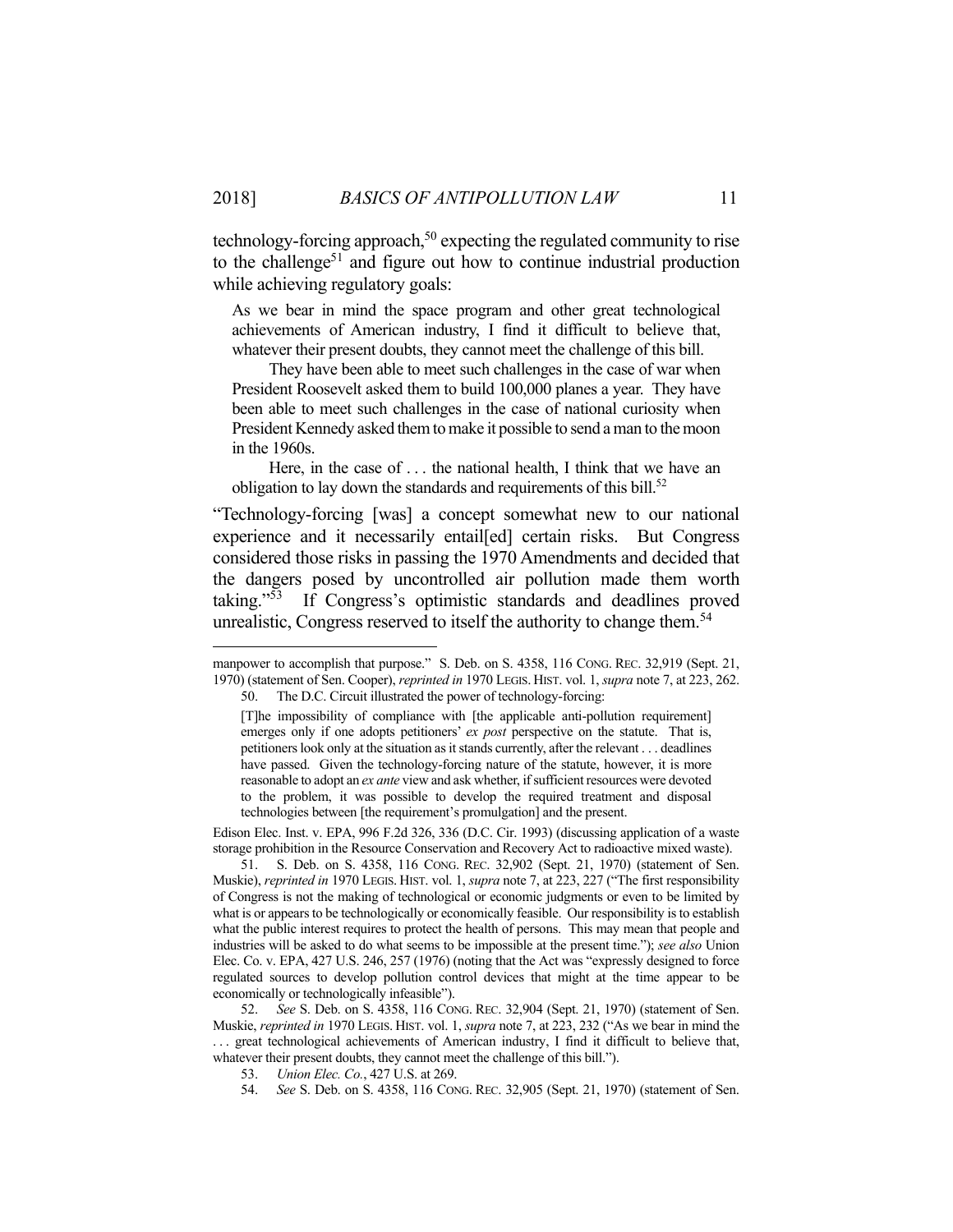On signing the 1970 Clean Air Act Amendments, President Nixon remarked,

How did this come about? It came about by the President proposing. It came about by a bipartisan effort represented by the Senators and Congressmen, who are here today . . . . Senator Randolph, Senator Cooper, and Congressman Springer represent both parties and both Houses of the Congress . . . .

 . . . I think that 1970 will be known as the year of the beginning, in which we really began to move on the problems of clean air and clean water and open spaces for the future generations of America.<sup>55</sup>

 So did EPA and the Nation step up to the plate? By 1977 the answer appeared to be "no."<sup>56</sup> The automobile industry had threatened to shut down manufacturing unless Congress amended the law by August 1977.<sup>57</sup> The oil embargo of 1973-75 challenged Congress's confidence in U.S. industry's ability to achieve quick breakthroughs.<sup>58</sup> "The economy was

 55. President Richard Nixon, *Remarks on Signing the Clean Air Act Amendments of 1970* (Dec. 31, 1970), *reprinted in* 1970 LEGIS. HIST. vol. 1, *supra* note 7, at 105.

 56. Sen. Pete V. Domenici, *The Clean Air Act Amendments of 1976: Balancing the Imponderables*, 122CONG.REC. 7331 (Mar. 22, 1976), *reprinted in* 1977 LEGIS.HIST. vol. 6, *supra* note 37, at 4504, 4506 ("[By 1975,] the battle for environmental quality had settled into a protracted struggle.").

Muskie), *reprinted in* 1970 LEGIS. HIST. vol. 1, *supra* note 7, at 236:

If the Congress, which would have made the policy in the first instance, is persuaded that the industry cannot do the job, Congress could change the policy.

<sup>. . .</sup> But this would be—as it is now—a policy decision of such moment to the country that it ought to be made by nobody other than the Congress, so that the decision gets the visibility, the prestige and the responsibility that are necessary to deal with this problem.

Much of the debate about technology-forcing occurred in the context of regulating emissions from automobiles. Congress intended the Act to require automobile manufacturers to achieve "at least a 90% reduction from emissions of the 1970 models." S. Consideration of the Rep. of the Conf. Comm., 116 CONG.REC. 42,384 (Dec. 18, 1970) (Summary of the Provisions of Conference Agreement on the Clean Air Amendments of 1970, Exh. 1 to Statement of Sen. Muskie), *reprinted in* 1970 LEGIS. HIST. vol. 1, *supra* note 7, at 131.

 <sup>57.</sup> *See* H. Consideration of the Rep. of the Conf. Comm., 123 CONG. REC. 27,066 (Aug. 4, 1977) (statement of Rep. Meeds), *reprinted in* COMM. ON PUBLIC WORKS, 3 A LEGISLATIVE HISTORY OF THE CLEAN AIR ACT AMENDMENTS OF 1977, at 311 (1978) [hereinafter 1977 LEGIS. HIST. vol. 3] ("The Committee on Rules agreed that a waiver of the 3-day layover rule was necessary . . . to avoid the shutdown of the auto industry as had been threatened if Congress did not finish consideration of this matter before August 6."); STAN LUGER, CORPORATE POWER, AMERICAN DEMOCRACY, AND THE AUTOMOBILE INDUSTRY 93 (2000) ("Coming just weeks before the beginning of the 1978 model year the passage of the 1977 CAA Amendments averted the threatened plant shutdowns by giving Detroit what it wanted.").

 <sup>58.</sup> *See* Craig N. Oren, *Struggling for Context: An Appraisal of "Struggling for Air*,*"* 46 Envtl. L. Rep. (Envtl. L. Inst.) 10,838, 10,842 (2016) (The 1973 Arab oil embargo "led to many states abandoning their ambitious goals for emission reduction."); H.R. REP. No. 95-294, 123 CONG.REC. 14,641 (May 13, 1977) (accompanying H.R. 6161) (separate views of representatives John D. Dingell, James T. Broyhill *et al*.), *reprinted in* 1977 U.S.C.C.A.N. 1077, 1445, *and in*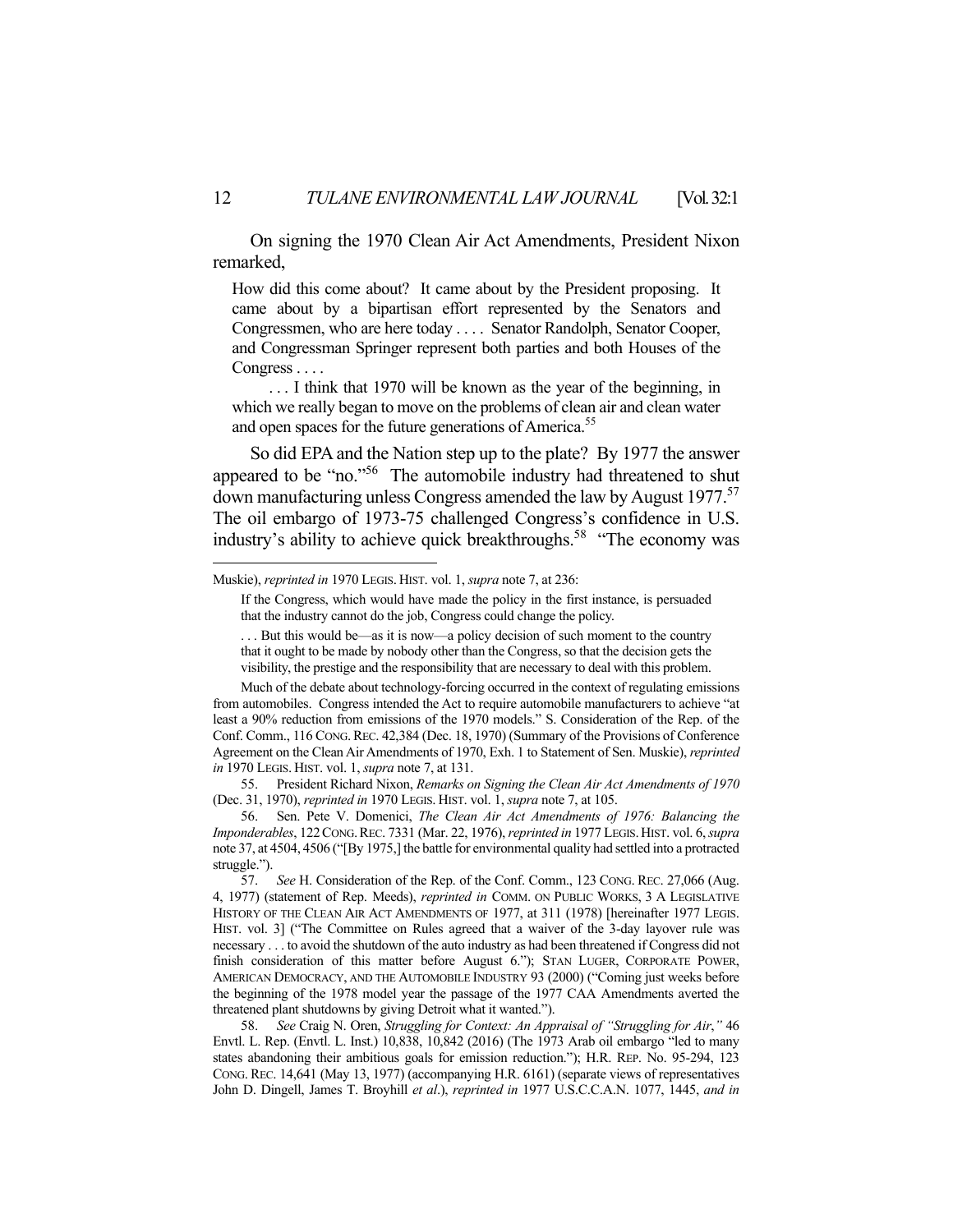in the doldrums."59 Senator Domenici noted, "The 1970 Senate Report had bravely asserted that existing stationary sources had a choice of meeting 'the standard of the law or be closed down,'" but by 1975, "it was apparent that an alternative to shutdown was needed."<sup>60</sup> Senator Muskie decried "foot dragging" by the nation's auto companies and a tendency "to solve problems by lobbying Congress instead of developing technology."61 Congress also recognized the difficulty of setting protective standards in the face of scientific uncertainty, when no brightline threshold could establish a safe level for many pollutants. 62

 Congress responded with the Clean Air Act Amendments of 1977, i.e., Public Law 95-95, which President Carter signed on August 8, 1977.<sup>63</sup> The Senate Bill was S. 252, the House Bill was H.R. 6161, and the bills were reconciled in committee.<sup>64</sup> The 1977 amendments "increased the size and complexity of the CAA, [but] did not change the framework or the philosophy of control of the CAA."65 The amendments imposed a requirement that new and modified major sources install state-of-the-art emission control technology,<sup>66</sup> adding Parts C and D to the Act. Part C

1

 59. Sen. Pete V. Domenici, *The Clean Air Act Amendments of 1976: Balancing the Imponderables*, 122CONG.REC. 7331 (Mar. 22, 1976), *reprinted in* 1977 LEGIS.HIST. vol. 6, *supra* note 37, at 4504, 4506.

 60. *Id.* (quoting S. REP. NO. 91-1196 at 3 (Sept. 17, 1970) (accompanying S. 4358), *reprinted in* 1970 LEGIS. HIST. vol. 1, *supra* note 7, at 403).

 61. *See* S. Consideration of the Rep. of the Conf. Comm., 123CONG.REC. 26,842 (Aug. 4, 1977) (statement of Sen. Muskie), *reprinted in* 1977 LEGIS. HIST. vol. 3, *supra* note 57, at 341-43.

 63. 91 Stat. 685 (1977). *See* President Jimmy Carter, *Statement on Signing H.R. 6161 into Law*, *reprinted in* 1977 LEGIS. HIST. vol. 3, *supra* note 57, at 303. Congress made technical and conforming amendments later that year. 91 Stat. 1399 (1977).

COMM. ON PUBLIC WORKS, 4 A LEGISLATIVE HISTORY OF THE CLEAN AIR ACT AMENDMENTS OF 1977, at 2465, 2949 (1978) [hereinafter 1977 LEGIS. HIST. vol. 4]:

Increased fuel costs due to the oil embargo and reduced purchasing power due to inflation combined in 1973-75 to produce a drastic decline in auto sales. The result was assembly line shutdowns, layoffs, job dislocations, inventory surpluses, cancelled orders to suppliers, and a spiral of nonproductivity and unemployment. This affected not only the auto industry, but also allied industries, such as steel, rubber, glass, et cetera. In fact, the economic health of the entire country was strained.

 <sup>62.</sup> Senator Muskie explained that "testimony on the health question over the last 7 years over and over again has made the point that there is no such thing as a threshold for health effects." S. Deb. on S. 252, 123 CONG. REC. 18,460 (June 10, 1977), *reprinted in* 1977 LEGIS. HIST. vol. 3, *supra* note 57, at 1027, 1030.

 <sup>64.</sup> *See* Citizens to Save Spencer Cty. v. EPA, 600 F.2d 844, 866-67 (D.C. Cir. 1979) (reviewing the legislative history); Stern, *supra* note 31, at 59; Conf. Rep. on H.R. 6161, 123CONG. REC. 26,570 (Aug. 3, 1977), *reprinted in* 1977 U.S.C.C.A.N. 1502, *and in* 1977 LEGIS. HIST. vol. 3, *supra* note 57, at 381.

 <sup>65.</sup> Arnold W. Reitze, Jr., *The Legislative History of U.S. Air Pollution Control*, 36 HOUS. L.REV. 679, 726 (1999).

 <sup>66.</sup> In areas that have attained a criteria pollutant, the requirement for state-of-the-art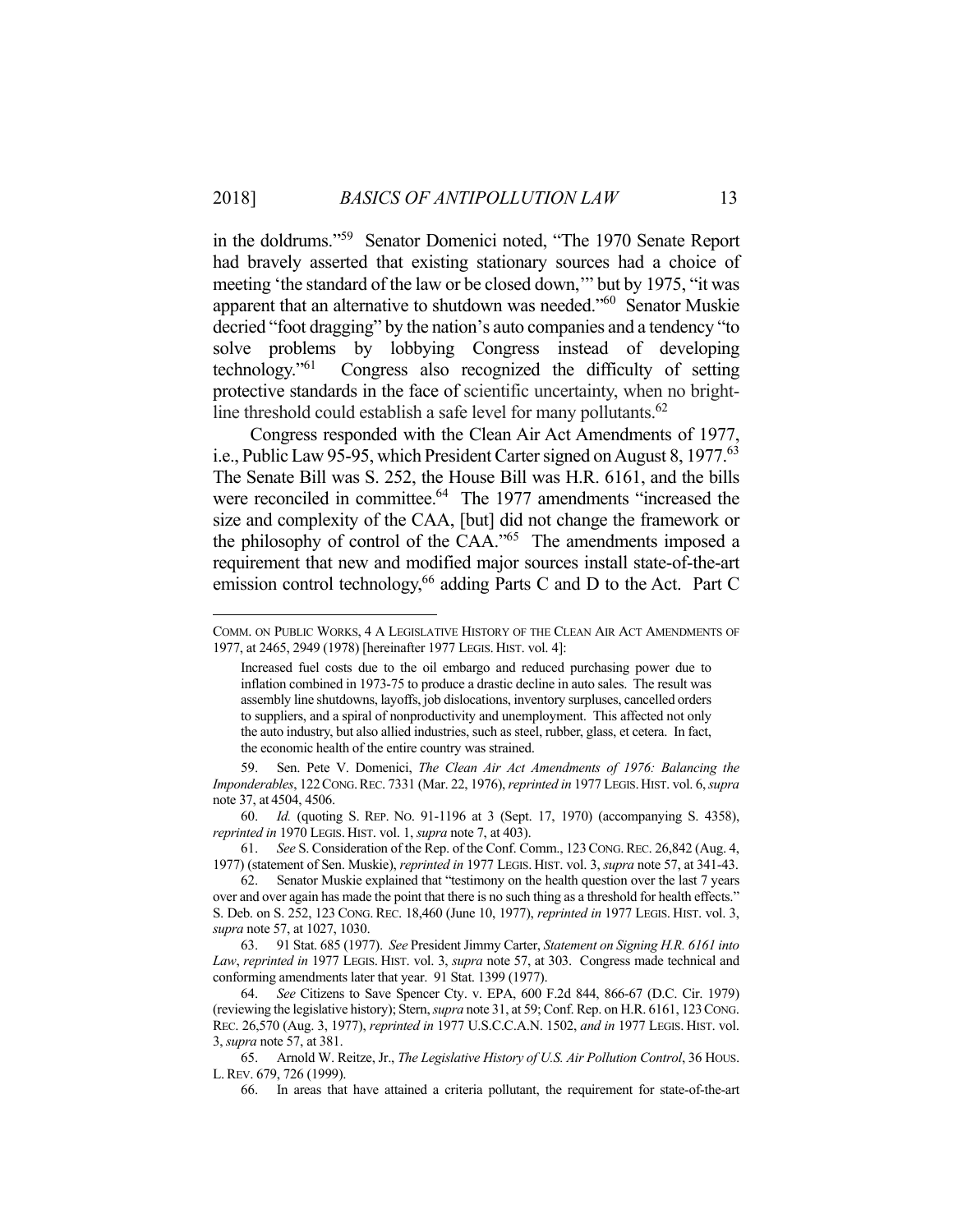created the prevention of significant deterioration (PSD) program, <sup>67</sup> and Part D added the nonattainment program, including nonattainment new source review.<sup>68</sup> Senator Muskie explained that "new air pollution sources have a special responsibility to preserve air quality values, both to avoid a repetition of the past air pollution mistakes that now plague our urban areas and to protect the capacity of our clean air resource to provide margins for future growth."<sup>69</sup> "A great Nation's growth cannot be measured only in terms of new production capacity; it will ultimately be measured by how well growth preserves the quality of areas the American people cherish."70

 Among the 1977 amendments' changes, Congress extended various deadlines.71 Representative Harley Orrin Staggers explained, "This [bill] will help gradually to clean up the air; pollution did not all happen at one time, and we cannot stop it at one time. We are doing it gradually through this bill, and we are allowing progress at the same time."<sup>72</sup> Senator Muskie expressed frustration with these delays but also emphasized the amendments' continued demands for reform:

All in all, this bill represents something less than that which we set out to do in 1970. Under this legislation, [EPA] will have fewer tools to accomplish the job of protecting America's health and welfare from the threat of air pollution. The Administrator will be more reliant on local and State capabilities to create the institutional and infrastructure changes necessary to achieve clean air. And perhaps this is as it should be. . . .

technology takes the form of "best available control technology," or "BACT." 42 U.S.C. § 7475(a)(3) (imposing the requirement), *id*. § 7479(3) (defining BACT). In nonattainment areas, the applicable requirement is generally the "lowest achievable emission rate," or "LAER." *Id.* § 7501(3) (defining LAER), *id*. § 7503(a)(2) (imposing the requirement).

 <sup>67.</sup> Pub. L. 95-95, §§ 160-169, 91 Stat. 731, 731-42 (1977). The PSD program is codified at 42 U.S.C. §§ 7470-7479.

 <sup>68.</sup> Pub. L. 95-95, §§ 171-178, 91 Stat. 746, 746-51 (1977) (adding Part D to the Act) (The nonattainment program is codified at 42 U.S.C. §§ 7501-7515.).

 <sup>69.</sup> S. Deb. on S. 252, 123 CONG. REC. 18,015 (June 8, 1977) (statement of Sen. Muskie), *reprinted in* 1977 LEGIS. HIST. vol. 3, *supra* note 57, at 709.

 <sup>70.</sup> *Id.* at 18,016, *reprinted in* 1977 LEGIS. HIST. vol. 3, *supra* note 57, at 710.

 <sup>71.</sup> *See* Lead Indus. Ass'n v. EPA, 647 F.2d 1130, 1150 n.38 (D.C. Cir. 1980) ("[T]he 1977 Amendments to the Act relaxed and extended the automobile emission standards."); Pub. L. 95-95, § 201(a), 91 Stat. 751 (1977) (governing emission standards for light-duty motor vehicles); Arnold W. Reitze, Jr., *A Century of Air Pollution Control Law: What's Worked; What's Failed; What Might Work*, 21 ENVTL. L. 1549, 1596 (1991) ("The 1977 Amendments retained the SIP scenario, although the time for attainment was extended and control measures were more fully detailed."); Pub. L. 95-95, § 172(a)(1)-(2), 91 Stat. 746-47 (1977) (providing for attainment by December 31, 1982, or for ozone and carbon monoxide, by December 31, 1987).

 <sup>72.</sup> *See* H. Consideration of the Rep. of the Conf. Comm., 123 CONG. REC. 27,067 (Aug. 4, 1977) (statement of Rep. Staggers), *reprinted in* 1977 LEGIS. HIST. vol. 3, *supra* note 57, at 313.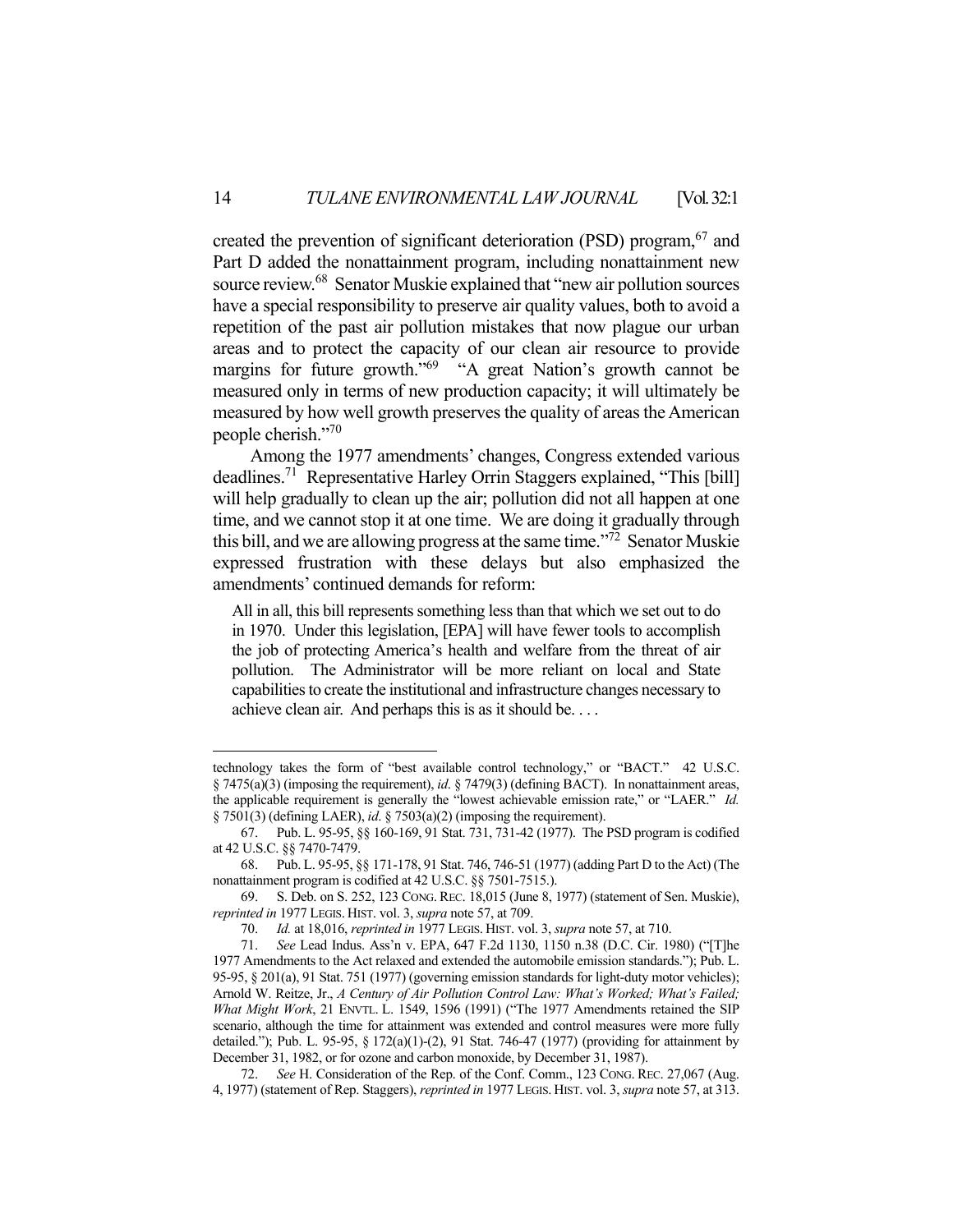. . . We have learned that any lack of enthusiasm or negativism or sign of weakness on the part of the national program directors is magnified tenfold at the local level. We have learned that only with maximum political, technical and education support can the local political leaders who must inevitably bear the burden for change withstand the kind of pressures which arise when change is undertaken. . . .

 . . . And we have seen a lack of commitment on the part of Federal agencies charged with other responsibilities raise doubts about the efficacy of environmental controls.

 So, we begin again. This time with a more specified law; this time with a greater burden on localities; this time with more tools and more flexibility. But still with a very basic objective—the objective of protecting the health and welfare of the people of this land. No one, and I underscore no one, should be led to believe that this act by its modification of the 1970 law means an abandonment of those objectives.<sup>73</sup>

 In 1990, Congress amended the Act again. The House bill—which began with proposed amendments by the George H.W. Bush administration—was H.R. 3030. The Senate Bill was S. 1630.74 President George H.W. Bush signed the amendments—Pub. L. 101-549<sup>75</sup>—on November 15, 1990, stating, "The bill will allow the Nation finally to meet air quality standards in every city; and, in total, almost 30 million tons per year of dangerous chemicals and noxious pollutants will be prevented from fouling the air."<sup>76</sup> Introducing the conference report, Senator Max Baucus stated,

By adopting this conference report, we will end a decade-long stalemate.

 . . . [D]uring the past decade: 96 of our Nation's cities still had excessive levels of smog; 41 areas exceeded safe levels for carbon monoxide; more than 50 areas were in nonattainment for fine particulate pollution; more than 400 million tons of acid rain-causing-emissions spilled out of our Nation's utility power plants; 30 billion pounds of toxic chemicals were emitted, just from the largest factories and plants. . . .

 With this conference report compromise, the stalemate, finally, is broken. The competing interests, finally, are balanced. And the nation,

 <sup>73.</sup> *See* S. Consideration of the Rep. of the Conf. Comm., 123CONG.REC. 26,842 (Aug. 4, 1977) (statement of Sen. Muskie), *reprinted in* 1977 LEGIS.HIST. vol. 3, *supra* note 57, at 341, 341- 43.

S. COMM. ON ENV'T & PUB. WORKS, 103d CONGRESS, 1st SESSION, 1 A LEGISLATIVE HISTORY OF THE CLEAN AIR ACT AMENDMENTS OF 1990 xi (1993) [hereinafter 1990 LEGIS. HIST. vol. 1]; *see also* Theodore L. Garrett & Sonya D. Winner, *Chapter 14. Legislative History of the Clean Air Act Amendments of 1990*, 22 Envtl. L. Rep. (Envtl. L. Inst.) 10,321, 10,321-22 (1992).

 <sup>75. 104</sup> Stat. 2399 (1990).

 <sup>76. 1990</sup> LEGIS. HIST. vol. 1, *supra* note 74, at 727.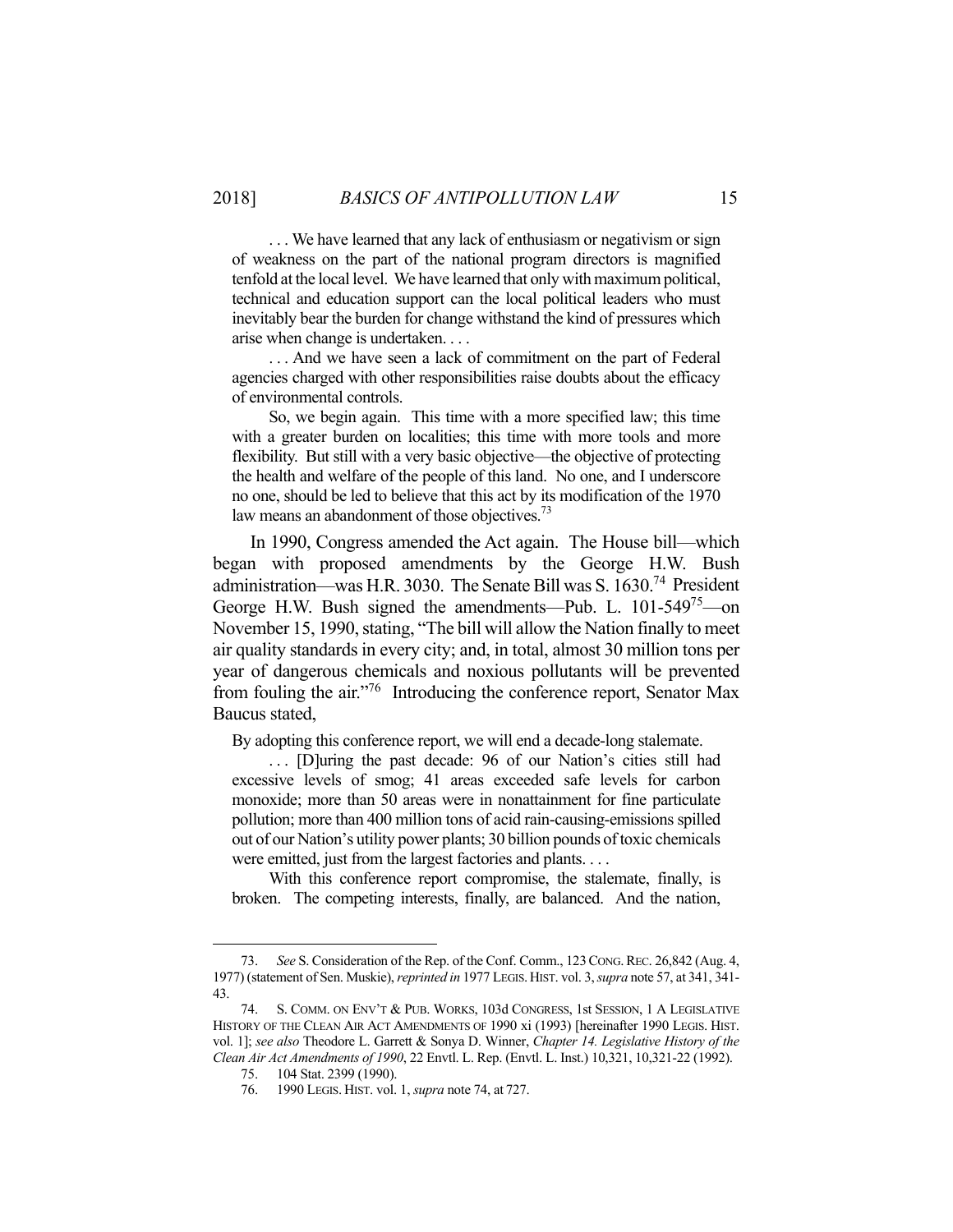finally, can get on with the job of reducing air pollution to levels that will protect public health and the natural environment.<sup>77</sup>

#### He concluded,

This conference report, as I said, is an ending. . . . It also is a beginning. If the conference report is enacted, we can turn our energy, our creativity, and our commitment to a new set of environmental problems. The problems of the 21st century. Solid waste. Hazardous waste. Biodiversity. And the vexing problems of global climate change.<sup>78</sup>

 As amended in 1990, the Clean Air Act is a stringent environmental law, comprising "a comprehensive and detailed set of measures" that regulate "more sources and smaller sources than before."<sup>79</sup> The amendments "continued to use the established approach for the control of air pollution, but significantly further increased the size and scope of the  $CAA$ ."80

#### III. WHAT ABOUT UARG?

 The U.S. Supreme Court's opinion in *Utility Air Regulatory Group v. EPA* (*UARG*) presents a conception of the Clean Air Act as a humbler law than that described in the preceding part.<sup>81</sup> The opinion is about EPA's effort to regulate greenhouse gases under Clean Air Act provisions that require state-of-the-art emission controls on major stationary sources of air pollution, specifically the Act's "PSD"—i.e., prevention of significant deterioration—program (rooted in the 1977 amendments)<sup>82</sup> and its "Title" V" operating permit program (which the 1990 amendments added to the

<u>.</u>

<sup>77.</sup> S. Deb. on the Clean Air Act Amendments of 1990 Conf. Rep., 136 Cong. REC. 35,738 (Oct. 26, 1990), *reprinted in* 1990 LEGIS. HIST. vol. 1, *supra* note 74, at 1097, 1114 (statement of Sen. Baucus). Senator Baucus chaired the Senate Subcommittee on Environmental and Public Works. 136 CONG. REC. 35,740, *reprinted in* 1990 LEGIS. HIST. vol. 1, *supra* note 74, at 1120 (thanking the "majority leader, Senator [George] Mitchell, [Baucus'] predecessor as subcommittee chairman" and noting that Mitchell "fought for years to pass a new clean air bill" and that "his leadership was critical in steering this bill through the Senate floor and helping to break the conference deadlock").

 <sup>78. 136</sup> CONG. REC. 35,741 (Oct. 26, 1990), *reprinted in* 1990 LEGIS. HIST. vol. 1, *supra* note 74, at 1097, 1120 (statement of Sen. Baucus).

 <sup>79.</sup> Theodore L. Garrett & Sonya D. Winner, *Chapter 1. History and Structure of the Clean Air Act*, 22 Envtl. L. Rep. (Envtl. L. Inst.) 10,159, 10,162 (1992) ("The CAA Amendments of 1970 increased the stringency of the air pollution control program, established the federal government as the dominant force in air pollution control, and created the basic framework that would be used for the next twenty years.").

 <sup>80.</sup> Reitze, *supra* note 65, at 726.

 <sup>81. 134</sup> S. Ct. 2427 (2014).

 <sup>82.</sup> Pub. L. 95-95, §§ 160-169, 91 Stat. 732, 731-42 (1977).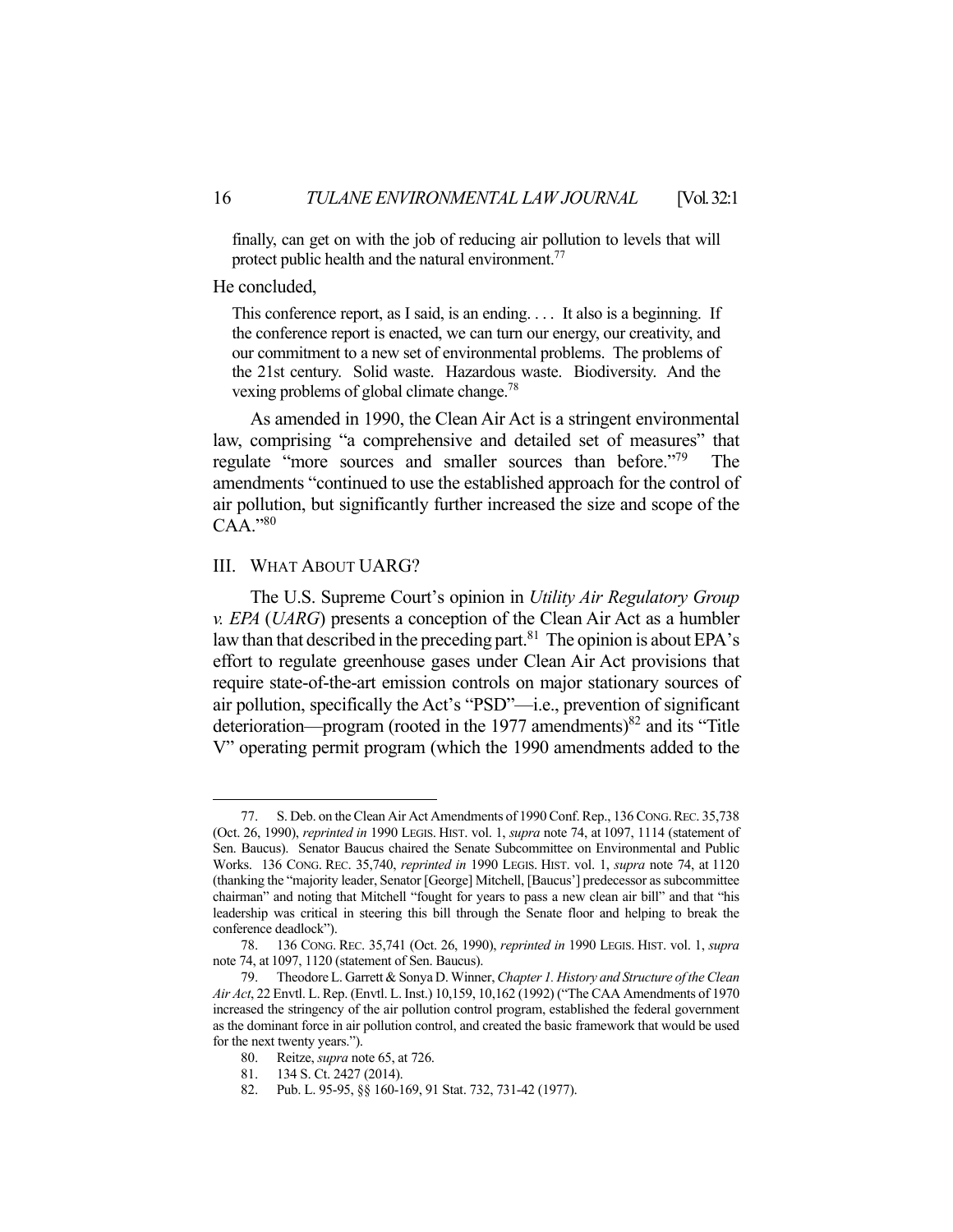Act).<sup>83</sup> Under EPA's approach, a new or modified facility's emission of greenhouse gases over a threshold amount would have triggered PSD and Title V because the facility would have qualified as a "major emitting facility" for PSD purposes  $84$  and as a "major source" under Title V. $85$  The Court rejected EPA's theory that greenhouse gas emissions could trigger PSD or Title V requirements.<sup>86</sup> The Court, however, upheld EPA's authority to require those sources that trigger PSD due to other pollutants, i.e., "anyway sources," to install best available control technology for greenhouse gases. $87$  EPA "won what it needed to win to address [greenhouse gases] under this [PSD] permitting program."<sup>88</sup>

 Most relevant for purposes of this Article is that the Court found that "the PSD program and Title V are designed to apply to, and cannot rationally be extended beyond, a relative handful of large sources capable

86. Thus,

1

*UARG*, 134 S. Ct. at 2449.

 87. *Id.* ("EPA may . . . treat greenhouse gases as a 'pollutant subject to regulation under this chapter' for purposes of requiring BACT for 'anyway' sources.").

 <sup>83.</sup> Pub. L. 101-549 §§ 501-507, 104 Stat. 2635, 2635-48 (1990). Title V is codified at 42 U.S.C. § 7661-7661(f).

 <sup>84.</sup> The PSD program appears in Part C of the Act. It applies to any "region (or portion thereof) designated pursuant to [42 U.S.C. § 7407] as attainment or unclassifiable," 42 U.S.C. § 7471, which means that the area either meets at least one national ambient air quality standard, or EPA cannot determine whether it meets such a standard "on the basis of available information." *Id*. § 7407(d)(1)(A)(iii). "The EPA treats an 'unclassifiable' area as if it were in attainment." Miss. Comm'n. on Envtl. Quality v. EPA, 790 F.3d 138, 145 (D.C. Cir. 2015) (citing 42 U.S.C. § 7471)). The Act bans construction of a "major emitting facility" in "any area to which [Part C] applies" unless the facility complies with PSD. 42 U.S.C. § 7475. "Construction" in this context includes "modification." *Id.* § 7479(2)(C). A "modification" is a "physical change" or a "change in the method of operation" that "increases the amount of any air pollutant emitted by such source or which results in the emission of any air pollutant not previously emitted." *Id*. § 7411(a)(4). For Part C's purposes, a "major emitting facility" is a stationary source with the potential to emit "any air pollutant" above specified thresholds—usually 250 tons per year, but 100 tons per year for specified source categories. *Id*. § 7479(a).

 <sup>85.</sup> A facility is a "major source" under Title V if, *inter alia*, it meets the definition of "major stationary source." 42 U.S.C. § 7661(2). The Act defines "major stationary source" as "stationary facility . . . which directly emits, or has the potential to emit, one hundred tons per year or more of any air pollutant"—"[e]xcept as otherwise expressly provided." *Id*. § 7602(j).

We hold that EPA exceeded its statutory authority when it interpreted the Clean Air Act to require PSD and Title V permitting for stationary sources based on their greenhousegas emissions. Specifically, the Agency may not treat greenhouse gases as a pollutant for purposes of defining a "major emitting facility" (or a "modification" thereof) in the PSD context or a "major source" in the Title V context.

 <sup>88.</sup> Jody Freeman, *Why I Worry About UARG*, 39 HARV.ENVTL.L.REV. 9, 9 & n.7 (2015) (citing, *inter alia*, Adam Liptak, *Justices Uphold Emission Limits on Big Industry*, N.Y. TIMES (June 23, 2014). The Liptak article quotes Justice Antonin Scalia as stating that, under the ruling, EPA can regulate eighty-three percent of stationary-source greenhouse gas emissions instead of the eighty-six percent that would have been covered by the original rule.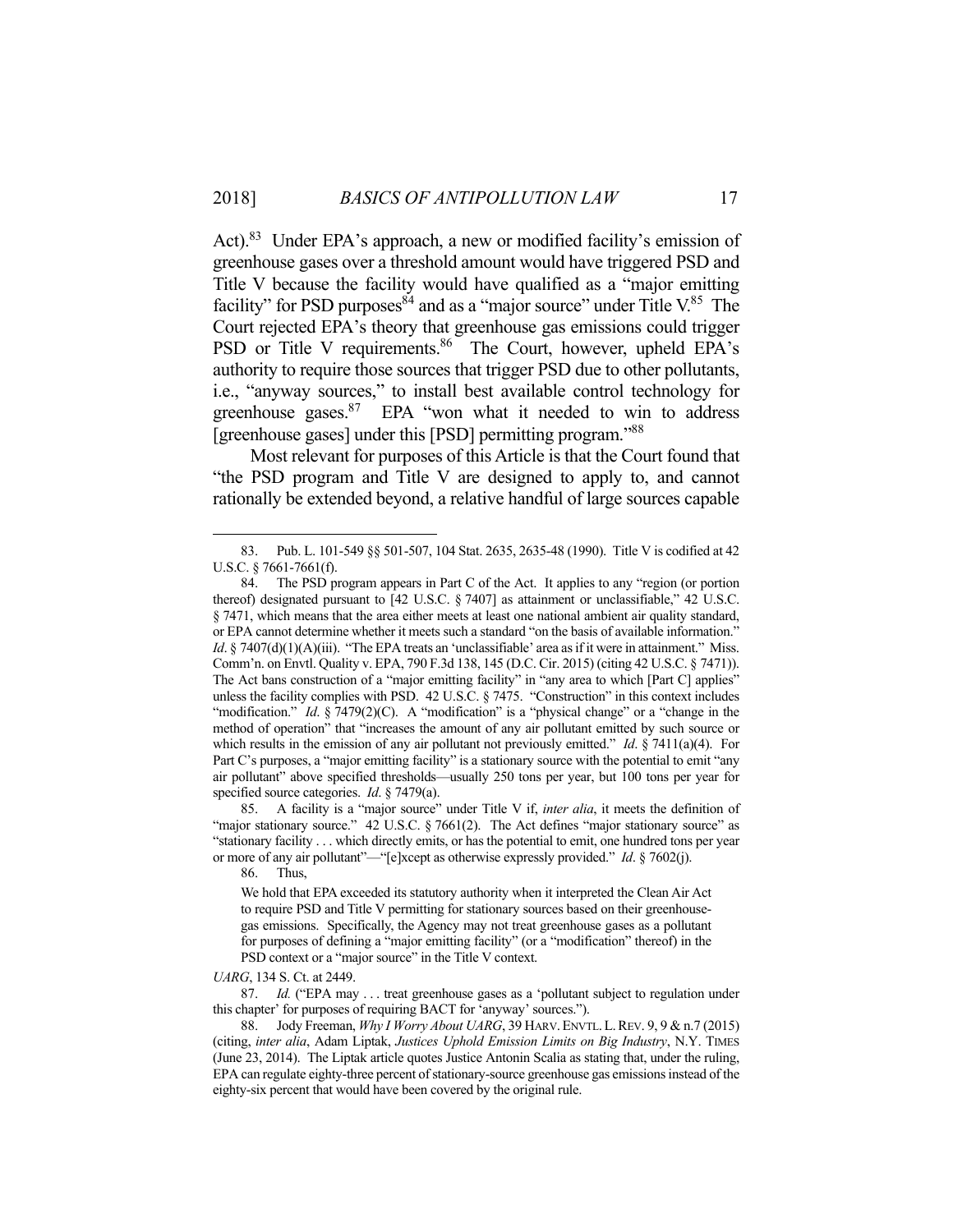of shouldering heavy substantive and procedural burdens."89 The court did not define "relative handful."90 Along the way, the Court concluded that to read Congress's words "any pollutant" to mean—literally—"any" pollutant regulated under the Act would "bring about an enormous and transformative expansion in EPA's regulatory authority without clear congressional authorization."91

 Uncontroversially, the Court rejected a completely literal reading of "any pollutant" (regardless of whether EPA regulates the pollutant) as inconsistent with common sense. The statutory definition of "pollutant" includes "any" substance that "is emitted into or otherwise enters the ambient air." $92$  "It is plain as day," said the Court, "that the Act does not envision an elaborate, burdensome permitting process for major emitters of steam, oxygen, or other harmless airborne substances."93 The *de minimis* doctrine would have led the Court to the same conclusion, that in general—EPA need not regulate pollutants that are "harmless" or pose a trivial risk of harm.<sup>94</sup> But EPA does not regulate substances under the Act unless the agency or Congress believes that they are *not* harmless. For example, EPA regulation kicks in after the agency determines that a pollutant "may reasonably be anticipated to endanger public health or welfare<sup> $95$ </sup> or because it appears on a statutory list.<sup>96</sup> Thus, the Court's point about "harmless" pollutants does not eliminate the implication that Congress intended "any" pollutant to include all pollutants that EPA

 <sup>89.</sup> *UARG*, 134 S. Ct. at 2453.

 <sup>90.</sup> Justice Breyer's opinion agreed with the majority about PSD's application to a "relative handful of large sources," *id.* (Breyer, J., concurring in part and dissenting in part), and cited *Alabama Power Co. v. Costle*, 636 F.2d 323, 353 (D.C. Cir. 1979) ("Congress's intention was to identify facilities which, due to their size, are financially able to bear the substantial regulatory costs imposed by the PSD provisions and which, as a group, are primarily responsible for emission of the deleterious pollutants that befoul our nation's air."). *Alabama Power*, however, does not cite legislative history. Christine Kexel Chabot argues that the Court's relative-handful conclusion "seems grounded in fear of dire policy consequences rather than necessary implication of the CAA's plain language." Christine Kexel Chabot, *Selling Chevron*, 67 ADMIN. L. REV. 481, 535 (2015).

 <sup>91.</sup> *UARG*, 134 S. Ct. at 2441 (concluding that Congress "obviously" meant its use of "air pollutant" to be "narrower than the Act-wide definition"), 2444 (holding that EPA's reading would enormously expand EPA's authority).

<sup>92. 42</sup> U.S.C. § 7602(g).<br>93. *UARG*, 134 S. Ct. at

*UARG*, 134 S. Ct. at 2440.

 <sup>94.</sup> *See id.* at 2435 n.1.

 <sup>95.</sup> The quoted language appears in 42 U.S.C. § 7408(a)(1) (stationary sources), § 7411(b)(1)(A) (new source performance standards), and § 7521(a)(1) (mobile sources).

 <sup>96.</sup> *See, e.g*., 42 U.S.C. § 7412(b)(1) (setting forth a list of hazardous air pollutants for EPA regulation).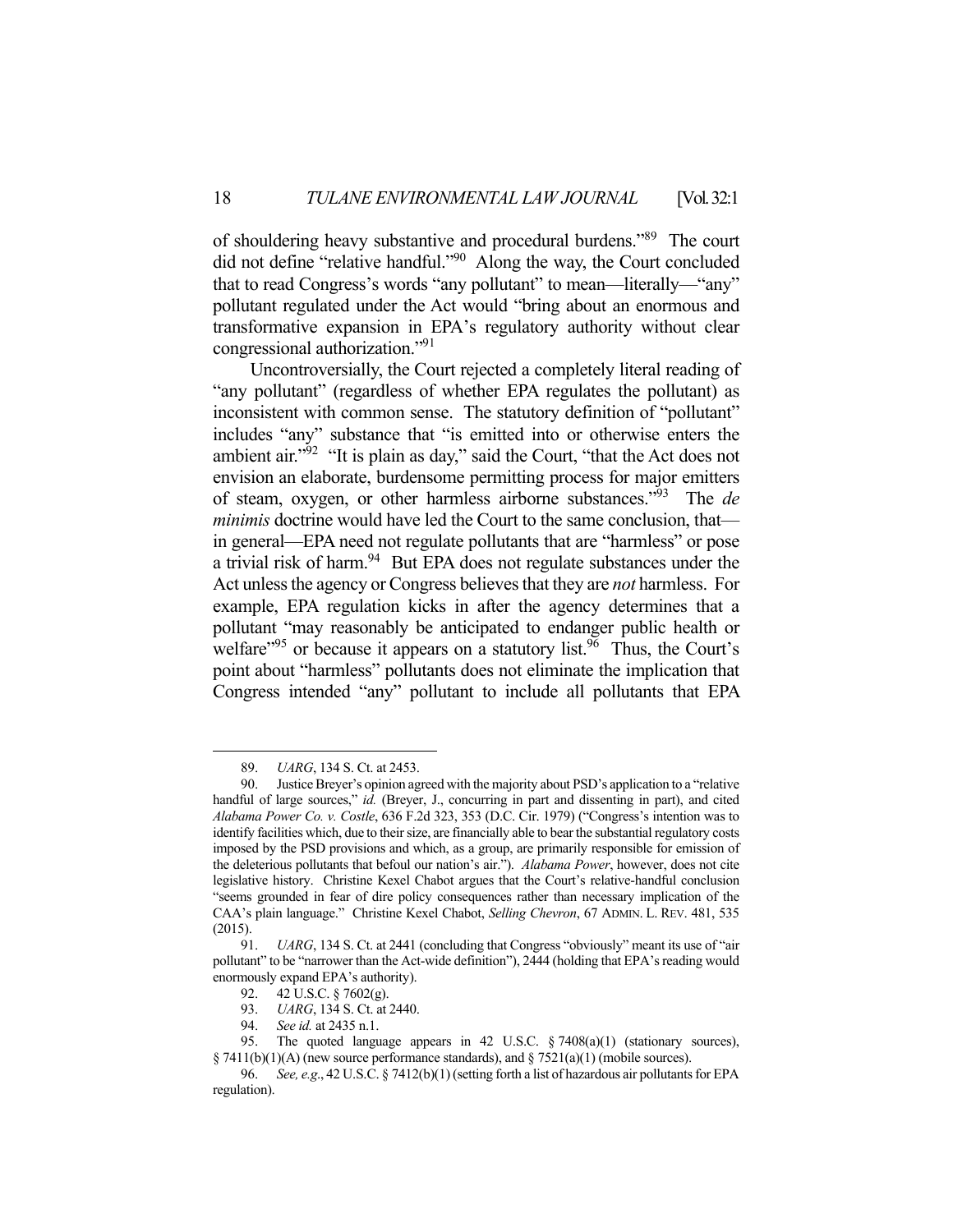regulates under the Act.<sup>97</sup> To rebut that implication, the Court relied on a host of EPA regulatory decisions in which the agency gave "any pollutant" narrow constructions.<sup>98</sup> But EPA's mere adoption of an interpretation does not necessarily make that interpretation lawful.<sup>99</sup> The Court cautioned:

We need not, and do not, pass on the validity of all the limiting constructions EPA has given the term "air pollutant" throughout the Act. We merely observe that taken together, they belie EPA's rigid insistence that when interpreting the PSD and Title V permitting requirements it is bound by the Act-wide definition's inclusion of greenhouse gases, no matter how incompatible that inclusion is with those programs' regulatory structure.<sup>100</sup>

But if the Court did not approve EPA's prior interpretations, why did the Court disregard the plain meaning of Congress's chosen word, "any," so cavalierly? And why assume that PSD and Title V should apply only to "a relative handful" of pollution sources?<sup>101</sup> One factor is that EPA invited these rulings.

 In the *UARG* case, EPA urged a bizarre legal theory to justify an assertion of administrative authority to rewrite the Act's textual definitions of "major emitting facility" and "major source."102 Specifically, EPA

 <sup>97.</sup> *See infra note* 114 and accompanying text (showing that Congress, after conference, declined to adopt the House bill's limitation of PSD-triggering "major stationary sources" to those that exceed a threshold for a criteria pollutant, instead specifying thresholds in terms of "any" pollutant); Ala. Power Co. v. Costle, 636 F.2d 323, 352 (D.C. Cir. 1979) ("The definition [of "major emitting facility"] is not pollutant-specific, but rather identifies sources that emit more than a threshold quantity of any air pollutant.").

 <sup>98.</sup> *UARG*, 134 S. Ct. at 2439-41 ("It takes some cheek for EPA to insist that it cannot possibly give 'air pollutant' a reasonable, context-appropriate meaning in the PSD and Title V contexts when it has been doing precisely that for decades.").

 <sup>99.</sup> There are many examples of courts overturning EPA interpretations. For example, in *Friends of Earth, Inc. v. EPA*, 446 F.3d 140, 142 (D.C. Cir. 2006), the agency took "the position that Congress, in requiring the establishment of 'total maximum daily loads' to cap effluent discharges . . . left room for EPA to establish seasonal or annual loads" instead of "daily" loads. The court ruled, "Daily means daily, nothing else" and vacated "the non-daily 'daily' loads." *Id*.

 <sup>100.</sup> *UARG*, 134 S. Ct. at 2442.

 <sup>101.</sup> *Id*. at 2443.

 <sup>102.</sup> The D.C. Circuit let EPA's attempt to rewrite the Act slide based on a catch-22 theory of standing law. The idea was that EPA's rewrite of statutory thresholds benefited industry, rather than injuring it. Therefore, the petitioners lacked the requisite legal injury to have standing to sue. Coal. for Responsible Regulation, Inc. v. EPA, 684 F.3d 102, 146 (D.C. Cir. 2012) (EPA's actions "actually mitigate Petitioners' purported injuries"), *rev'd sub nom.* Util. Air Regulatory Grp. v. EPA, 134 S. Ct. 2427 (2014). But EPA had taken the position that, unless it rewrote the thresholds, the agency's program to regulate greenhouse gases through the new source review program would be unworkable, imposing "overwhelming permitting burdens." 684 F.3d at 144 (quoting EPA, Prevention of Significant Deterioration and Title V Greenhouse Gas Tailoring Rule, 75 Fed. Reg. 31,514, 31,516 (preamble to final rule, June 3, 2010)). One might think, therefore, that an illegal act that preserved the viability of a program that cost utilities money could be challenged as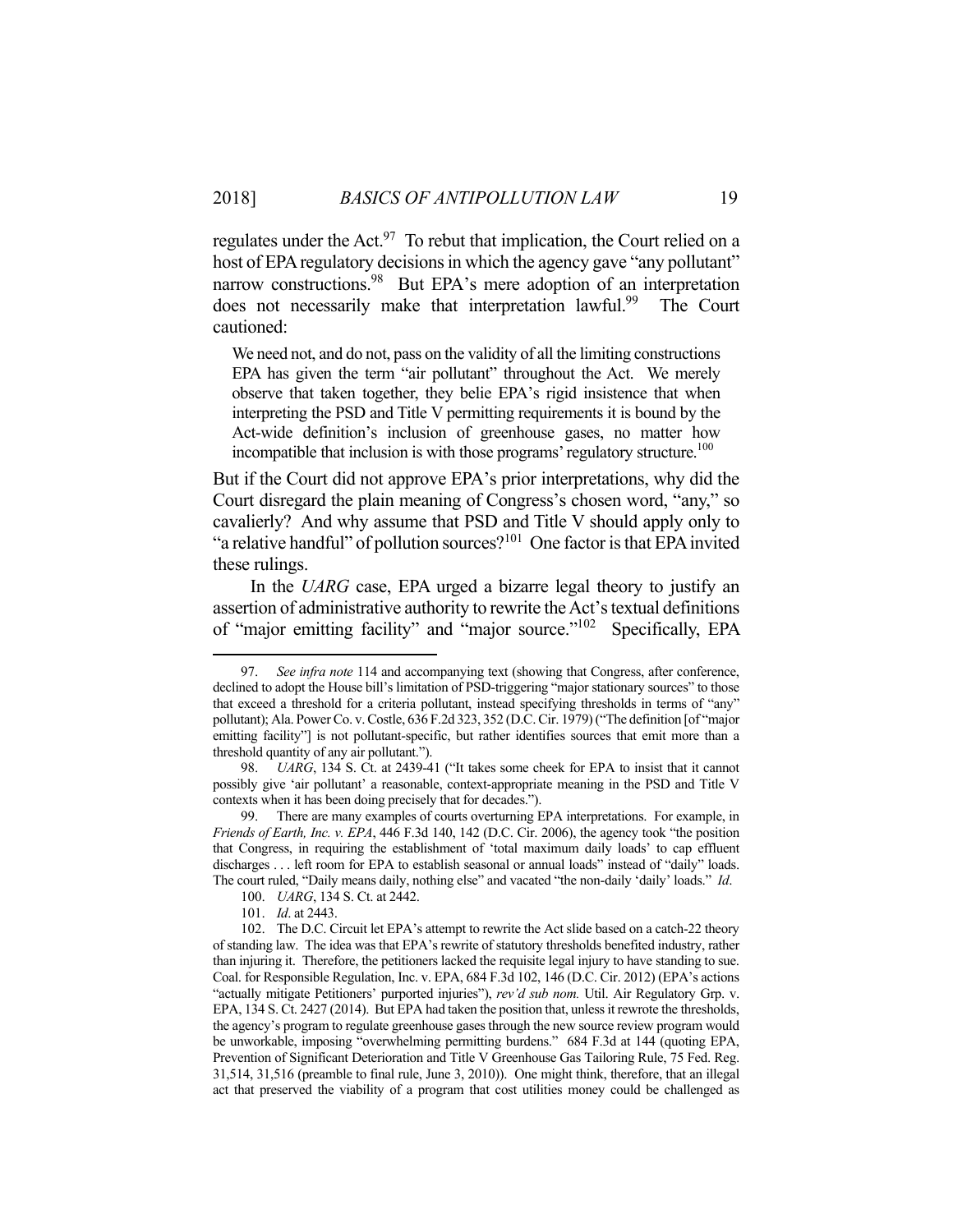sought to substitute thresholds that it selected for the thresholds in the bill that Congress drafted and approved and that the President signed.<sup>103</sup> EPA's justification was (1) it had no choice but to regulate greenhouse gases under the PSD and Title V programs because such gases qualify as "any pollutant," but (2) applying the statutory definitions of "major emitting facility" and "major source" to all stationary sources of greenhouse gases would be more burdensome than Congress would have wanted.<sup>104</sup> EPA therefore argued that it needed to modify statutory thresholds to avoid a scenario "contrary to Congress's careful efforts to confine PSD to large industrial sources that could afford these costs."105 In other words, the agency's legal theory required EPA to downplay Congress's goals for the PSD program:

Congress intended that PSD be limited to a relatively small number of large industrial sources. Without phasing in PSD and title V applicability to GHG sources so as to allow the development of streamlining methods and increases in permitting authority resources, the PSD program would expand by January 2, 2011, from the current 280 sources per year to almost 82,000 sources, virtually all of which would be smaller than the sources currently in

<u>.</u>

contributing to a utility's injury, but the D.C. Circuit treated the underlying program as flowing from "automatic operation of the statute" and therefore inevitable. *Id.* at 146. The Supreme Court avoided the problem by rejecting EPA's theory that the Act unambiguously mandated the conclusion that greenhouse gas emissions, in and of themselves, could trigger PSD or Title V requirements. *UARG*, 134 S. Ct. at 2445 ("Because we ... hold that EPA's greenhouse-gasinclusive interpretation of the triggers was not compelled, and because EPA has essentially admitted that its interpretation would be unreasonable without 'tailoring,' we consider the validity of the Tailoring Rule.").

 <sup>103.</sup> *UARG*, 134 S. Ct. at 2437 (describing EPA's "Tailoring Rule," 75 Fed. Reg. 31,514 (2014)).

 <sup>104.</sup> The author can only speculate as to why EPA adopted a legal theory with such a questionable ability to pass the "straight-face" test. But for years before the *UARG* case, EPA had urged Congress to pass specific legislation to govern climate change. *See* Raymond B. Ludwiszewski & Charles H. Haake, *Climate Change a Heat Wave of New Federal Regulation and Legislation*, FED. LAW., June 2009, at 32, 37 ("Perhaps recognizing that the existing regulatory programs . . . are ill-suited for regulating greenhouse gas emissions, a press release issued by the EPA refers to [a regulatory initiative]) almost begrudgingly . . . and states [the administration's] 'preference for comprehensive legislation to address this issue . . . .'"). In that context, EPA's July 30, 2008, Advance Notice of Proposed Rulemaking reads like an ultimatum, asserting that if Congress failed to regulate, EPA would have no choice but to do so and the results would not be pretty: "One point is clear: The potential regulation of greenhouse gases under any portion of the Clean Air Act could result in an unprecedented expansion of EPA authority that would have a profound effect on virtually every sector of the economy and touch every household in the land." EPA, Regulating Greenhouse Gas Emissions Under the Clean Air Act, 73 Fed. Reg. 44,354, 44,355 (advance notice of proposed rulemaking, July 30, 2008). Congress, of course, failed to act, and EPA was left to carry out its apparent threat.

 <sup>105.</sup> EPA, Prevention of Significant Deterioration and Title V Greenhouse Gas Tailoring Rule, 75 Fed. Reg. 31,514, 31,556 (preamble to final rule, June 3, 2010).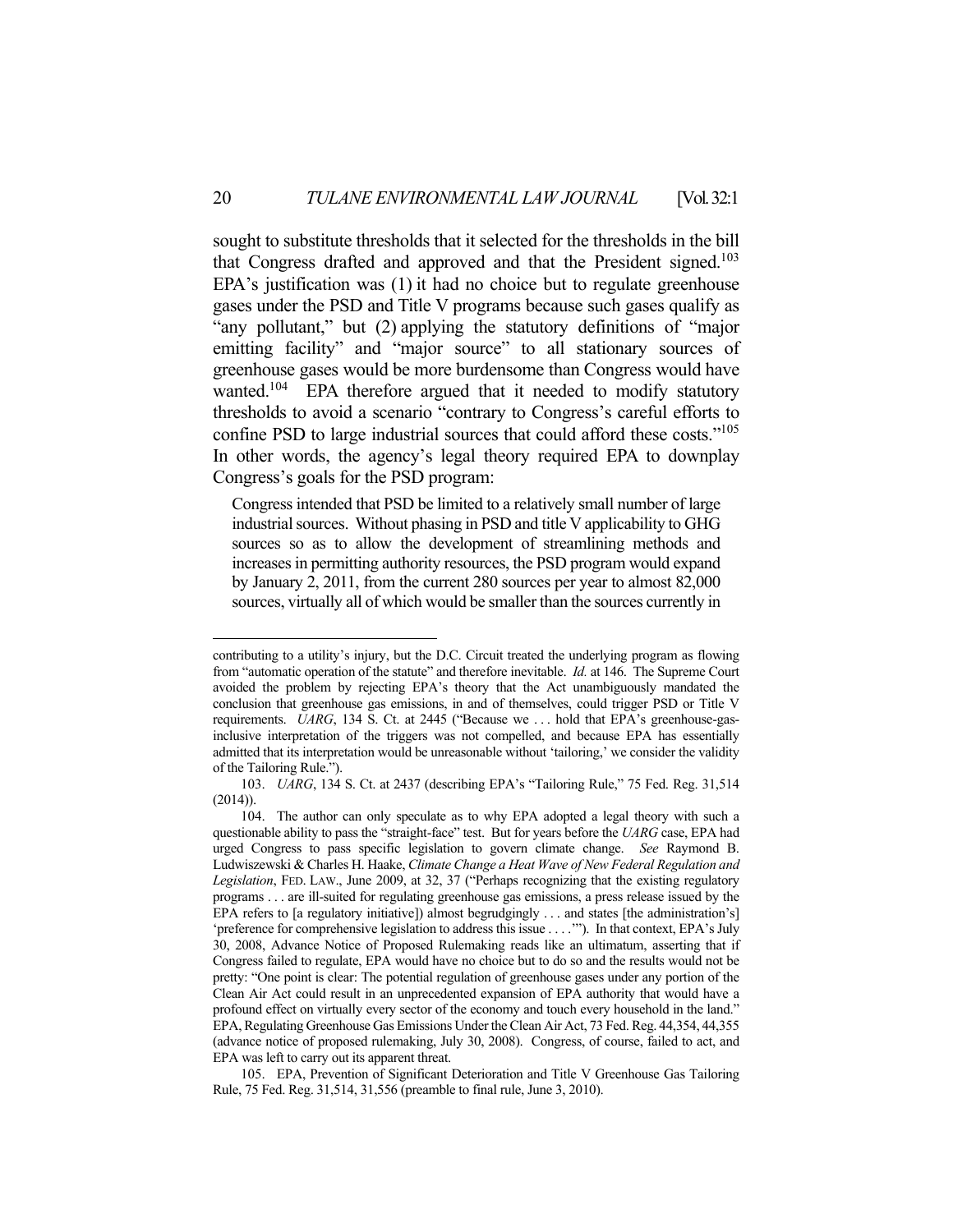the PSD program and most of which would be small commercial and residential sources. Until EPA could develop streamlining methods, all of the sources that would become newly subject to PSD—whether they be larger or smaller sources, whether industrial or commercial/residential sources—would have to undergo source-specific BACT determinations for their GHG emissions, as well as their emissions of conventional pollutants in amounts in excess of the significance levels. We estimate that the commercial and residential sources—the great majority of which are small business—would each incur, on average, almost \$60,000 in PSD permitting expenses.<sup>106</sup>

Similarly, EPA's Supreme Court brief pitched the theory that Congress intended PSD to reach only a "relative handful" of sources.107 To support this minimization of Congress's PSD goals, EPA relied on legislative history from a failed 1976 bill (S. 3219),<sup>108</sup> rather than the bill that became the 1977 amendments.<sup>109</sup> EPA's support is remarkably thin. The agency cited a July 29, 1976, statement from Senator James A. McClure to show that Congress "applied PSD to only [28 source categories] at 100 tpy or higher  $\ldots$  after reviewing an EPA study."<sup>110</sup> EPA also claimed that

1

109. 75 Fed. Reg. at 31,555.

 <sup>106.</sup> *Id*. at 31,555-56.

 <sup>107.</sup> *See* Brief for the Federal Respondents at 48 n.14 (Jan. 21, 2014), *UARG*, 134 S. Ct. 2427 (2014) (No. 12-1146), 2014 WL 251995 (suggesting that Congress contemplated "a relative handful of known sources and known types of pollutants" when selecting the Act's applicable thresholds). EPA and the U.S. Department of Justice's reliance in this brief on inapposite legislative history is partially obscured by a miscitation to "123 Cong. Rec. 24,549" instead of "122 Cong. Rec. 24,549," although the brief does provide the accurate "1976" date. *Id*. Volume 123 contains legislative history from 1977, but the page that the government relied on was from volume 122. *See infra* note 111. The Court adopted EPA's "relative handful" language but credited a "brief review of the relevant statutory provisions" rather than the agency's miscitation to legislative history. 134 S. Ct. at 2443.

 <sup>108.</sup> *See* S. Deb. on S. 252, 123 CONG. REC. 18,014 (June 8, 1977) (statement of Sen. Muskie), *reprinted in* 1977 LEGIS. HIST. vol. 3, *supra* note 57, at 705 ("1976 Clean Air Amendments were approved by this body on August 5, 1976, only to be killed by a filibuster, in this Chamber, on the last day of the 94th Congress.").

 <sup>110.</sup> *Id*. at 31,550. The McClure statement appears in S. Deb. on S. 3219, 122 CONG. REC. 24,520-23 (July 29, 1976), *reprinted in* 1977 LEGIS. HIST. vol. 6, *supra* note 37, at 5179, 5192-99; *see also* S. REP. NO. 94-717, at 79-80 (Mar. 29, 1976) (accompanying S. 3219), *reprinted in* 1977 LEGIS. HIST. vol. 6, *supra* note 37, at 4701, 4780-81. That report—about a narrower definition in a 1976 proposed amendment that did not pass Congress—explains why the drafters proposed to limit PSD to specific source categories:

<sup>[100</sup> tons of any pollutant] is a standard in general use by EPA and by the States to define major sources of pollution. It is a reasonable and rational point of division.

The legislation also creates a mechanism to guard against significant deterioration of air quality, a procedure that must include an effective review-and-permit process. Such a process is reasonable and necessary for very large sources, such as new electrical generating plants or new steel mills. But the procedure would prove costly and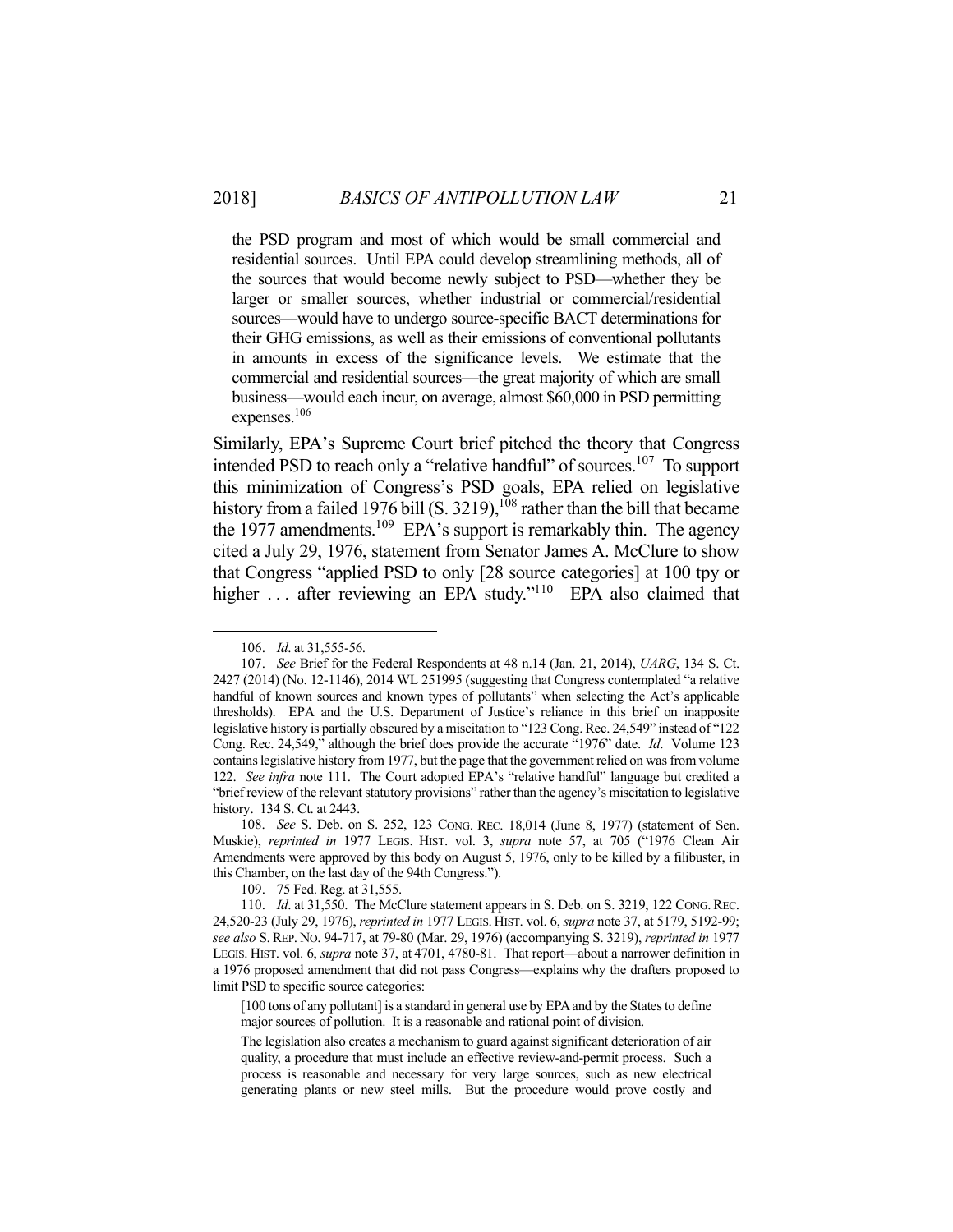Congress "relied on" a May 3, 1976, EPA memorandum—published in the 1976 Congressional Record at Senator McClure's request—which made clear that "there were a large number of sources below" the statutory thresholds.111 A significant problem with EPA's analysis is that Senator McClure's statements—such as they are—apply to S. 3219, a failed 1976 bill that defined "major emitting facility" more narrowly than the definition in the 1977 amendments. Of course, it is the 1977 amendments that Congress passed and President Carter signed.<sup>112</sup> Specifically, S. 3219 applied PSD to "[e]ach new source with the potential to emit more than 100 tons of a pollutant per year and identified by category in the statute," limiting the provision's application to 28 source categories, and granting EPA authority to add to this list.<sup>113</sup> As enacted, the 1977 amendments broadened the definition significantly by adding, "Such term also includes any other source with the potential to emit two hundred and fifty tons per year or more of any air pollutant."114 This was a compromise at

Senator Hart explained,

potentially unreasonable if imposed on construction of storage facilities for a small gasoline jobber or on the construction of a new heating plant at a junior college, each of which may have the potential to emit 100 tons of pollution annually.

<sup>. . . [</sup>EPA] is given full flexibility to include additional categories where [it] believes it necessary to implement effectively the intent of the no-significant-deterioration provision.

As I understand it, the intent of the committee in exempting nonmajor sources from the act was to simplify implementation by limiting regulation to the largest potential polluters. Superficially, at least, this appears to make good sense. Regulations and permits which would cover all emission sources would pose an intolerable regulatory burden, undoubtedly causing more problems than they would solve.

S. Deb. on S. 3219, 122 CONG.REC. 23,842 (July 26, 1976), *reprinted in* 1977 LEGIS. HIST. vol. 6, *supra* note 37, at 4938, 4971-72.

 <sup>111. 75</sup> Fed. Reg. at 31,550. Senator McClure referred to EPA's May 3, 1976, memorandum (a/k/a the "Steigerwald-Strelow" memorandum) in S. Deb. on S. 3219, 122 CONG. REC. 24,548-50 (July 29, 1976), *reprinted in* 1977 LEGIS.HIST. vol. 6, *supra* note 37, at 5179, 5261- 66.

 <sup>112.</sup> Senator Ted Stevens did essentially incorporate by reference the 1976 "major emitting source" discussion into a 1977 debate. S. Deb. on S. 252, 123 CONG. REC. 18,146 (June 9, 1977) (statement of Sen. Stevens), *reprinted in* 1977 LEGIS. HIST. vol. 3, *supra* note 57, at 851, 907 ("It is my expectation we mean exactly the same thing this year as we did last."). But this was before the Conference Committee broadened the definition to include "any other source with the design capacity to emit more than 250 tons per year of any air pollutant." Conf. Rep. on H.R. 6161, 123 CONG. REC. 26,611 (Aug. 3, 1977), *reprinted in* 1977 LEGIS. HIST. vol. 3, *supra* note 57, at 381, 532.

 <sup>113.</sup> S. REP. NO. 94-717, at 19 (Mar. 29, 1976) (accompanying S. 3219), *reprinted in* 1977 LEGIS. HIST. vol. 6, *supra* note 37, at 4701, 4720; *see also* S. 3219 § 33 (proposing to amend § 302(k) of the Clean Air Act) (Mar. 29, 1976) (defining "major emitting facility"), *reprinted in* 1977 LEGIS. HIST. vol. 6, *supra* note 37, at 4610, 4686.

 <sup>114.</sup> Pub. L. 95-95, § 169(1), 91 Stat. 740 (1977) (codified at 42 U.S.C. § 7479(1)).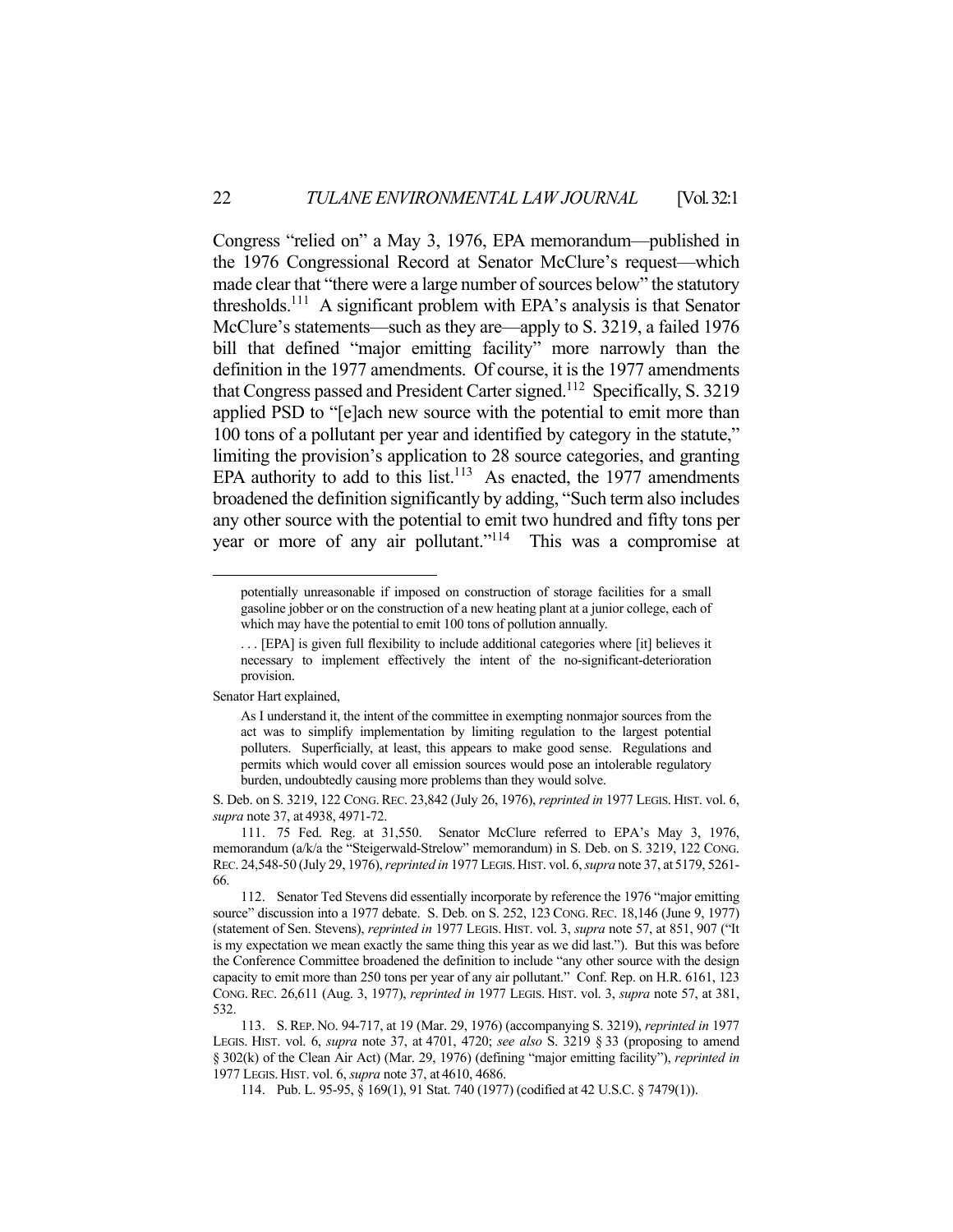1

conference between the Senate bill (limiting PSD to specific source categories<sup>115</sup>) and the House Bill's definition (setting a 100-ton-per-year threshold applicable to criteria pollutants).<sup>116</sup> Essentially, therefore, EPA—by citing legislative history for a law that was never enacted—cited no relevant legislative history at all. But EPA's position on this point was essentially unopposed. In fact, the petitioners adopted and repeated EPA's characterization of congressional intent.<sup>117</sup>

 Despite the lack of support for EPA's theory of congressional intent, it is reasonable to assume that Congress did not intend PSD requirements to impose absurd burdens on the regulated community.<sup>118</sup> Alternatively,

 <sup>115.</sup> *See* S. 252 § 39 (proposing to amend § 302(k) of the Act), *reprinted in* 1977 LEGIS. HIST. vol. 3, *supra* note 57, at 575, 684-85; *see also* S. REP. NO. 95-127 (accompanying S. 252) (May 10, 1977), *reprinted in* 1977 LEGIS. HIST. vol. 3, *supra* note 57, at 1371, 1468 ("For the purposes of section  $110(g)$ , a major emitting facility is any stationary source which emits, or can emit, 100 [tpy or more] and which falls within one of the categories specified by this statute or subsequently identified by the Administrator . . . .").

 <sup>116.</sup> *See* Conf. Rep. on H.R. 6161, 123 CONG. REC. 26,610 (Aug. 3, 1977); *reprinted in* 1977 U.S.C.C.A.N. 1502, 1530, *and in* 1977 LEGIS. HIST. vol. 3, *supra* note 57, at 381, 529 ("[Under the House bill, a]ll sources with the design capacity to emit 100 tons per year or more of any pollutant [would have had to] receive a permit."). The PSD provisions of the 1977 amendments, as per the conference agreement, were arguably broader than both the Senate Bill (limiting "major emitting facility" by source category, *see supra* note 115) and the House Bill (limiting "major stationary source" by type of pollutant, as explained below). Under House bill, a new or modified "major stationary source" would have triggered PSD. H.R. 6161, § 108(a) (May 12, 1977), *reprinted in* 1977 LEGIS. HIST. vol. 4, *supra* note 58, at 2220, 2289 (which would have added  $\S$  160(c)(4)(A) to the Act). The bill would have defined "major stationary source" in terms of capacity to emit "one hundred tons per year or more of any air pollutant for which a national ambient air quality standard is promulgated," i.e., the definition would have been limited to criteria pollutants. *Id*. § 103(f), *reprinted in* 1977 LEGIS. HIST. vol. 4, *supra* note 58, at 2251 (which would have added  $\S 302$ (o) to the Act).

 <sup>117.</sup> *See* Brief for Petitioner Utility Air Regulatory Group at 22 (Dec. 9, 2013), *UARG*, 134 S. Ct. 2427 (2014) (No. 12-1146), 2013 WL 6512952. The environmentalists' brief avoided buying off on EPA's congressional intent language, focusing instead on the agency's administrability concerns. Brief of Environmental Organization Respondents at 12 (Jan. 21, 2014), *UARG*, 134 S. Ct. 2427 (No. 12-1146), 2014 WL 281680 (noting EPA concerns about "[p]ermit gridlock"). The environmentalists stressed the breadth of congressional intent but did not directly contradict EPA's relatively-small-number-of-sources theory. *Id*. at 7 (noting that "at conference, the 1977 Congress specifically rejected the House bill's language limiting the PSD permit obligation to 'any air pollutant for which a national ambient air quality standard is promulgated,' choosing instead the broader terms of the Senate bill that became the statutory text" (quoting Clean Air Act Amendments of 1977, H.R. 6161, 95th Cong., Section 103(f) (1977) (proposing new Section 7402(o)(1)), *reprinted in* 1977 LEGIS. HIST. vol. 4, *supra* note 58, at 2251, and relying on H.R. Rep. No, 95-564, 1977 LEGIS. HIST. vol. 3, *supra* note 57, at 532)).

 <sup>118.</sup> *See* Am. Water Works Ass'n v. EPA, 40 F.3d 1266 (D.C. Cir. 1994) (reading a statute to avoid absurd results). Of course, the Court has occasionally disapproved the "absurd results" doctrine. *See UARG*, 134 S. Ct. at 2446 ("The power of executing the laws necessarily includes both authority and responsibility to resolve some questions left open by Congress that arise during the law's administration. But it does not include a power to revise clear statutory terms that turn out not to work in practice."). But the Court has also interpreted laws to avoid results that Congress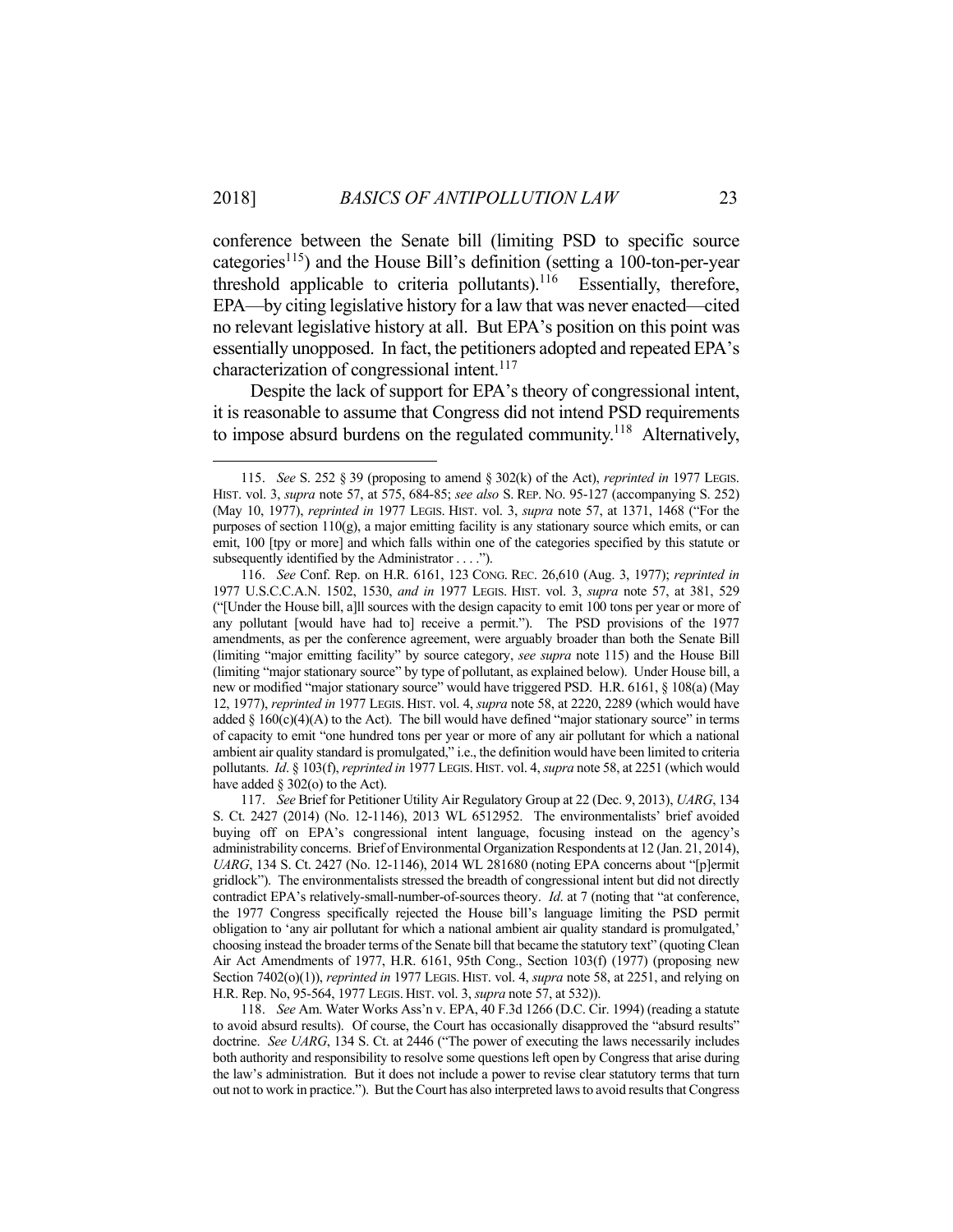these requirements might have been interpreted consistently with Congress's approach in the 1970 amendments, when Congress reserved to itself the authority (and responsibility) to modify requirements that proved impractical.<sup>119</sup> Either way, it is quite a stretch to conclude that Congress intended the program to apply to only a "relative handful"<sup>120</sup> or a "relatively small number" of sources."<sup>121</sup> On the other hand, the U.S. Supreme Court has spoken. As Supreme Court Justice Robert H. Jackson recognized, "[Supreme Court judgments] are not final because we are infallible, but we are infallible only because we are final."122

 How, then, to interpret *UARG*? Because "relative handful" is such a vague phrase (relative to what?), and because the phrase is not central to the case's outcome,<sup>123</sup> it should be interpreted as a literary flourish, rather than read literally.<sup>124</sup> It is not, therefore, fully settled law that Congress had only modest goals for the PSD or Title V programs, but only that applying those programs to greenhouse gasses at a threshold of 250 tons per year would bloat the programs beyond Congress's contemplation. In the alternative, the Court's portrait of the Act's intended reach as relatively modest should be limited to the reach of the PSD and Title V programs. In general, the language of the statute and the legislative history continues

could not have intended. King v. Burwell, 135 S. Ct. 2480, 2493 (2015) (interpreting the phrase "an Exchange established by the State" to include exchanges established by the federal government to avoid "destabiliz[ing] the individual insurance market in any State with a Federal Exchange, and likely creat[ing] the very 'death spirals' that Congress designed the Act to avoid"). The language in *UARG*, of course, was a number (a threshold) that would have been hard in interpret in any way other than its plain terms.

 <sup>119.</sup> *See supra* note 54.

 <sup>120.</sup> *See supra* notes 89 & 107 and accompanying text.

 <sup>121.</sup> *See supra* note 106 and accompanying text.

 <sup>122.</sup> *See* Dietz v. Bouldin, 136 S. Ct. 1885, 1896 (2016) (quoting Brown v. Allen, 344 U.S. 443, 540 (1953) (Jackson, J., concurring in judgment)).

 <sup>123.</sup> It is doubtful that the Court would have permitted EPA to amend plain statutory language in any event. *See UARG*, 134 S. Ct. at 2446 ("Nothing in [*Morton v. Ruiz*, 415 U.S. 199 (1974)] remotely authorizes an agency to modify unambiguous requirements imposed by a federal statute."). And a 250-ton per year threshold for carbon dioxide would presumably have swept in "tens of thousands of smaller sources," *id*. at 2443—so many that the "relative handful" comparison is unnecessary to raise concerns about administrability.

 <sup>124. &</sup>quot;When an opinion issues for the Court, it is not only the result but also those portions of the opinion necessary to that result by which we are bound." Seminole Tribe of Fla. v. Florida, 517 U.S. 44, 67 (1996). *Dictum*, on the other hand, is "a statement in a judicial opinion that could have been deleted without seriously impairing the analytical foundations of the holding—that, being peripheral, may not have received the full and careful consideration of the court that uttered it." United States v. Crawley, 837 F.2d 291, 292 (7th Cir. 1988) (quotation marks and citation omitted). Supreme Court *dicta*, of course, is extra good *dicta*. *See In re* Pre-Filled Propane Tank Antitrust Litig., 860 F.3d 1059, 1064 (8th Cir. 2017) ("Although panels have held that federal courts are 'bound' by Supreme Court *dicta*, this goes too far . . . [but a]ppellate courts should afford deference and respect to Supreme Court *dicta* . . . ."), *cert. denied*, 138 S. Ct. 647 (2018).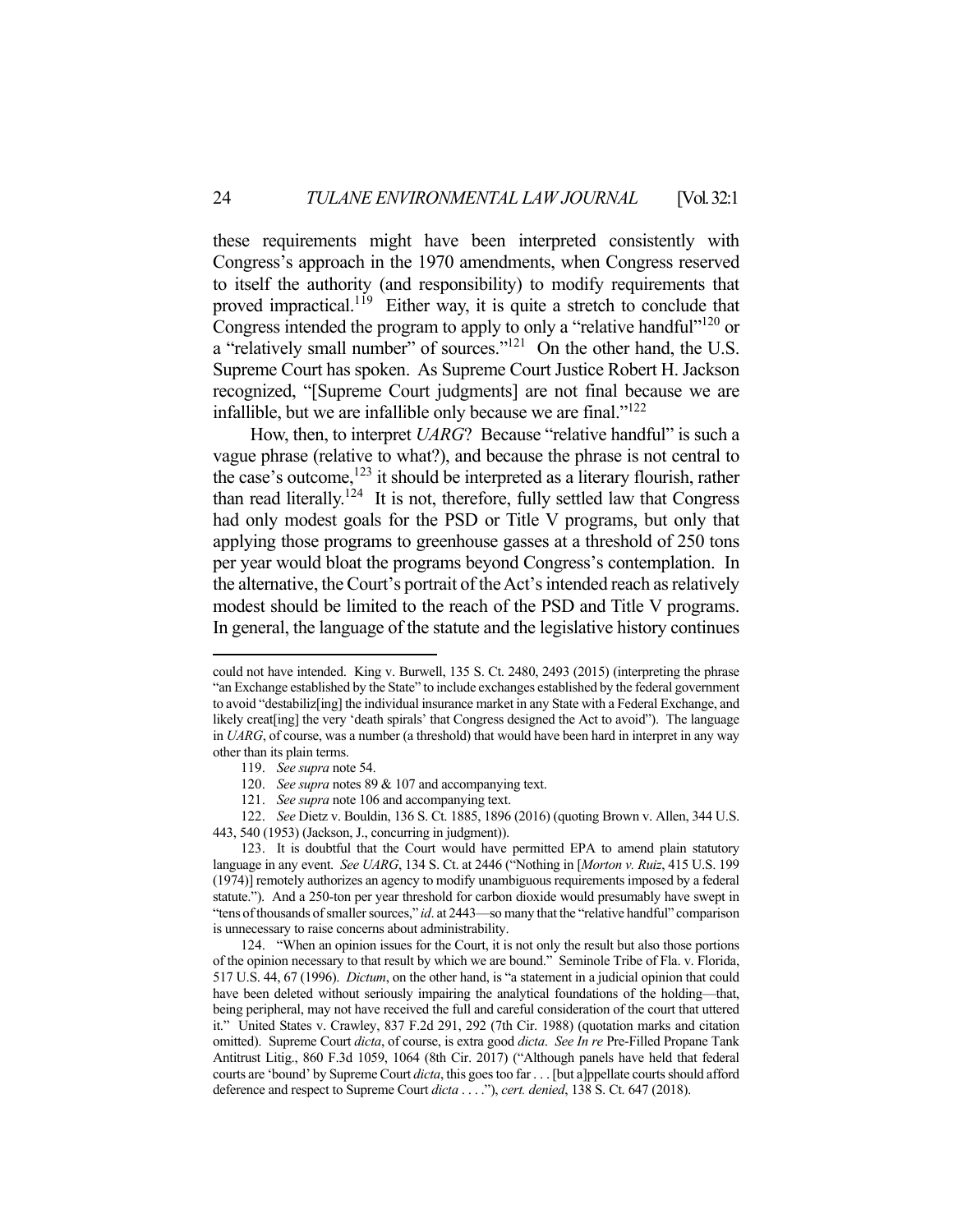to stand for the proposition that Congress intended the Clean Air Act to fundamentally reform U.S. society's approach to emission of air pollution.

#### IV. IMPLEMENTATION EXAMPLES

 In general, "remedial legislation should be construed broadly to effectuate its purposes."125 And as discussed, Congress's purpose in the Clean Air Act was to make "drastic changes" in the face of a "crisis."126 Nonetheless, EPA implementation of the Clean Air Act has tended to water down congressional mandates as illustrated below by three examples: (A) EPA's exception-ridden provision for state-of-the-art technology on new and modified sources, (B) the limited scope of the agency's criteria pollutant program, and (C) EPA's decision to tolerate nontrivial risks while supposedly protecting the public with an "ample margin of safety."<sup>127</sup>

#### *A. New and Modified Sources*

 The 1970 Clean Air Act Amendments reflect a compromise that draws a line between (1) existing major sources of air pollution and (2) new or modified major sources. The idea is that state-of-the-art pollution control equipment is most cost-effective to install when a plant is under construction.<sup>128</sup> For new and modified major sources, Congress ordered EPA to develop "New Source Performance Standards" (NSPS), i.e., "the degree of emission limitation achievable through the application of the best system of emission reduction which (taking into account the cost of achieving such reduction) [EPA] determines has been adequately demonstrated."129 This standard of state-of-the-art controls applies to

 <sup>125.</sup> Tcherepnin v. Knight, 389 U.S. 332, 336 (1967) (acknowledging a "familiar canon of statutory construction").

 <sup>126.</sup> *See supra* notes 7-8 and accompanying text.

 <sup>127. 42</sup> U.S.C. § 7412(f)(2)(A).

 <sup>128.</sup> *See* S. REP. NO. 91-1196, at 16 (Sept. 17, 1970) (accompanying S. 4358), *reprinted in*  1970 LEGIS. HIST. vol. 1, *supra* note 7, at 416 ("The overriding purpose of this section [governing new source performance standards] would be to prevent new air pollution problems, and towards that end, maximum feasible control of new sources at the time of their construction is seen by the committee as the most effective and, in the long run, the least expensive approach."); *cf*. Sen. Pete V. Domenici, *The Clean Air Act Amendments of 1976: Balancing the Imponderables*, 122 CONG. REC. 7333 (Mar. 22, 1976), *reprinted in* 1977 LEGIS. HIST. vol. 6, *supra* note 37, at 4504, 4514 ("[For new plants,] the costs of control technology can be worked into the economic equation of the plant's profitability from the outset. A new facility has the option of employing process changes in the way a product is manufactured rather than strictly relying on add-on pollution control technology.") (discussing prevention of deterioration provisions, ultimately added by the 1977 amendments).

 <sup>129.</sup> Clean Air Act Amendments of 1970 § 111(a)(1), 84 Stat. 1683 (1970).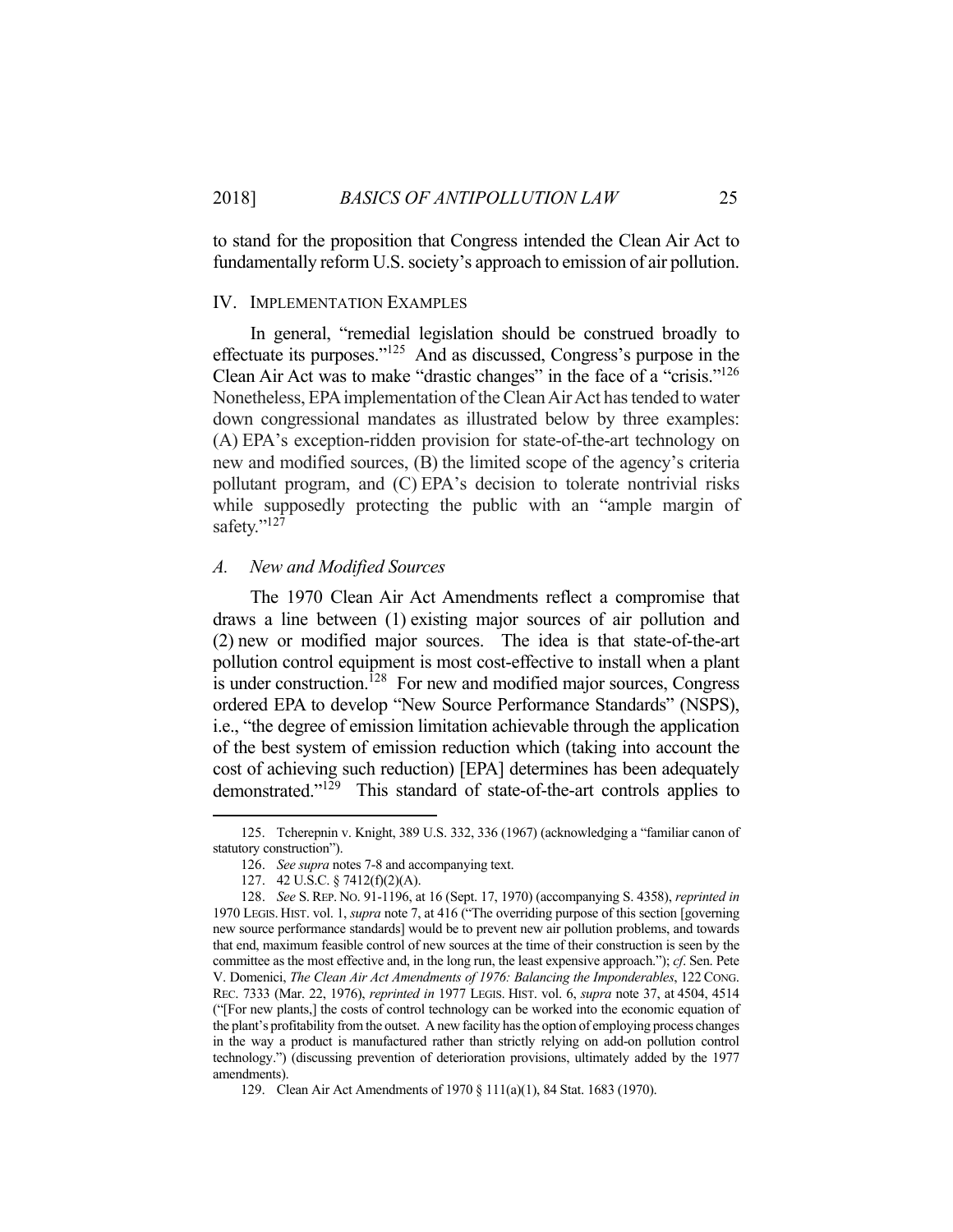"any stationary source, the construction *or modification* of which is commenced after the publication of regulations (or, if earlier, proposed regulations) prescribing [an applicable] standard of performance."<sup>130</sup> Congress did not limit its new source program to "major" sources, but instead applied it to "any stationary source" covered by the applicable emission standard.<sup>131</sup> Congress ordered EPA to create standards for each "category of sources" that EPA "determines . . . may contribute significantly to air pollution which causes or contributes to the endangerment of public health or welfare."132

 Congress also did not limit its requirement of state-of-the-art controls to "major modifications" of such sources but instead defined "modification" to include "*any* physical change in, or change in the method of operation of, a stationary source which increases the amount of *any* air pollutant emitted by such source or which results in the emission of any air pollutant not previously emitted."133 EPA, however, has exempted from the definition various kinds of physical changes, including routine "[m]aintenance, repair, and replacement."<sup>134</sup> Congress also provided for regulation of otherwise unregulated pollutants from existing sources that, if new or modified, would fall within covered source categories.135

 In 1977, Congress expanded the idea of requiring state-of-the-art technology on new and modified sources in the prevention of significant deterioration (PSD) and nonattainment new source review programs (NNSR).136 With those programs, Congress barred construction or

 <sup>130.</sup> *Id.* § 111(a)(2) (emphasis added).

 <sup>131.</sup> Congress defined "stationary source" as "any building, structure, facility, or installation which emits or may emit any air pollutant." *Id.* § 111(a)(3).

 <sup>132.</sup> *Id.* § 111(b)(1)(a), 84 Stat. at 1684.

 <sup>133.</sup> *Id.* § 111(a)(4), 84 Stat. at 1683. Wis. Elec. Power Co. v. Reilly (*WEPCO*), 893 F.2d 901, 908 (7th Cir. 1990) ("We follow Congress's definition of 'modification'—not Webster's when interpreting this term within the context of the Clean Air Act.").

 <sup>134. 40</sup> C.F.R. § 60.14(e); *see* Brian H. Potts, *Trading Grandfathered Air—A New, Simpler Approach*, 31 HARV.ENVTL.L.REV. 115, 123 ("To determine what is routine, EPA has historically looked to the "nature, extent, purpose, frequency, and cost" of a proposed project."). In addition, EPA regulations provide that "a modification to an 'affected facility' within an existing source subjected only that facility, and not the entire source, to the NSPS" and that sources may "avoid the NSPS for individual units within the source if the net emissions from all units affected by the project did not increase," considering "other 'contemporaneous' increases or decreases in actual emissions from the other affected units." Thomas O. McGarity, *When Strong Enforcement Works Better Than Weak Regulation: The EPA/DOJ New Source Review Enforcement Initiative*, 72 MD. L.REV. 1204, 1212 (2013) (footnotes omitted).

 <sup>135.</sup> Clean Air Act Amendments of 1970 § 111(d), 84 Stat. at 1684.

 <sup>136.</sup> Both of these programs fit within the umbrella term "new source review" (or NSR). The Act's prevention of significant deterioration (PSD) program's goal is to protect air in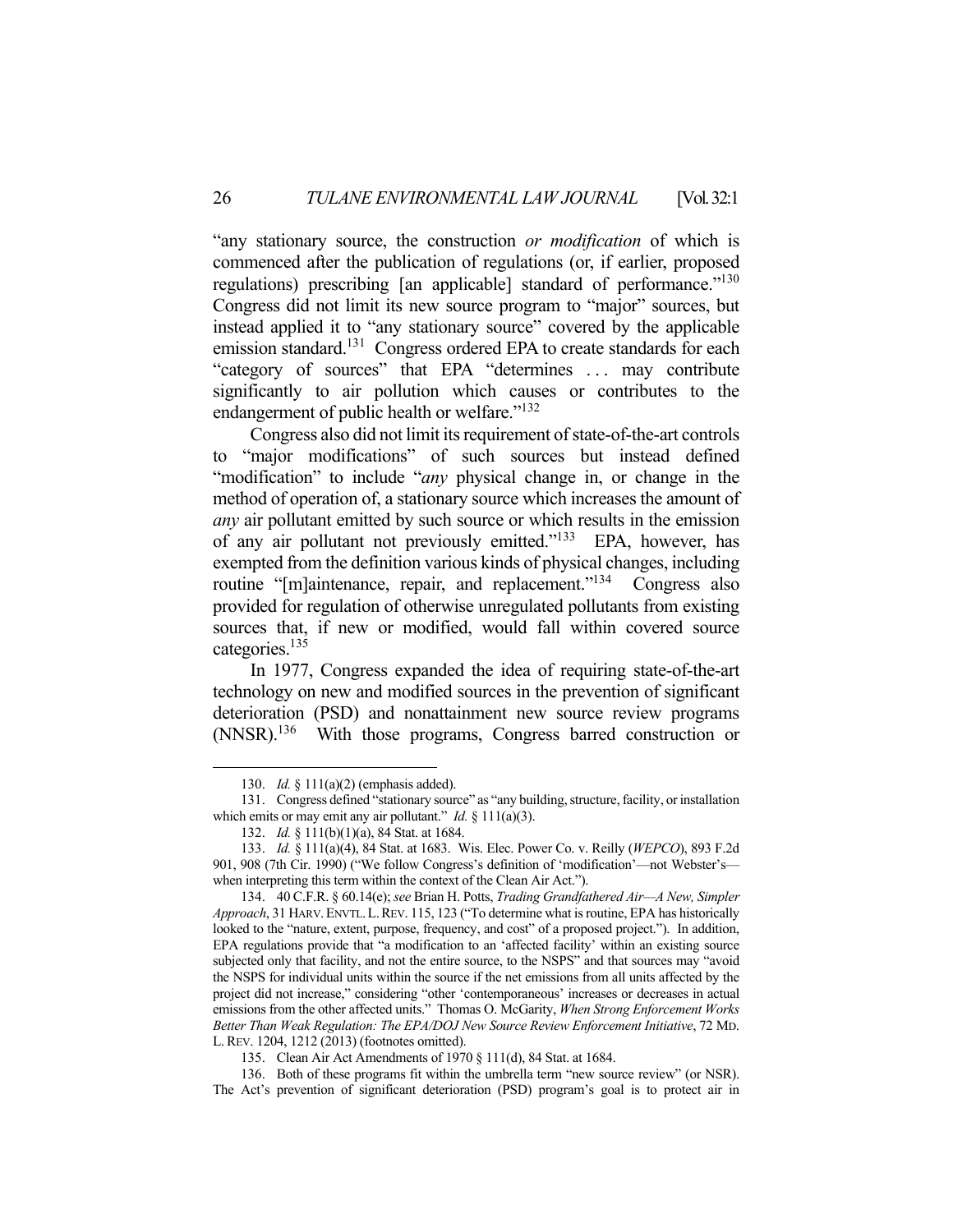modification of any "major emitting facility"<sup>137</sup> in an attainment area without a PSD permit,<sup>138</sup> and Congress required construction permits for new or modified "major stationary sources"<sup>139</sup> in nonattainment areas.<sup>140</sup> PSD and NNSR permits require owners and operators of new or modified major sources to install state-of-the-art technology.<sup>141</sup> Congress intended that the PSD program would make up for inadequate implementation of the criteria pollutant program, $142$  which relies on ambient standards, i.e., national ambient air quality standards (NAAQS).<sup>143</sup> Senator Muskie explained, "Even at the national primary standard level, which is the health standard, there are health effects that are not protected against."<sup>144</sup> The House Report accompanying H.R. 6161 proclaimed, "The idea that the national primary standards are adequate to protect the health of the public has been belied."<sup>145</sup> The Act establishes the PSD program's first goal as

<u>.</u>

143. 42 U.S.C. § 7409(a).

<sup>&</sup>quot;attainment areas" that already meet national ambient air quality standards). 42 U.S.C. §§ 7470- 7492. The goal of the nonattainment new source review  $(a/k/a$  "NNSR") program is to improve air quality in "nonattainment areas" that fail to meet such standards. *Id.* §§ 7501-7515. *See generally* ARNOLD W. REITZE JR., STATIONARY SOURCE AIR POLLUTION LAW 159-224 (2005).

 <sup>137.</sup> The Act defines "major emitting facility" for purposes of the PSD program at 42 U.S.C. § 7479(a). That definition sets a 100-ton per year threshold for some source categories but sets a higher threshold (250 tons per year) for other sources.

 <sup>138. 42</sup> U.S.C. § 7475(a).

 <sup>139.</sup> The Act defines "major stationary source" at 42 U.S.C. § 7602(j) as a "stationary facility or source of air pollutants which directly emits, or has the potential to emit, one hundred tons per year or more of any air pollutant." Other, more narrowly applicable thresholds appear in 42 U.S.C. § 7511a(b)(1)(A)(ii)(I) (for "moderate" ozone nonattainment areas), § 7511a(c) (for "serious" ozone nonattainment areas), § 7511a(d) (for "severe" nonattainment ozone nonattainment areas), and § 7511a(e) (for "extreme" ozone nonattainment areas).

 <sup>140. 42</sup> U.S.C. § 7502(c)(5).

 <sup>141.</sup> *See* New York v. EPA, 413 F.3d 3, 13 (D.C. Cir. 2005) ("[T]he 1977 amendments carved out a significant difference between existing sources on the one hand and new or modified sources on the other. The former faced no NSR obligations—in the common phrase, they were 'grandfathered'—while the latter were subject to strict standards."); Ala. Power Co. v. Costle, 636 F.2d 323, 400 (D.C. Cir. 1979) ("The statutory scheme intends to 'grandfather' existing industries; but . . . this is not to constitute a perpetual immunity from all standards under the PSD program. If these plants increase pollution, they will generally need a permit.").

Under the PSD program, the requirement for state-of-the-art technology is "best available control technology" or BACT. 42 U.S.C. § 7479(3). Under the NNSR program, the requirement is generally for "lowest achievable emission rate" or LAER. *Id*. § 7501(3).

 <sup>142.</sup> Howard Latin, *Ideal Versus Real Regulatory Efficiency: Implementation of Uniform Standards and 'Fine-Tuning' Regulatory Reforms*, 37 STAN. L. REV. 1267, 1310 (1985) ("The primary congressional response to [Congress's dissatisfaction with the implementation of ambient air quality standards] was to strengthen two antidegradation policies applied to new sources of air pollution.").

 <sup>144.</sup> S. Deb. on S. 252, 123 CONG. REC. 18,460 (June 10, 1977), *reprinted in* 1977 LEGIS. HIST. vol. 3, *supra* note 57, at 1027, 1030.

 <sup>145.</sup> H.R. REP. No. 95-294 at 112 (May 12, 1977) (accompanying H.R. 6161), *reprinted in* 1977 U.S.C.C.A.N. 1077, 1090, *and in* 1977 LEGIS. HIST. vol. 4, *supra* note 58, at 2465, 2579.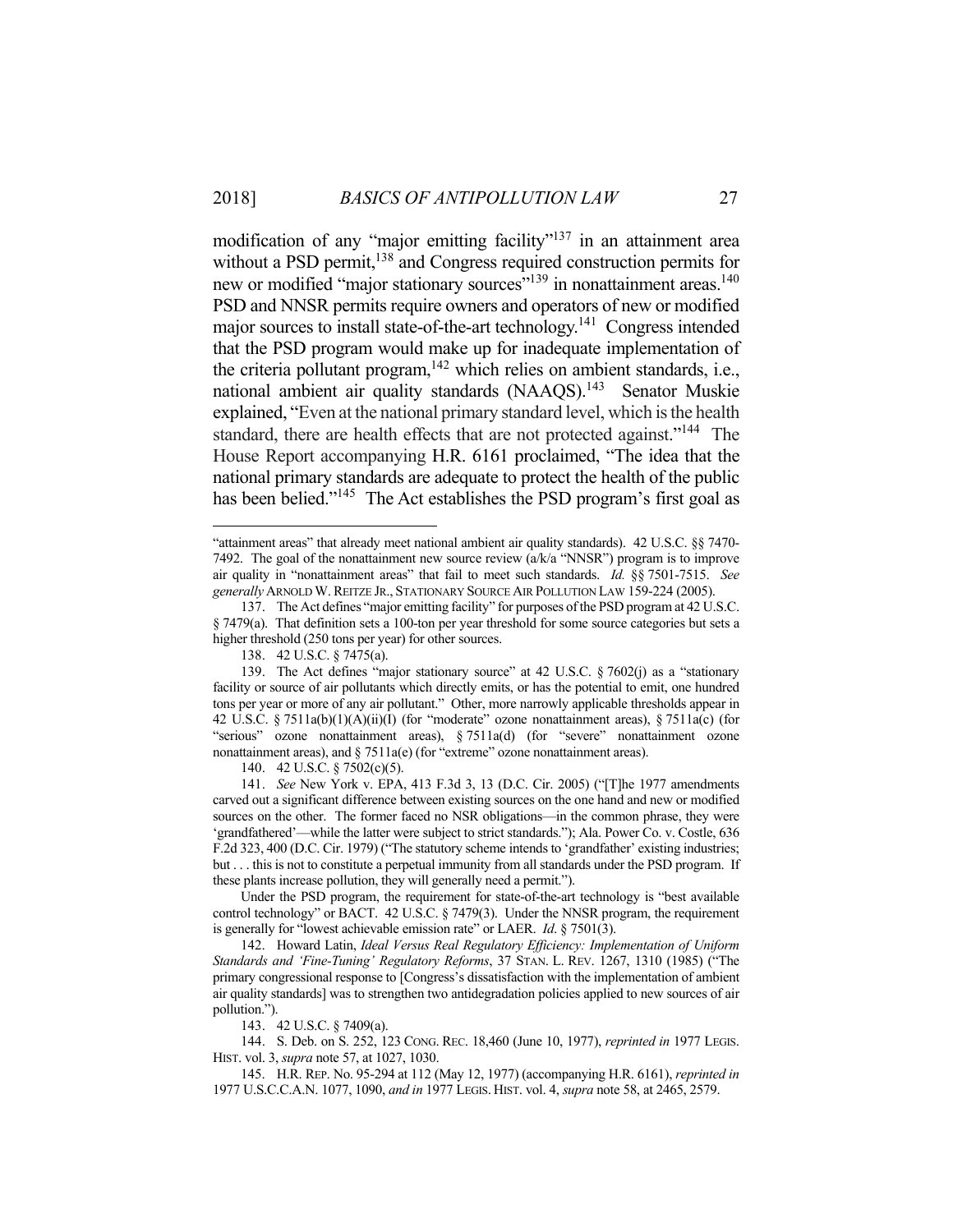protection of "public health and welfare from any actual or potential adverse effect which . . . may reasonably be anticipated to occur from air pollution or from exposures to pollutants in other media, which pollutants originate as emissions to the ambient air, notwithstanding attainment and maintenance of all national ambient air quality standards."<sup>146</sup>

 As in the new source performance standard program, Congress defined "modification" broadly to include "*any* physical change in, or change in the method of operation of, a stationary source which increases the amount of *any* air pollutant emitted by such source or which results in the emission of any air pollutant not previously emitted."<sup>147</sup> EPA, however, took a different approach, building regulatory "significance" thresholds into its new source review regulations. The U.S. District Court for the Middle District of North Carolina explained:

Although both the PSD and NSPS provisions of the CAA use the same statutory definition of "modification," the EPA promulgated distinct regulations for each. Under the 1980 PSD regulations, the EPA limited the application of PSD review to "*major*" modifications, defined as "any physical change in or change in the method of operation of a major stationary source that would result in a *significant* net emissions increase of any pollutant subject to regulation under the [CAA]." 40 C.F.R.  $§ 51.166(b)(2)(i)$ . Thus to trigger PSD permitting requirement, there must be (1) a "physical change" and (2) a "significant net emissions increase."<sup>148</sup>

 As demonstrated by Professors Richard L. Revesz and Jack Lienke, EPA's new source review regulations create a complex scheme rife with exceptions.<sup>149</sup> Not only must an increase be "significant" in terms of thresholds, but for the PSD or nonattainment new source review programs to apply, the "net" increase must also be significant.<sup>150</sup> Significance is

 <sup>146. 42</sup> U.S.C. § 7470(1) (with typographical errors corrected).

 <sup>147.</sup> *Id.* § 7479(2)(C) (incorporating—for purposes of the PSD program—the definition of modification from the new source performance standard program, 42 U.S.C. § 7411(a)); *id*. § 7501(4) (same for purposes of the nonattainment new source review program). The quote is from 42 U.S.C. § 7411(a)(4), with emphasis added. EPA's regulatory definition of modification in the PSD program, however, differs from the agency's NSPS definition. *See* New York v. EPA, 413 F.3d at 20 (rejecting an industry challenge to EPA's PSD definition based on "its divergence from" an NSPS definition).

 <sup>148.</sup> United States v. Duke Energy Corp., No. 00-CV-1262, 2010 WL 3023517, at \*2 (M.D.N.C. July 28, 2010) (emphasis added) (quoting Envtl. Def. v. Duke Energy Corp., 549 U.S. 561, 578 (2007)); *see also* 40 C.F.R. §§ 51.165(a)(1)(x), 52.21(b)(23).

 <sup>149.</sup> *See* REVESZ & LIENKE,*supra* note 11, at 60-66.

<sup>150. 40</sup> C.F.R.  $\S$  51.165(a)(1)(v)(A) (defining "major modification" as "any physical change in or change in the method of operation of a major stationary source that would result in: (1) a significant emissions increase of a regulated NSR pollutant . . . and (2) a significant net emissions increase of that pollutant from the major stationary source"); *see also id*.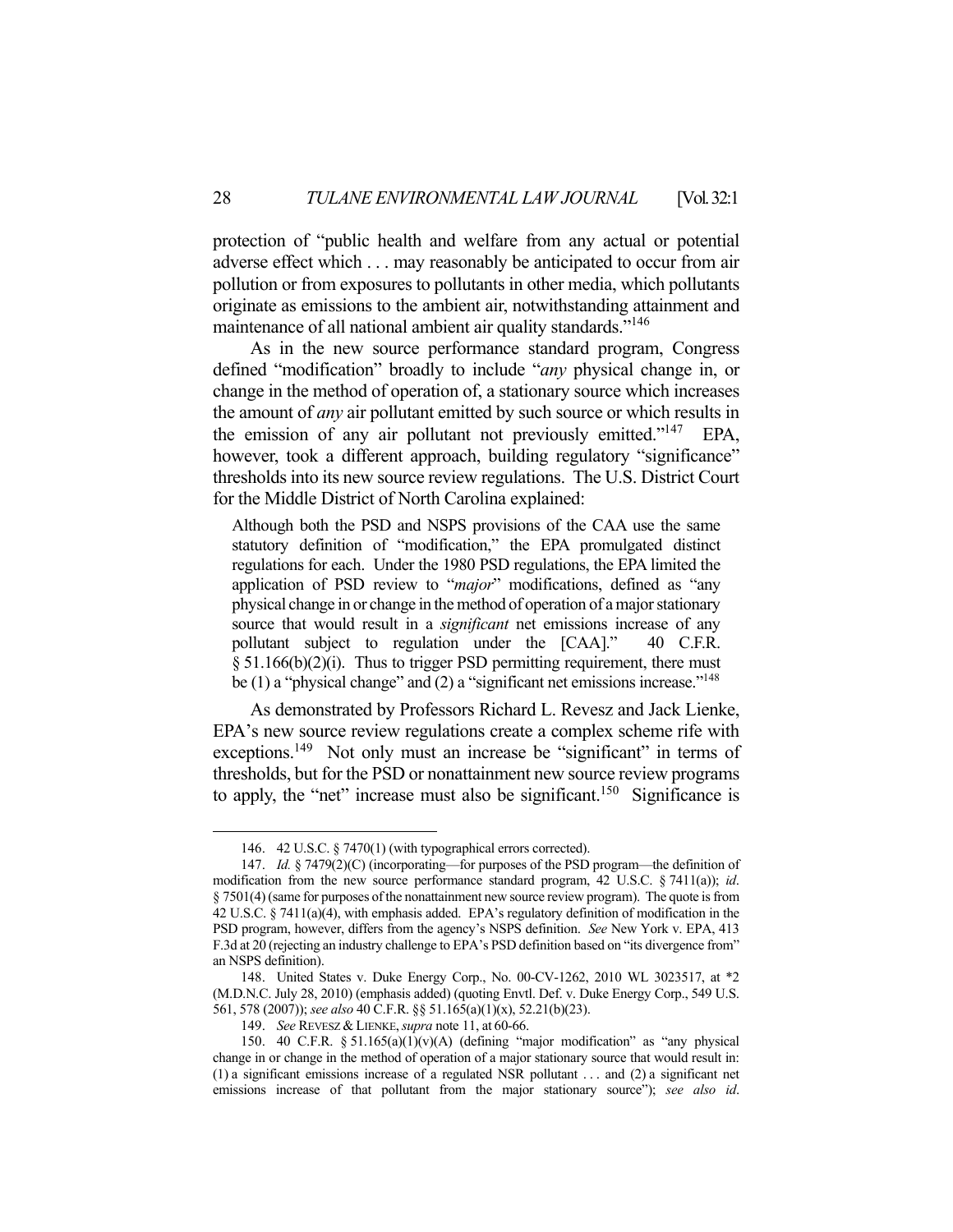determined after an opaque netting process that involves calculating emission increases and decreases from "baseline" emissions during a "contemporaneous" period.<sup>151</sup> For many sources, "fugitive"<sup>152</sup> emissions are not included in the major/minor calculation.<sup>153</sup>

 EPA justifies its insertion of significance thresholds into the "modification" definition by reference to the "*de minimis*" doctrine.<sup>154</sup> That doctrine, however, is limited to trivialities.<sup>155</sup> The U.S. Supreme Court has ruled that "the venerable maxim *de minimis non curat lex* ('the law cares not for trifles') is part of the established background of legal principles against which all enactments are adopted, and which all enactments (absent contrary indication) are deemed to accept."<sup>156</sup> Thus, EPA has inherent authority—maybe even an inherent duty—to promulgate so-called *de minimis* thresholds that soften at least some statutory commands.157 For example, "EPA may require an 'anyway' source to comply with greenhouse-gas BACT *only* if the source emits

<sup>§§ 51.166(</sup>a)(7)(iv)(a), 52.21(a)(2)(iv)(a) (same concept).

 <sup>151.</sup> *See, e.g., id.* § 52.21(b)(3); *see also* New York v. EPA, 413 F.3d 3, 22-27 (2005) (upholding key elements of EPA's regulatory approach).

 <sup>152.</sup> Fugitive emissions are emissions that "could not reasonably pass through a stack, chimney, vent, or  $\dots$  equivalent opening." 40 C.F.R. § 52.21(b)(20).

 <sup>153.</sup> The Act, at 42 U.S.C. § 7602(j), gives EPA discretion to decide when fugitive emissions count in determining whether emissions from a source exceed the threshold for a "major source." *See* Ala. Power Co. v. Costle, 636 F.2d 323, 370 n.134 (D.C. Cir. 1979) ("EPA has authority by rulemaking to incorporate fugitive emissions, including fugitive dust, in the calculation of tonnage thresholds required to qualify a stationary source as a major emitting facility."); EPA, CONSIDERATION OF FUGITIVE EMISSIONS IN MAJOR SOURCE DETERMINATIONS 5 (Mar. 8, 1994) ("EPA has revised its interpretation of the Act . . . . EPA now believes the Act does not require fugitives to be considered for purposes of determining major source status in these nonattainment areas, except as provided pursuant to rulemaking under section 302(j) [i.e., 42 U.S.C. § 7602(j)]."). 42 U.S.C. § 7479(1), which defines "major emitting facility" for purposes of the PSD program, does not mention fugitives. EPA regulations, however, limit consideration of these emissions. *See* 40 C.F.R. § 52.21(b)(1)(iii) (limiting consideration of fugitive emissions in the "major source" definition under the PSD program); *id*. § 51.165(a)(1)(iv)(C) (same for the nonattainment new source review program).

 <sup>154.</sup> *See, e.g.*, EPA, Requirements for Preparation, Adoption, and Submittal of Implementation Plans; Approval and Promulgation of Implementation Plans, 45 Fed. Reg. 52,676, 52,698 (preamble to final rules, Aug. 7, 1980) ("The new PSD regulations define 'significant' in terms of *de minimis* thresholds for each pollutant subject to regulation under the Act."); Ala. Power Co. v. Costle, 636 F.2d 323, 360 (D.C. Cir. 1979) ("Courts should be reluctant to apply the literal terms of a statute to mandate pointless expenditures of effort.").

 <sup>155.</sup> *See* BLACK'S LAW DICTIONARY 464 (8th ed. 2004) (defining "*de minimis non curat lex*" as "[t]he law does not concern itself with trifles.").

 <sup>156.</sup> Wis. Dep't of Revenue v. William Wrigley, Jr., Co., 505 U.S. 214, 231 (1992) (cited by *UARG*, 134 S. Ct. 2427, 2435 n.1 (2014)).

 <sup>157.</sup> *UARG*, 134 S. Ct. at 2449 ("EPA may establish an appropriate *de minimis* threshold below which BACT is not required for a source's greenhouse-gas emissions.").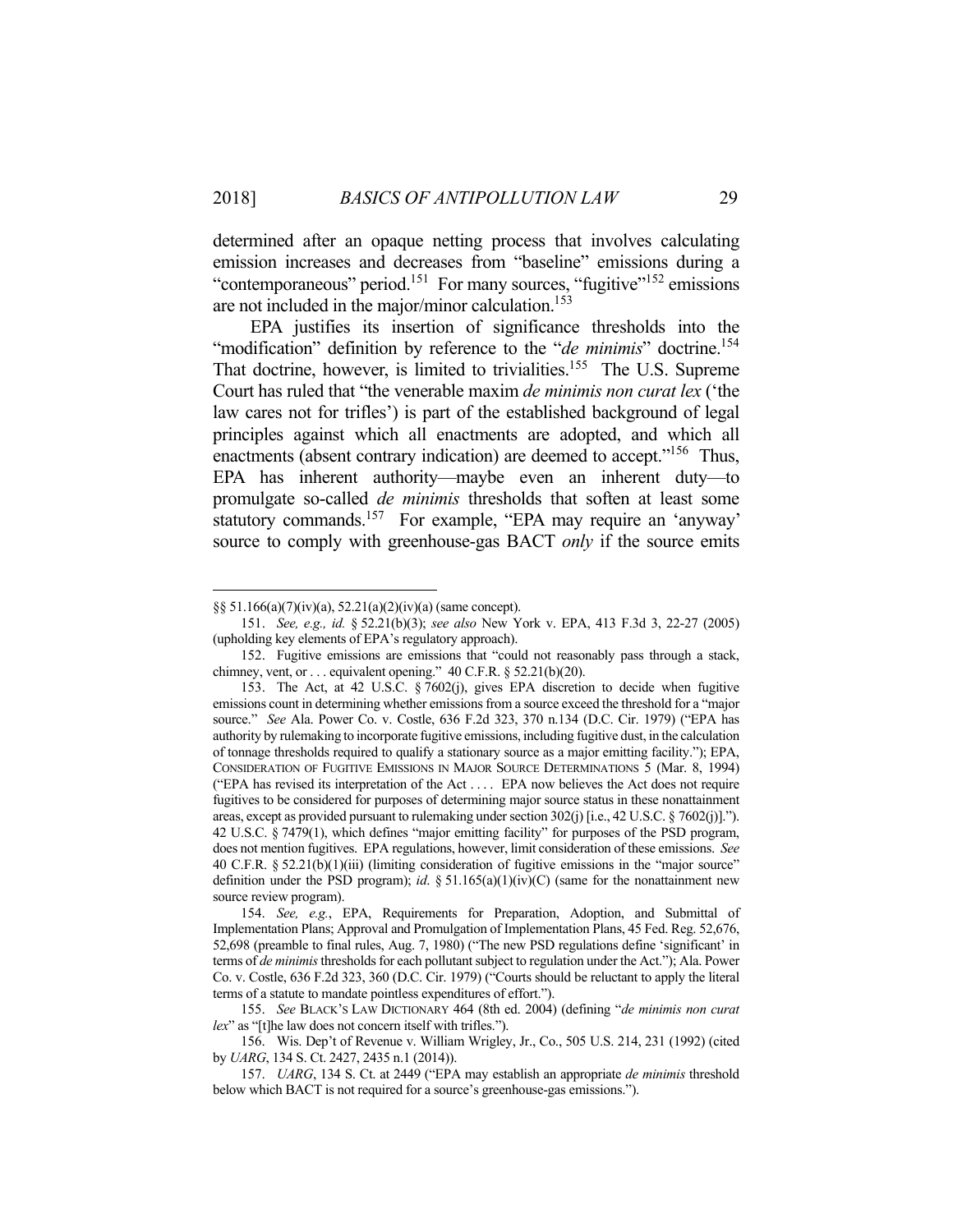more than a *de minimis* amount of greenhouse gases."158 EPA's *de minimis* exceptions, however, should be based on "a true *de minimis* level."<sup>159</sup>

EPA's new source review "significance" table includes values such as:

Carbon monoxide: 100 tons per year (tpy) Nitrogen oxides: 40 tpy Sulfur dioxide: 40 tpy Ozone: 40 tpy of Volatile organic compounds or Nitrogen oxides.<sup>160</sup>

 Common sense tells us that "[f]or the law to have any credibility or respect, it must be grounded in reality."<sup>161</sup> Yet to characterize EPA's significance thresholds as "true *de minimis* level[s]"<sup>162</sup>—such that emissions below those thresholds are too trivial to worry about—would ignore reality.163 EPA's significance thresholds allow a source near a residential community that increases emissions of volatile organic compounds by thirty-nine tons per year—often not including fugitive emissions<sup>164</sup>—to avoid the requirement to install state-of-the art technology. Two or three such new or modified sources near the same community would still be exempt. Multiple sources are "a fact of life" for residents of fence-line communities, for example "[i]n parts of Louisiana and Texas."<sup>165</sup>

1

 164. *See* 40 C.F.R. § 52.21(b)(2)(v) (limiting consideration of fugitive emissions for the "modification" definition" under the PSD program); *id*. § 51.165(a)(1)(v)(G) (same for the nonattainment new source review program); applicability determinations for a new air emissions source or a modification to an existing air emissions source."); *id*. § 52.21(i)(1)(vii) (providing an additional limitation with respect to the PSD program); *id*. § 51.165(a)(4) (same for the nonattainment new source review program). *But see* EPA, Reconsideration of Inclusion of Fugitive Emissions; Interim Rule; Stay and Revisions*,* 76 Fed. Reg. 17,548, 17,551 (interim final rule, Mar. 30, 2011) (staying, *inter alia*, §§ 52.21(b)(2)(v) and 51.165(a)(1)(v)(G) "to revert the treatment of fugitive emissions in applicability determinations to the approach that applied prior to the Fugitive Emissions Rule on an interim basis"). *See generally* Leslie Cook Wong, *Fugitive Greenhouse Gas Emissions and Prevention of Significant Deterioration Program Applicability*, 45 ABA TRENDS (July/Aug. 2014) ("Fugitive emissions do not typically present a significant challenge in Prevention of Significant Deterioration (PSD) applicability determinations for a new air emissions source or a modification to an existing air emissions source.").

165. Gina McCarthy & Janet McCabe, *Foreword*, 41 HARV. ENVTL. L. REV. 321, 322-23

 <sup>158.</sup> *Id*.

 <sup>159.</sup> *Id*.

 <sup>160. 40</sup> C.F.R. § 51.165(a)(1)(x)(A); *see also id.* § 52.21(b)(23).

 <sup>161.</sup> Holy Cross v. U.S. Army Corps of Eng'rs, 455 F. Supp. 2d 532, 539 (E.D. La. 2006).

 <sup>162.</sup> *See supra* text accompanying note 159*.*

 <sup>163.</sup> *See* New York v. EPA, 413 F.3d 3, 30 (D.C. Cir. 2005) (noting that "even 'small' increases in emissions can harm public health"). For "serious" ozone nonattainment areas, Congress prohibited EPA from setting a de minimis level above 25 tpy. 42 U.S.C. § 7511a(c)(6); *see also* 40 C.F.R. § 51.165(a)(1)(x)(B).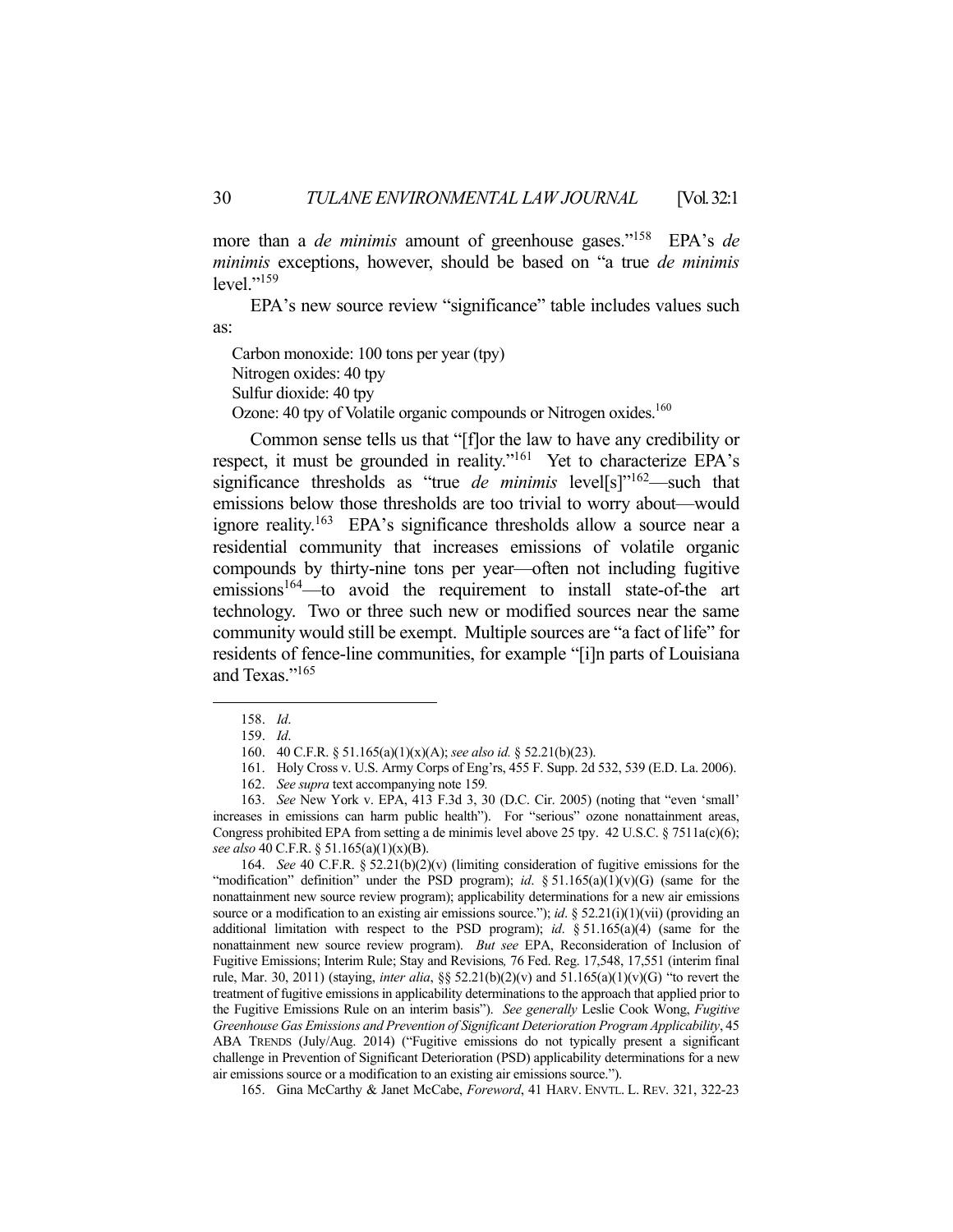Some argue that the new source review and NSPS programs harm air quality by creating an incentive for owners and operators to keep old emission sources running rather than investing in newer and presumably cleaner equipment.<sup>166</sup> In other words, the requirement to install state-ofthe-art pollution controls is arguably a disincentive to modernization.<sup>167</sup> If so, EPA's extra-statutory exceptions to NSPS and NSR—e.g., for maintenance, repair, and replacement that EPA deems routine<sup>168</sup>—surely enable owners and operators to keep these old sources running, and thus, depending on the circumstances of each plant, can provide an attractive alternative to updated technology.<sup>169</sup> For example, when EPA determined renovation of a power plant would trigger NSPS requirements in the *WEPCO* case, one of the power company's primary arguments was to point to the many renovations that EPA had let slide at other facilities pursuant to the "routine" maintenance, repair, and replacement exception.<sup>170</sup>

 Experience shows that the technology-based standards required for new and modified sources of criteria pollutants, sources of hazardous air pollutants, and mobile sources can be key to attaining national ambient air quality standards (or at least coming close to attainment).<sup>171</sup> Without

<sup>(2017).</sup> 

 <sup>166.</sup> *See* Jonathan Remy Nash & Richard L. Revesz, *Grandfathering and Environmental Regulation: The Law and Economics of New Source Review*, 101 NW. U. L. REV. 1677, 1709 & n.191 (2007) (discussing "the general notion that application of more stringent standards to new sources tends to lengthen the lives of older plants").

 <sup>167.</sup> *See* NAT'L RESEARCH COUNCIL OF THE NAT'L ACADS., NEW SOURCE REVIEW FOR STATIONARY SOURCES OF AIR POLLUTION 106-07 (2006) ("Several economic researchers have asked whether NSR regulations inhibit technological change. . . . However, no empirical studies have explored the relationship directly . . . .").

 <sup>168.</sup> *See*, *e.g*., 40 C.F.R. § 51.166(b)(2)(iii) (setting forth exemptions).

 <sup>169.</sup> *See* Victor B. Flatt, *Frozen in Time: The Ossification of Environmental Statutory Change and the Theatre of the (Administrative) Absurd*, 24 FORDHAM ENVTL L. REV. 125, 134 (2012-2013) (arguing that the "regulatory shelter" of EPA exemptions has inspired decisions by the owners and operators of regulated plants that "prolonged the lives of these older plants far beyond what had been anticipated in 1970").

 <sup>170.</sup> *WEPCO*, 893 F.2d 901, 911 (7th Cir. 1990) (noting that WEPCO sought reversal of an EPA determination "primarily on the basis of earlier EPA decisions characterizing certain replacement programs as routine"). EPA decided in the late 1990s that members of the refinery sector had illegally avoided NSR for decades by invoking this ill-defined exception. *See* Nash & Revesz, *supra* note 166, at 1692 (discussing "a three-pronged attack on the pulp and paper industry, the petroleum refining industry, and the electric utility industry" that EPA began in 1997).

<sup>171.</sup> The National Research Council estimated, "For NO<sub>x</sub> [i.e., oxides of nitrogen], 38% of the U.S. total derives from potential NSR emitters. . . . Even small changes in  $NO<sub>x</sub>$  emissions owing to NSR rule changes might have nonnegligible effects on emissions in [some] states." NAT'L RESEARCH COUNCIL OF THE NAT'L ACADS., *supra* note 167, at 215. Further, "Some 87% of total U.S. emissions [of SO2] is from the NSR-eligible emitters." *Id*. Although the fraction of emissions of volatile organic compounds (VOCs) "from point sources is small compared with total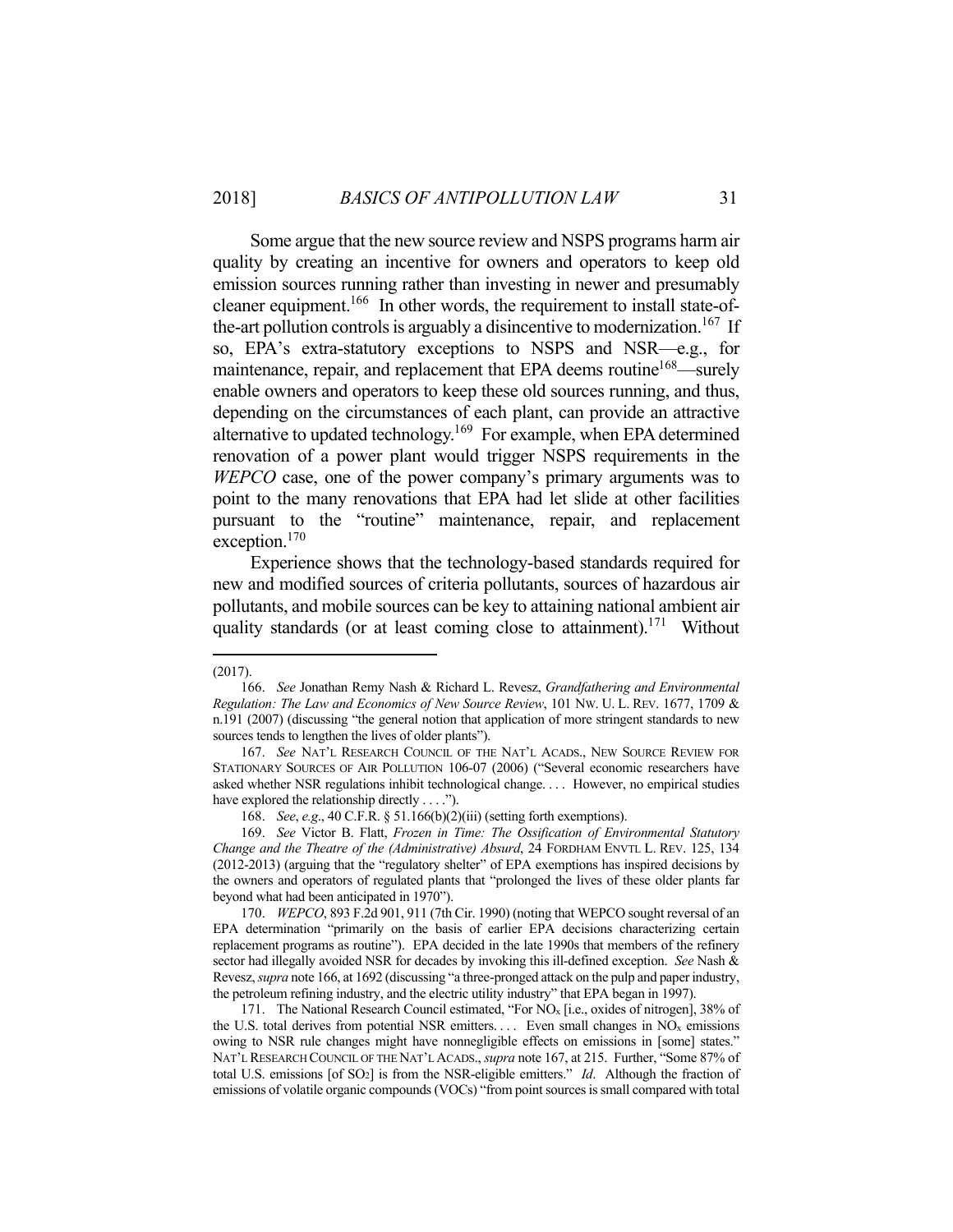technology-based standards to provide (when they apply) a floor below which permit emission limits should not drop, states often lack the discipline to impose emission controls sufficient for attainment of riskbased national ambient air quality standards.172 By limiting the application of technology-based standards, therefore, EPA helps to allow continued nonattainment and, at least in part, thwarts Congress's plan "to protect public health and welfare."173

VOC emissions," Alabama, Arkansas, Hawaii, Kentucky, Louisiana, Tennessee, Texas, and Wyoming all "have fractions of NSR-eligible source emissions that exceed 5% of the total" (with Louisiana at 12%). *Id*. at 213. Twelve percent of total U.S. emissions of particulate matter of 2.5 microns or less in diameter (PM2.5) "could be from NSR-eligible sources" (with West Virginia at 52%). *Id*. at 213-15. SO2 and PM are "criteria pollutants," for which EPA has set national ambient air quality standards.  $40 \text{ C.F.R.}$  pt. 50. NO<sub>x</sub> and VOCs are precursors of ozone (which is a criteria pollutant). *Id.* § 51.165(a)(1)(xxxvii)(C)(*1*). The National Research Council explained:

<sup>[</sup>T]he criteria pollutants are associated with a variety of health effects, including increased occurrence of cardiopulmonary morbidity, cardiopulmonary and cancer mortality, effects on birth outcomes (low birth weight and infants that are small for gestational age), and impaired growth of lung function in children. The associations are most consistent in children (particularly those with asthma) and the elderly (particularly those with underlying cardiovascular diseases and diabetes).

NAT'L RESEARCH COUNCIL OF THE NAT'L ACADS., *supra* note 1677, at 236-37.

Many commentators believe that "those portions of the Clean Air Act that have worked well (such as new motor vehicle standards) were technology-based rather than ambient-based." *See* Alan C. Waltner, *Paradise Delayed—The Continuing Saga of the Los Angeles Basin Federal Clean Air Implementation Plan*, 14 UCLA J. ENVTL.L.&POL'Y 247, 249. William W. Buzbee explains,

Notably absent from technology-based standards is any requirement that regulators adjust emission limitations in light of nuanced understanding of the surrounding ambient environment, other than taking into account a jurisdiction's attainment status. . . . [A]ny requirement to adjust regulatory requirements in light of the ambient environment demands huge resources and levels of scientific and predictive capacity that remain elusive. By not utilizing nuanced ambient environment analysis, an additional source of delay and resource drain is avoided.

William W. Buzbee, *Clean Air Act Dynamism and Disappointments: Lessons for Climate Legislation to Prompt Innovation and Discourage Inertia*, 32 WASH. U. J.L. & POL'Y 33, 55-56 (2010).

 <sup>172.</sup> *See* Chris Colclasure*, Recent Events and Trends from the State Perspective*, No. 1 RMMLF-INST. 6, 6-20 (2018) (a Deputy Director within the Colorado Department of Public Health and Environment notes that a proposed EPA delay of new source performance standards for crude oil and natural gas facilities may increase emissions of criteria pollutants affecting some nonattainment areas). Almost fifty years after enactment of the Clean Air Act Amendments of 1970, nonattainment remains a persistent problem. *See, e.g.*, EPA, Determination of Nonattainment and Reclassification of the Houston-Galveston-Brazoria 2008 8-Hour Ozone Nonattainment Area; Texas, 81 Fed. Reg. 90,207, 90,210 (preamble to final rule, Dec. 14, 2016) ("[The] HGB area has been previously designated nonattainment for both the 1979 1-hour ozone standard and the 1997 8-hour ozone standard, receiving a classification of Severe for both NAAQS.").

 <sup>173.</sup> *See* 42 U.S.C. § 7470(1).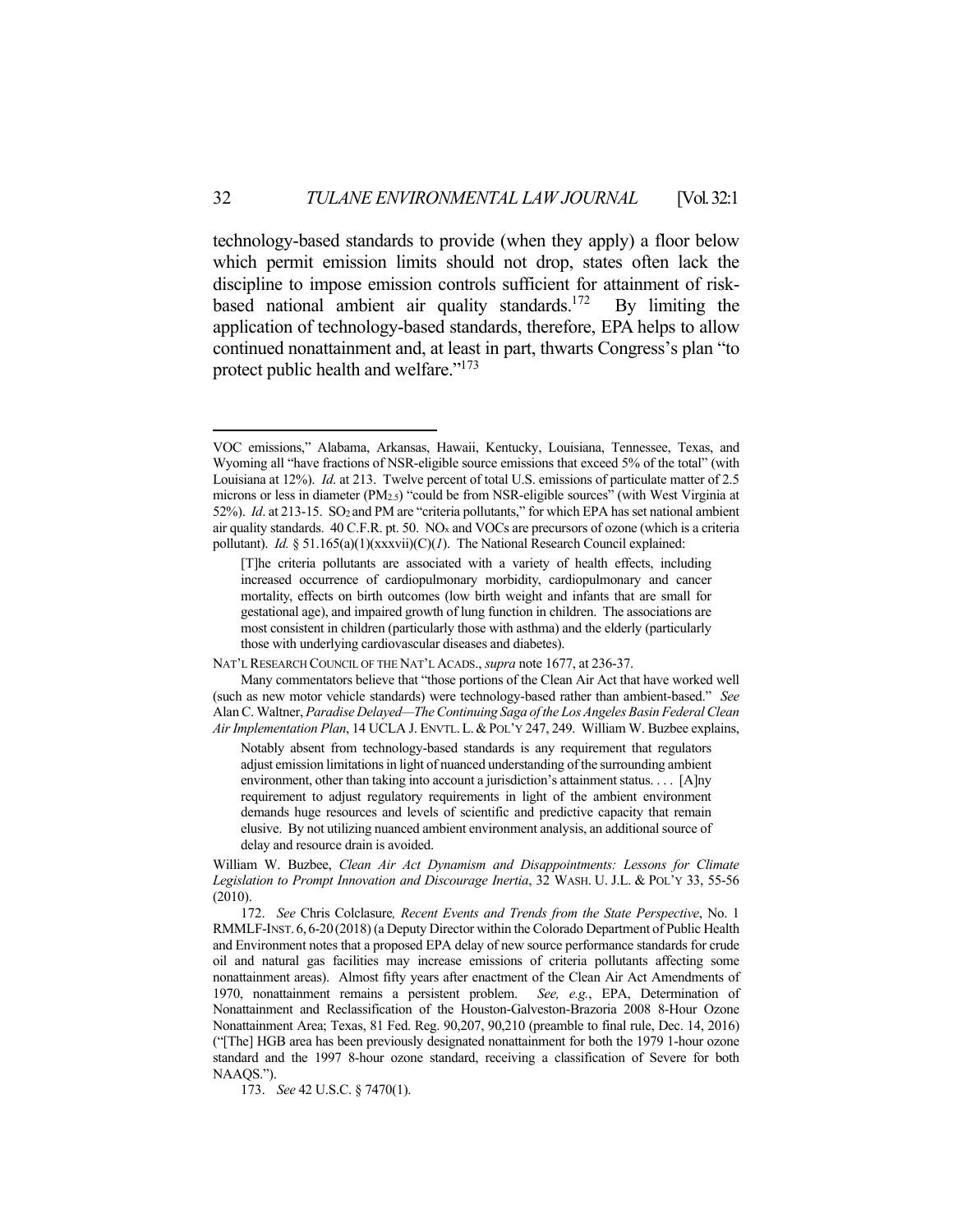#### *B. Only Six Criteria Pollutants?*

 The criteria pollutant program is arguably the heart of the Clean Air Act's regulatory scheme.<sup>174</sup> To date, however, EPA has used the program to cover only six pollutants<sup>175</sup>—"[c]arbon monoxide, nitrogen dioxide, ozone, lead, particulate matter, and sulfur dioxide."176 Under this program, EPA puts together a "criteria" document to "provide the scientific basis for promulgation of air quality standards for [a] pollutant."177 The document must "accurately reflect the latest scientific knowledge useful in indicating the kind and extent of all identifiable effects on public health or welfare which may be expected from the presence of such pollutant in the ambient air, in varying quantities."<sup>178</sup> The trigger for EPA's duty to prepare the criteria document is an EPA decision to put a chemical on a list of pollutants that, in EPA's judgment, "cause or contribute to air pollution which may reasonably be anticipated to endanger public health or welfare" and which are present in ambient air due to emissions "from numerous or diverse mobile or stationary sources" and for which EPA "plans to issue air quality criteria."<sup>179</sup> Along with the

 <sup>174.</sup> *See, e.g.*, City of Seabrook v. EPA, 659 F.2d 1349, 1357 (5th Cir. 1981) (discussing the "heart" of the Act's 1977 Amendments) (quoting Train v. Nat. Res. Def. Council, 421 U.S. 60, 66 (1975), which discussed the "heart" of the 1970 Amendments).

 <sup>175.</sup> *See* Berks Cty. v. EPA, 619 Fed. Appx. 179, 181 (3d Cir. 2015) ("Section 108 of the CAA directs the Administrator of EPA to identify 'criteria pollutants,' which are those air pollutants the 'emissions of which, in his judgment, cause or contribute to air pollution which may reasonably be anticipated to endanger public health or welfare . . . .'" (quoting 42 U.S.C.  $$7408(a)(1)(A))$ .

 <sup>176.</sup> EPA, Approval and Promulgation of Air Quality Implementation Plans; Texas, 82 Fed. Reg. 29,426, 29,427 (preamble to final rule, June 29, 2017). As for sulfur dioxide and nitrogen dioxide, the criteria are for "oxides of sulfur" and "oxides of nitrogen," but EPA regulates SO<sub>2</sub> and NO2 as indicator pollutants. *See* EPA, Final Risk and Exposure Assessment Report for Sulfur Dioxide, 74 Fed. Reg. 37,705, 37,706 (notice, July 29, 2009) ("Air quality criteria have been established for sulfur oxides  $(SO<sub>x</sub>)$  and NAAQS have been established for sulfur dioxide  $(SO<sub>2</sub>)$ , an indicator for gaseous SOx."); EPA, Integrated Science Assessment for Oxides of Nitrogen—Health Criteria, 73 Fed. Reg. 39,960, 39,960 (notice, July 11, 2008) ("Oxides of nitrogen are one of six principal (or "criteria") pollutants . . . . National ambient air quality standards (NAAQS) based on those criteria have been established for nitrogen dioxide (NO2), an indicator for gaseous nitrogen oxides.").

 <sup>177.</sup> *See* Lead Indus. Ass'n v. EPA, 647 F.2d 1130, 1136-37 (D.C. Cir. 1980) (noting that "'criteria' do not constitute 'standards' or 'guidelines,' but rather refer to a document").

 <sup>178. 42</sup> U.S.C. § 7408(a)(2).

 <sup>179.</sup> *Id*. § 7408(a)(1). The Second Circuit has ruled, "it is to the initial list alone that the phrase 'but for which [EPA] plans to issue air quality criteria' is directed, and that [EPA] must list those pollutants which [it] has determined meet the two requisites set forth in section 108." Nat. Res. Def. Council v. Train, 545 F.2d 320, 325 (2d Cir. 1976). *See generally* Nathan Richardson, *Greenhouse Gas Regulation Under the Clean Air Act: Does Chevron Set the EPA Free*?, 29 STAN. ENVTL. L.J. 283, 305-18 (2010) (discussing changes in the Act and in case law that might allow EPA to depart from the holding of *Natural Resources Defense Council v. Train*); Brigham Daniels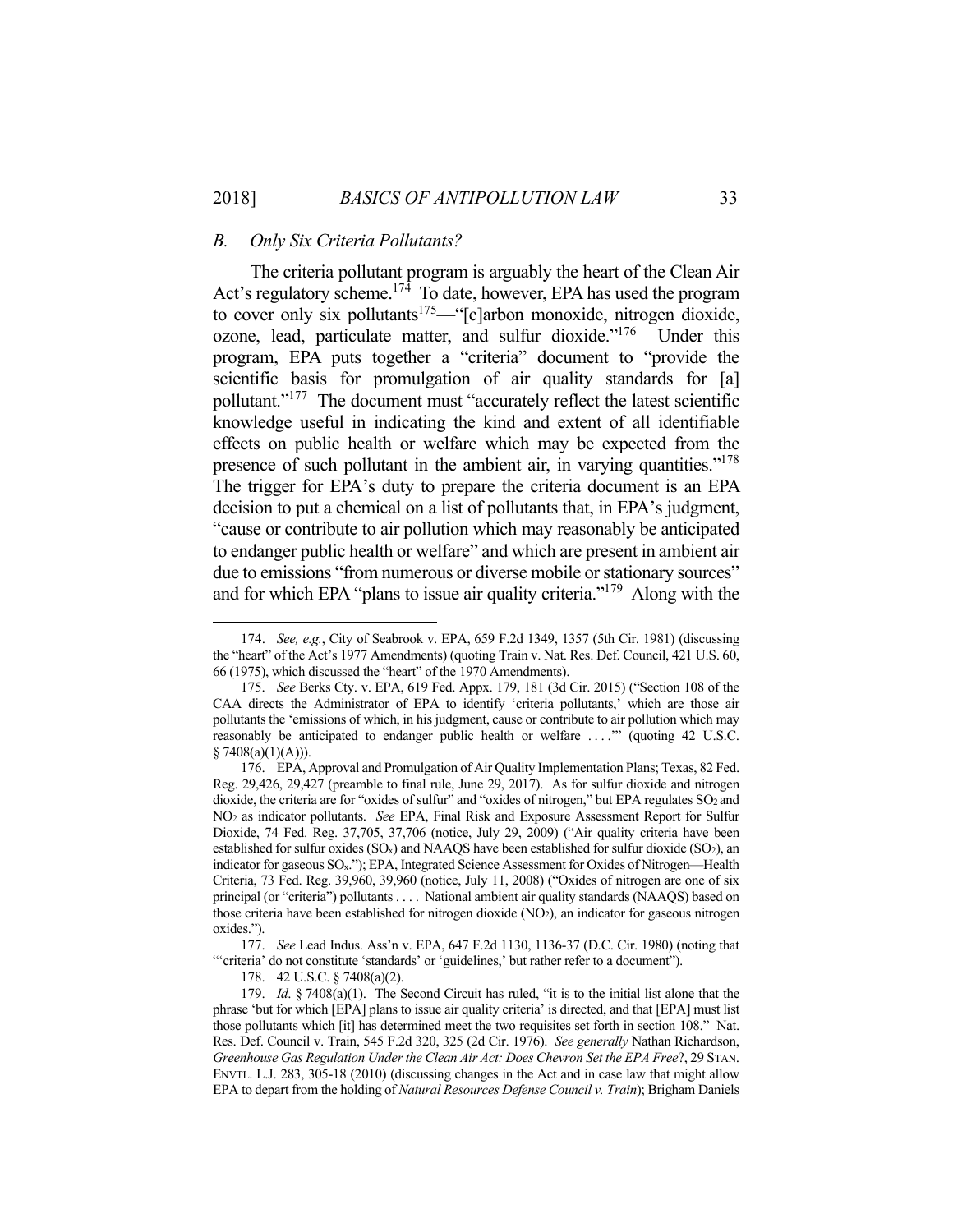criteria, EPA must propose national ambient air quality standards, $180$ which trigger the "state implementation plan" regulatory process.<sup>181</sup>

 Congress unambiguously expected EPA to add, as appropriate, to the list of criteria pollutants. The Act provides that EPA "shall from time to time [after January 30, 1971] revise" the list of criteria pollutants, to account for reasonably anticipated risks to public health "or" welfare.<sup>182</sup> And Congress provided for promulgation of standards for "any air pollutant for which air quality criteria are issued after December 31, 1970."183 Indeed, EPA noted in 1971 that "evaluation of other air pollutants, including fluorides, polycyclic organic matter, and odorous substances, is being conducted, and the list will be revised as [EPA] deems appropriate."<sup>184</sup> Yet the agency has only added two pollutants to the list

 182. 42 U.S.C. § 7408(a)(1); *see also* Janine Maney, *Carbon Dioxide Emissions, Climate Change, and the Clean Air Act: An Analysis of Whether Carbon Dioxide Should Be Listed as a Criteria Pollutant*, 13 N.Y.U. ENVTL. L.J. 298, 319 (2006) ("The statutory language . . . case law, legislative history, and previous [EPA] action . . . indicate that the mandate for the agency to revise the list of criteria pollutants requires [EPA] to add potential pollutants that meet the requirements of section 108 . . . .").

183. 42 U.S.C. § 7409(a)(2).

et al., *Regulating Climate: What Role for the Clean Air Act*?, 39 Envtl. L. Rep. (Envtl. L. Inst.) 10,838 (2009) (noting that whether EPA has "discretion to refrain from using the NAAQS program to address GHGs [is] a matter of contention.").

 <sup>180. 42</sup> U.S.C. § 7409(a)(2).

 <sup>181.</sup> State implementation plans are a primary mechanism for implementation of the Act. *Id.* § 7410. States submit these plans for EPA approval. *Id.* § 7410(a)(2), (k)(3). If EPA approves, states take the lead in implementation. *Id.* § 7410(a)(2)(E) (requiring that state submissions include "necessary assurances that the State . . . will have adequate personnel, funding, and authority . . . to carry out [the plan]"); *see also id.* § 7509(a)(4) (providing for repercussions if EPA "finds that any requirement of an approved plan … is not being implemented"). *See generally* S. Coast Air Quality Mgmt. Dist. v. EPA, 882 F.3d 1138, 1143 (D.C. Cir. 2018) ("States must formally adopt SIPs through state notice and comment rulemaking and then submit the SIPs to the EPA for approval. [42 U.S.C.] § 7410(a). For those areas designated as 'nonattainment,' SIPs must show how the areas will achieve and maintain the relevant [standards]."). If a state fails to submit an approvable plan, EPA must fill the gap by promulgating and carrying out a federal implementation plan. 42 U.S.C. § 7410(c),  $(k)(1)(C)$ . "Once a pollutant has been listed under [42 U.S.C. § 7408(a)(1)], §§ [7409] and [7410] of the Act are automatically invoked." *Train*, 545 F.2d at 322-23.

 <sup>184.</sup> EPA, List of Air Pollutants; Issuance of Air Quality Criteria, 36 Fed. Reg. 1515 (notice, Jan. 30, 1971). EPA's list of potential additional criteria pollutants is consistent with legislative history identifying "fluorides, nitrogen oxides, polynuclear organic matter, lead, and odors" as "contaminants of broad national impact." *Train*, 545 F.2d at 326 (quoting S. REP. NO. 91-1196 (Sept. 17, 1970) (accompanying S. 4358), *reprinted in* 1970 LEGIS. HIST. vol. 1, *supra* note 7, at 409).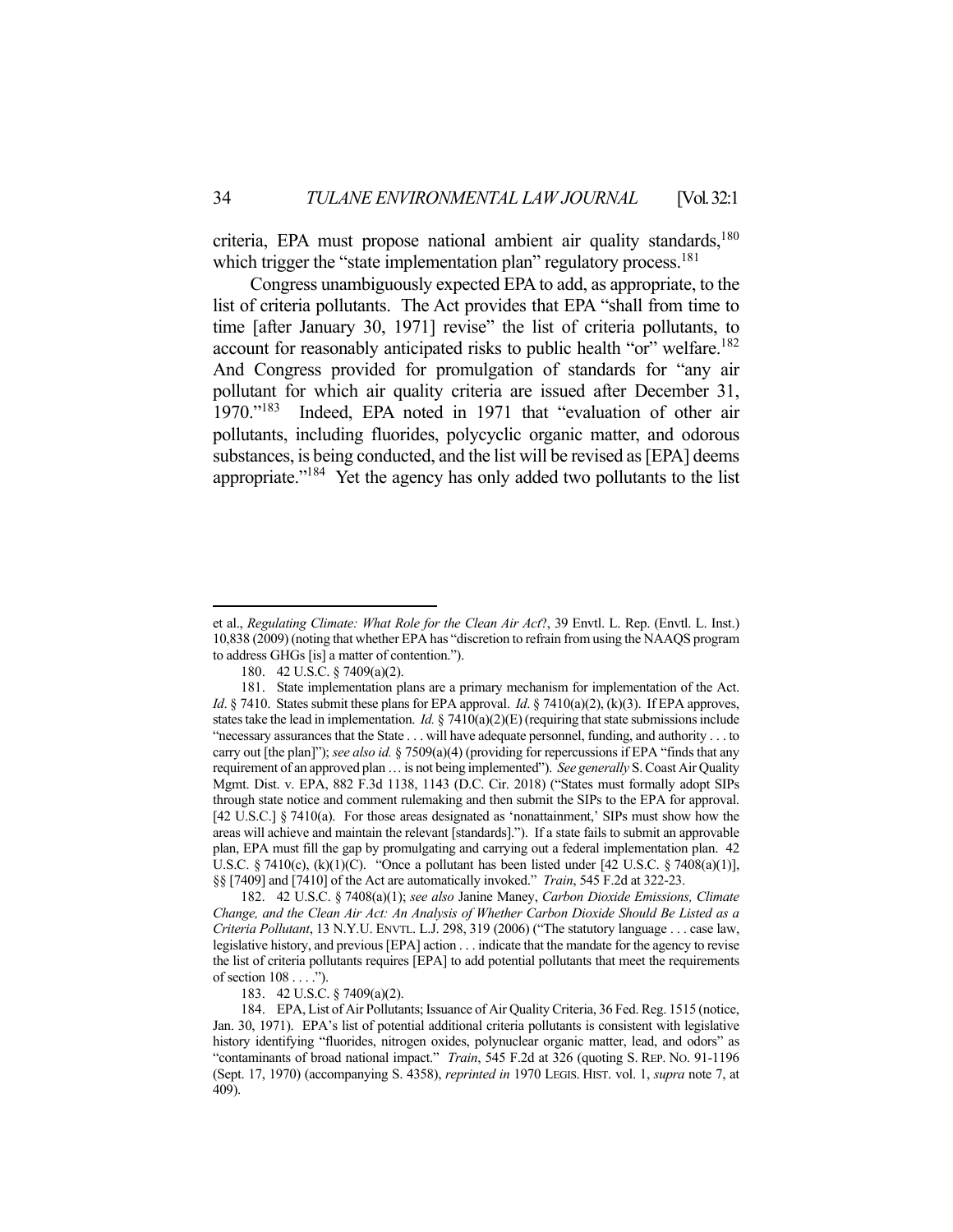since the Act's enactment: oxides of nitrogen<sup>185</sup> (i.e., nitrogen dioxide<sup>186</sup>) and lead.187

 Granted, EPA's six criteria pollutants cover a lot of ground. One of those pollutants, particulate matter, consists of small particles that may include a variety of potentially dangerous chemicals.188 Another criteria pollutant—ground-level ozone—results from a chemical reaction in the atmosphere involving sunlight, oxygen, volatile organic compounds (VOCs) and oxides of nitrogen (sometimes called "NOx").<sup>189</sup> To implement the ozone standard, EPA and states regulate categories of pollutants that are ozone precursors (VOCs and NOx).<sup>190</sup> These comprise a broad collection of chemicals.<sup>191</sup> In addition, the technology required to reduce emissions of some chemicals often reduces emissions of other chemicals as well, creating "ancillary benefits."192 But it is one thing to say that various pollutants are fortuitously reduced in the effort to achieve the ozone and particulate matter standards and it is quite another to say

1

 189. *See* Arnold W. Reitze Jr., *Ozone National Ambient Air Quality Standards: Should Cost Be a Consideration*?, NAT. RESOURCES & ENV'T, Fall 2015, at 3 ("Ozone (O<sub>3</sub>) is used as an indicator of photochemical smog, which is a complex mix of many chemicals. To prevent photochemical reactions, nitrogen oxides  $(NO<sub>x</sub>)$  and reactive hydrocarbons known as volatile organic compounds (VOCs), are regulated by the CAA.").

 <sup>185. 36</sup> Fed. Reg. at 1515.

<sup>186.</sup> *See supra* note 176 (showing that EPA regulates SO<sub>2</sub> and NO<sub>2</sub> as indicator pollutants for "oxides of sulfur" and "oxides of nitrogen").

 <sup>187.</sup> EPA, Proposed National Ambient Air Quality Standard*,* 42 Fed. Reg. 63,076, 63,076 (preamble to proposed rule, Dec. 14, 1977) (noting that the agency listed lead on March 31, 1976).

 <sup>188.</sup> EPA, Approval and Promulgation of Air Quality Implementation Plans; Maryland; Infrastructure Requirements for the 2012 Fine Particulate Matter National Ambient Air Quality Standard, 83 Fed. Reg. 31,352, 31,353 (preamble to proposed rule, July 5, 2018) ("Particle pollution, also referred to as particulate matter (PM), is a complex mixture of small particles and liquid droplets suspended in the air, which causes adverse health effects and is the leading cause of visibility impairment in the United States.").

 <sup>190.</sup> *See* S. Coast Air Quality Mgmt. Dist. v. EPA, 882 F.3d 1138, 1143 (D.C. Cir. 2018) (noting that areas that violate the ozone ambient standard are subject to "progressively more stringent emissions controls for ozone precursors, namely, volatile organic compounds (VOCs) and oxides of nitrogen (NOx)" (quoting Nat. Res. Def. Council v. EPA, 571 F.3d 1245, 1250 (D.C. Cir. 2009)); *see also* 40 C.F.R. § 51.165(a)(1)(xxxvii)(C)(*1*) ("Volatile organic compounds and nitrogen oxides are precursors to ozone in all ozone nonattainment areas.").

 <sup>191.</sup> *See* 40 C.F.R. § 51.100(s) (defining VOC, subject to exceptions as "any compound of carbon . . . which participates in atmospheric photochemical reactions"); EPA, Primary National Ambient Air Quality Standards for Nitrogen Dioxide, 75 Fed. Reg. 6474, 6476 (preamble to final rule, Feb. 9, 2010) ("NOx includes multiple gaseous (*e.g*., NO2, NO) and particulate (*e.g.*, nitrate) species.").

 <sup>192.</sup> *See* Michael A. Livermore & Richard L. Revesz, *Rethinking Health-Based Environmental Standards*, 89 N.Y.U. L. REV. 1184, 1250 (2014) ("[T]o meet the NAAQS for one pollutant, an electric utility may switch from burning coal to burning natural gas, thereby also reducing its emissions of other pollutants. It is precisely because of this dynamic that the NAAQS produce such significant ancillary benefits.").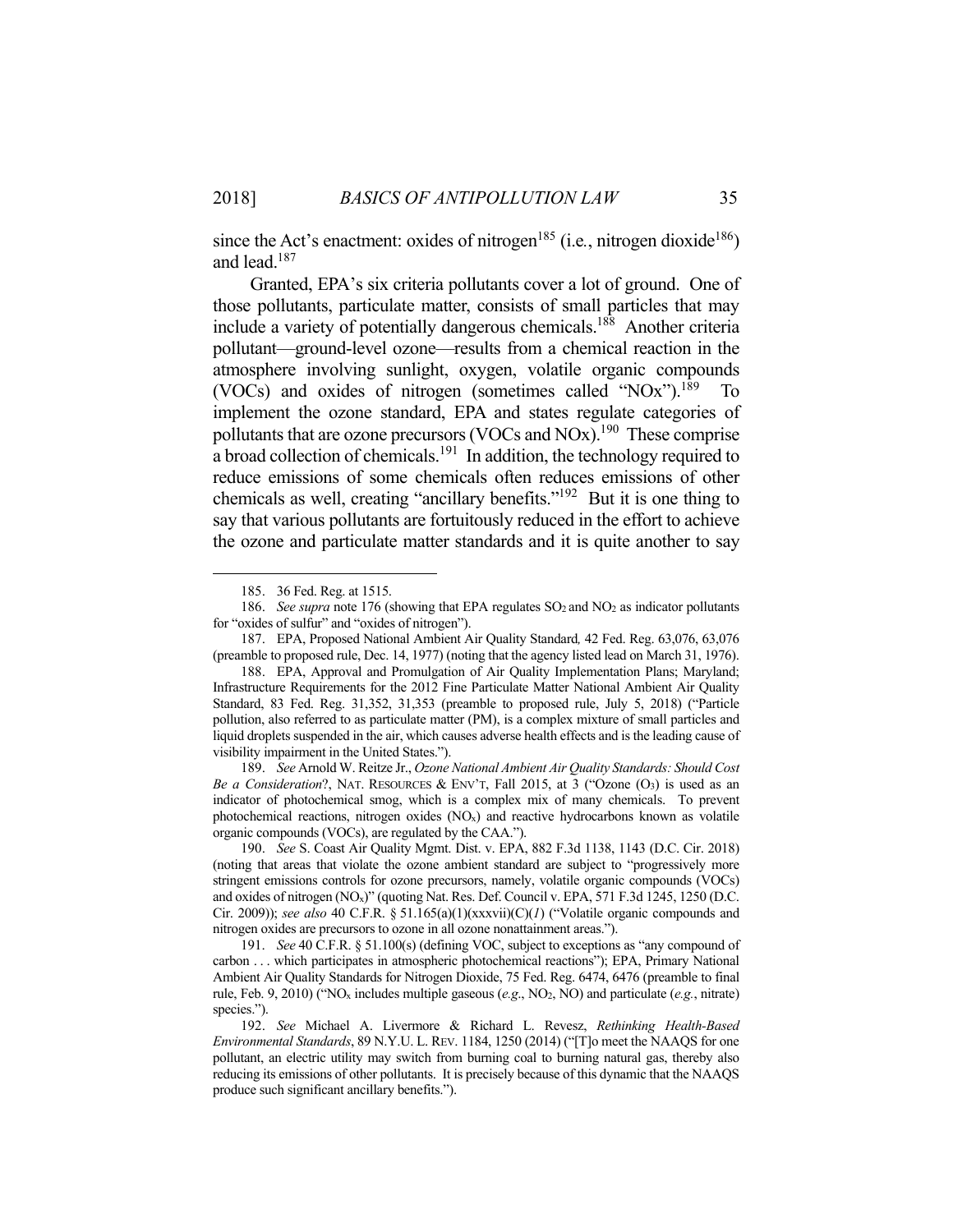that those pollutants are reduced to a sufficient degree "to protect the public health" with "an adequate margin of safety"<sup>193</sup> or "to protect the public welfare from any known or anticipated adverse effects."<sup>194</sup> If you have visited residents of a "fence-line community"<sup>195</sup> and have been disturbed by odors of hydrogen sulfide (rotten eggs) or benzene (gasolinelike), your welfare has not been protected from adverse effects.<sup>196</sup> By 1977, the House Report accompanying H.R. 6161 recognized that "[t]he inadequacies of the [national ambient air quality] standards are substantial both with regard to the pollutants which are regulated and with respect to their failure to regulate others."<sup>197</sup>

 EPA also regulates pollutants from many types of facilities under its hazardous air pollutant program.<sup>198</sup> This program, however, generally imposes emission limits on individual facilities and does not necessarily protect people living in industrialized areas from ambient concentrations or cumulative effects.<sup>199</sup> The Act requires EPA to examine residual health

 196. *See id*. at 20 ("[The] AllenCo drilling site [in Los Angeles] was 30 feet away from the nearest home. Residents filed hundreds of complaints about odors, nausea, body spasms, and respiratory illnesses before the site was finally closed in 2013. Despite the efforts of community members, the site was only closed after EPA officials became sick while investigating the site." (footnote omitted)).

 197. H.R.REP. NO. 95-294, at 106 (May 12, 1977) (accompanying H.R. 6161), *reprinted in* 1977 U.S.C.C.A.N. 1077, 1184, *and in* 1977 LEGIS. HIST. vol. 4, *supra* note 58, at 2465, 2573.

198. 42 U.S.C. § 7412(b)(1). The Second Circuit explained:

The 1970 Clean Air Act Amendments provide two different approaches for controlling pollutants in the air. One approach, incorporated in §§ 108-110 [42 U.S.C. §§ 7408-10], provides for the publication of a list of pollutants adverse to public health or welfare, derived from 'numerous or diverse' sources, the promulgation of national ambient air quality standards for listed pollutants, and subsequent implementation of these standards by the states. The second approach of the Act provides for control of certain pollutants at the source, pursuant to §§ 111, 112, 202, 211, and 231 [42 U.S.C. §§ 7411-12, 7521, 7545, 7571].

Nat. Res. Def. Council v. Train, 545 F.2d 320, 322 (2d Cir. 1976).

 199. *See* 42 U.S.C. § 7412(d) (requiring EPA to set emission standards). The U.S. Supreme Court explained:

EPA must first divide sources covered by the program into categories and subcategories in accordance with statutory criteria.  $\S 7412(c)(1)$ . For each category or subcategory, the Agency must promulgate certain minimum emission regulations, known as floor standards.  $\S$  7412(d)(1), (3). The statute generally calibrates the floor standards [for existing sources] to reflect the emissions limitations already achieved by the best-

<u>.</u>

 <sup>193. 42</sup> U.S.C. § 7408(a)(1).

 <sup>194.</sup> *Id*. § 7408(a)(2).

 <sup>195.</sup> *See* LESLEY FLEISCHMAN & MARCUS FRANKLIN, CLEAN AIR TASK FORCE & NAACP, FUMES ACROSS THE FENCE-LINE: THE HEALTH IMPACTS OF AIR POLLUTION FROM OIL & GAS FACILITIES ON AFRICAN AMERICAN COMMUNITIES 6 Nov. 2017) ("Fence-line communities are communities that are next to a company, industrial, or service facility and are directly affected in some way by the facility's operation (e.g. noise, odor, traffic, and chemical emissions).").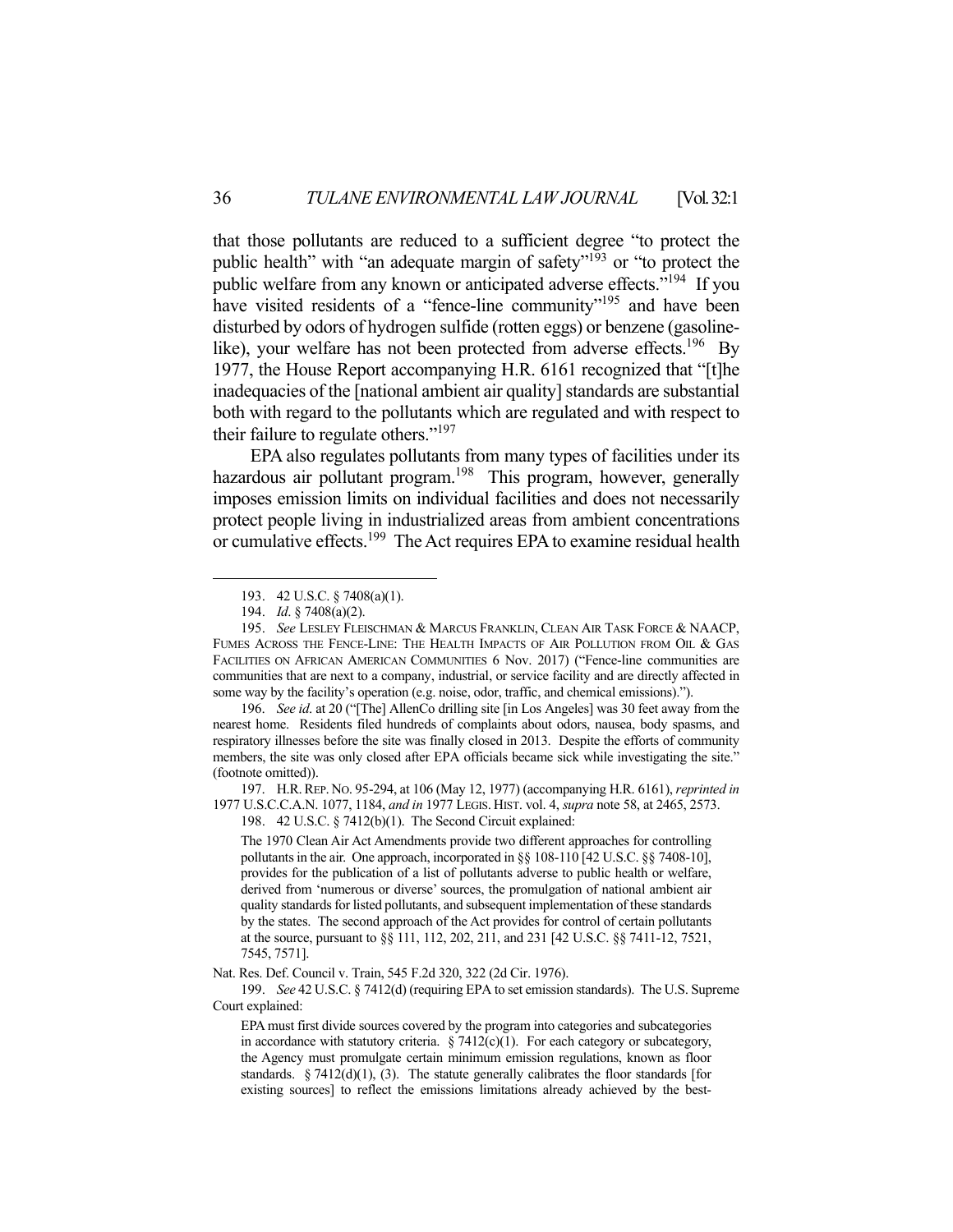risks that remain eight years after promulgation of a hazardous air pollutant standard.<sup>200</sup> This process, however, has been far from rigorous.201

 The criteria pollutant program and the hazardous air pollutant program are not mutually exclusive.202 The Act's hazardous air pollutant section provides:

No air pollutant which is listed under section 7408(a) of this title may be added to the list under this section, except that the prohibition of this sentence shall not apply to any pollutant which independently meets the listing criteria of this paragraph and is a precursor to a pollutant which is listed under section 7408(a) of this title or to any pollutant which is in a class of pollutants listed under such section.203

Thus, for example, there is nothing to prevent EPA from regulating "odorous substances" or "odors" as EPA and Congress both expected following enactment of the 1970 Clean Air Act amendments.<sup>204</sup> Such

 202. *See* Frank B. Cross, *Section 111(d) of the Clean Air Act: A New Approach to the Control of Airborne Carcinogens*,13 B.C. ENVTL. AFF.L.REV. 215, 235 & n.132 (1986) (asserting that "the provisions of sections  $108$ ,  $111(d)$ , and  $112$  are by their terms mutually exclusive alternatives for regulating stationary sources," relying on "provisions of  $[42 \text{ U.S.C.} \$ 7411(d)(1)$ that] expressly present an alternative to that section and section 112 [before amendment of that section in 1990]").

203. 42 U.S.C. § 7412(b)(2).

performing 12% of sources within the category or subcategory.  $\S 7412(d)(3)$ . In some circumstances, the Agency may also impose more stringent emission regulations, known as beyond-the-floor standards. The statute expressly requires the Agency to consider cost (alongside other specified factors) when imposing beyond-the-floor standards.  $§ 7412(d)(2).$ 

Michigan v. EPA, 135 S. Ct. 2699, 2705 (2015).

 <sup>200.</sup> *See* 42 U.S.C. § 7412(f)(2)(A).

 <sup>201.</sup> *See* Nat. Res. Def. Council v. EPA (*NRDC v. EPA*), 529 F.3d 1077, 1084-85 (D.C. Cir. 2008) (upholding an EPA decision to calculate risks to public health based on "industry-supplied data" from an American Chemistry Council questionnaire with only a 44% response rate, in part because the agency's lawyer said that it would have been "very costly and time-consuming" for the agency to require members of the regulated community to collect data).

 <sup>204.</sup> *See* EPA, List of Air Pollutants; Issuance of Air Quality Criteria, 36 Fed. Reg. 1515 (notice, Jan. 30, 1971); S. REP. NO. 91-1196 (Sept. 17, 1970) (accompanying S. 4358), *reprinted in* 1970 LEGIS. HIST. vol. 1, *supra* note 7, at 409. Similarly, ambient standards presumably could be set for fluorides and polycyclic organic matter, which are classes of pollutants that Congress and EPA identified as potential criteria pollutants. Polycyclic organic matter "is generally defined as a large class of organic compounds which have multiple benzene rings and a boiling point greater than 100 degrees Celsius. Many of the compounds included in the class of compounds known as POM are classified by EPA as probable human carcinogens based on animal data." EPA, Control of Emissions of Air Pollution from Locomotive Engines and Marine Compression-Ignition Engines Less than 30 Liters per Cylinder, 72 Fed. Reg. 15,938, 15,960 (preamble to proposed rule, Apr. 3, 2007). The "class of chemicals . . . commonly referred to as fluorides" includes "numerous natural and synthesized compounds that are derived from hydrofluoric acid." AGENCY FOR TOXIC SUBSTANCES & DISEASE REGISTRY, TOXICOLOGICAL PROFILE FOR FLUORIDES, HYDROGEN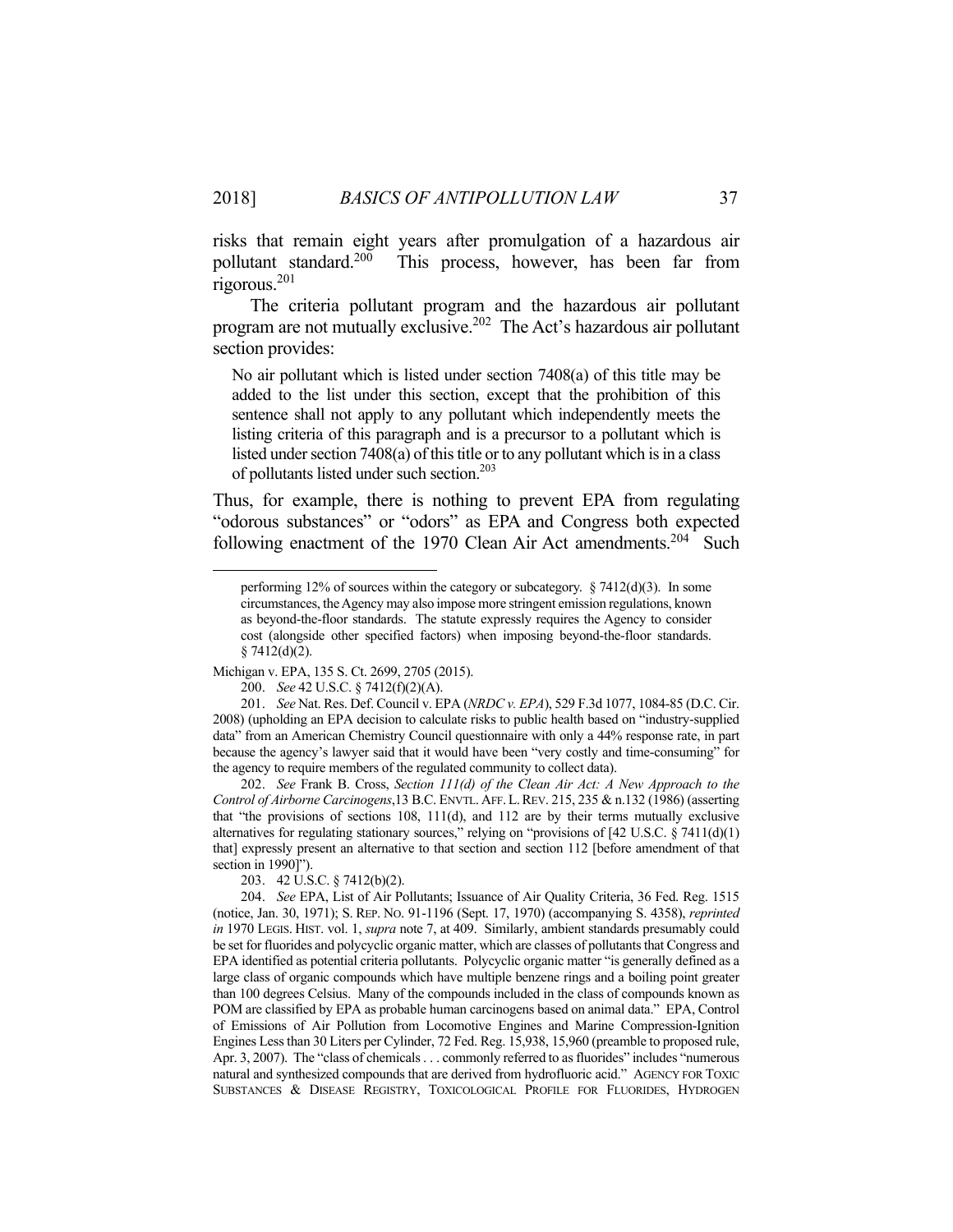standards could significantly improve the lives of people living near industrial facilities.205

#### *C. Defining "Safety" Without Regard to Significant Risks*

 Under the Clean Air Act, as amended in 1990, EPA must—eight years after promulgating technology-based standards for hazardous air pollutants from a source category—promulgate additional, "residual risk" standards if necessary to provide "an ample margin of safety to protect public health."206 In general, EPA "considers cancer risks (expressed as the probability of an increased cancer case) in the range of one in one million (or 1 x  $10^{-6}$ ) or less to be negligible" and thus acceptable.<sup>207</sup> Nevertheless, EPA considers greater risks, up to one in ten thousand (or 1  $x$  10<sup>-4</sup>), to be acceptable when implementing the hazardous air pollutant program.<sup>208</sup> The next few paragraphs describe how EPA got there.

 In the Clean Air Act Amendments of 1970, Congress instructed EPA to create emission standards for new or modified sources of hazardous air pollutants that would provide "an ample margin of safety to protect the public health."209 Senator Muskie had explained, "This could mean, effectively, that a plant could be required to close because of the absence of control techniques. It could include emission standards which allow for no measurable emissions."<sup>210</sup> In the years before enactment of the 1990 Amendments, the D.C. Circuit grappled with EPA's attempt to regulate vinyl chloride, which EPA concluded is "an apparent non-threshold pollutant," meaning that vinyl chloride "appears to create a risk to health at all non-zero levels of emission."211 During the rulemaking process, EPA

<u>.</u>

FLUORIDE, AND FLUORINE 29 (Sept. 2003).

 <sup>205.</sup> *See* McCarthy & McCabe, *supra* note 1655, at 322-23 ("In this country's environmental justice communities, pollution often remains painfully visible. In parts of Louisiana and Texas, for example, clusters of chemical plants and refineries too often have visible emissions that are a fact of life for people living in adjacent housing developments.").

 <sup>206. 42</sup> U.S.C. § 7412(f)(2)(A). The D.C. Circuit used the "residual risk" terminology in *NRDC v. EPA*, 529 F.3d at 1079.

 <sup>207.</sup> EPA, Isopyrazam; Pesticide Tolerances, 82 Fed. Reg. 24,071, 24,074 (preamble to final rule, May 25, 2017).

 <sup>208.</sup> *See NRDC v. EPA*, 529 F.3d at 1080 (EPA regards "an excess lifetime cancer risk of . . . 100-in-one million [i.e., one in ten thousand] . . . as the 'presumptively acceptable' level under its precedents.").

 <sup>209.</sup> Clean Air Act Amendments of 1970 § 112(b)(1)(b), 84 Stat. 1685 (1970).

 <sup>210.</sup> S. Consideration of the Rep. of the Conf. Comm., 116 CONG. REC. 42,385 (Dec. 18, 1970) (Summary of the Provisions of Conference Agreement on the Clean Air Amendments of 1970, Exh. 1 to Statement of Sen. Muskie), *reprinted in* 1970 LEGIS. HIST. vol. 1, *supra* note 7, at 133.

 <sup>211.</sup> Nat. Res. Def. Council v. EPA, 824 F.2d 1146, 1148 (D.C. Cir. 1987) (internal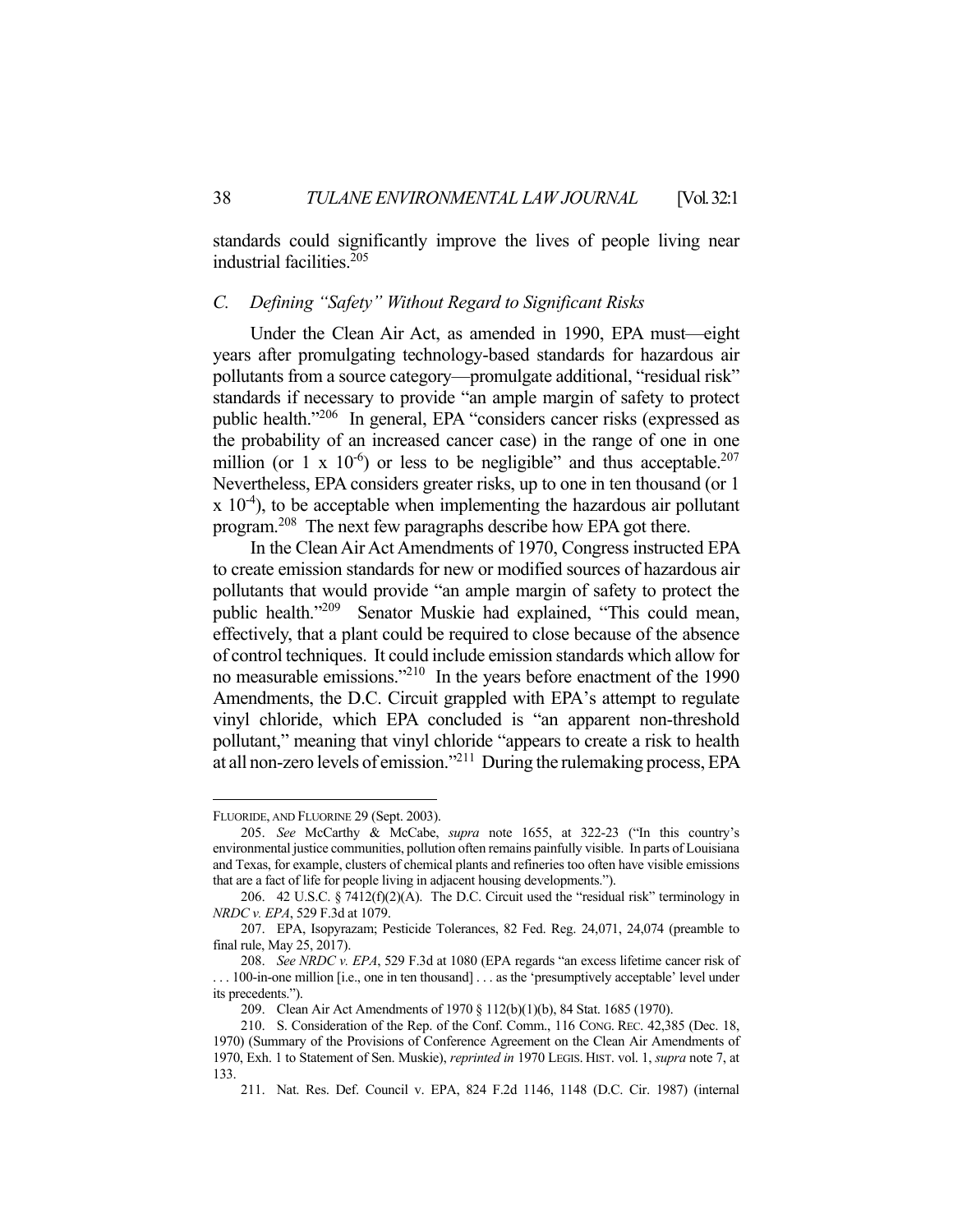had discussed the Act's "ample margin of safety" language and "the potential problem under this standard of shutting down an entire industry that produces a non-threshold pollutant."212 EPA determined

that a zero-emissions standard for non-threshold pollutants would result in the elimination of such activities as "the generation of electricity from either coal-burning or nuclear energy; the manufacturing of steel; the mining, smelting, or refining of virtually any mineral (e.g., copper, iron, lead, zinc, and limestone); the manufacture of synthetic organic chemicals; and the refining, storage, or dispensing of any petroleum product."<sup>213</sup>

The D.C. Circuit held that "'safe' does not mean 'risk-free."<sup>214</sup> Instead, the court found that EPA's "decision must be based upon an expert judgment with regard to the level of emission that will result in an 'acceptable' risk to health."<sup>215</sup> Thus, the court explained, EPA must "decide what risks are acceptable in the world in which we live."<sup>216</sup> But a definition of "acceptable" risk according to "activities that we engage in every day—such as driving a car"<sup>217</sup> allows consideration of cost through the back door, in contrast to the court's ruling that EPA "cannot under any circumstances consider cost and technological feasibility at this stage of the analysis."<sup>218</sup> We would, for example, presumably drive safer cars if cost were no object.<sup>219</sup>

 Responding to the Court's opinion, EPA specifically rejected the idea that "acceptable risk" should be "limited to *de minimis* risk."220 In other words, EPA asserted the authority to not only move beyond zero risk, but to allow non-trivial, i.e., significant, risks.221 To determine "what risks are

quotation marks and citation omitted).

 <sup>212.</sup> *Id*. at 1151.

 <sup>213.</sup> *Id*. at 1154 (internal quotation marks and citation omitted).

 <sup>214.</sup> *Id*. at 1153 (quoting Indus. Union Dep't, AFL-CIO v. Am. Petroleum Inst., 448 U.S. 607, 642 (1980)).

 <sup>215.</sup> *Id*. at 1164-65.

 <sup>216.</sup> *Id*. at 1165 (citing a U.S. Supreme Court statement that "[t]here are many activities that we engage in every day—such as driving a car or even breathing city air-that entail some risk of accident or material health impairment; nevertheless, few people would consider those activities 'unsafe,'" *Indus. Union Dep't*, 448 U.S. at 642).

 <sup>217.</sup> *Id*.

 <sup>218.</sup> *Id*. But when "determining what is an 'ample margin,'" EPA may consider technological feasibility. *Id.* at 1146.

 <sup>219.</sup> *See* EPA, National Emission Standards for Hazardous Air Pollutants, 54 Fed. Reg. 38,044, 38,046 (preamble to final rule, Sept. 14, 1989) (quoting Nat. Res. Def. Council v. EPA, 824 F.2d 1146, 1165 (D.C. Cir. 1987).

 <sup>220. 54</sup> Fed. Reg. at 38,055.

 <sup>221.</sup> In general, courts and agencies have accepted that a one-in-a-million lifetime risk qualifies as *de minimis*. *See* Pub. Citizen v. Young, 831 F.2d 1108, 1111 (D.C. Cir. 1987); EPA, Hazardous Waste Management System; Identification and Listing of Hazardous Waste Final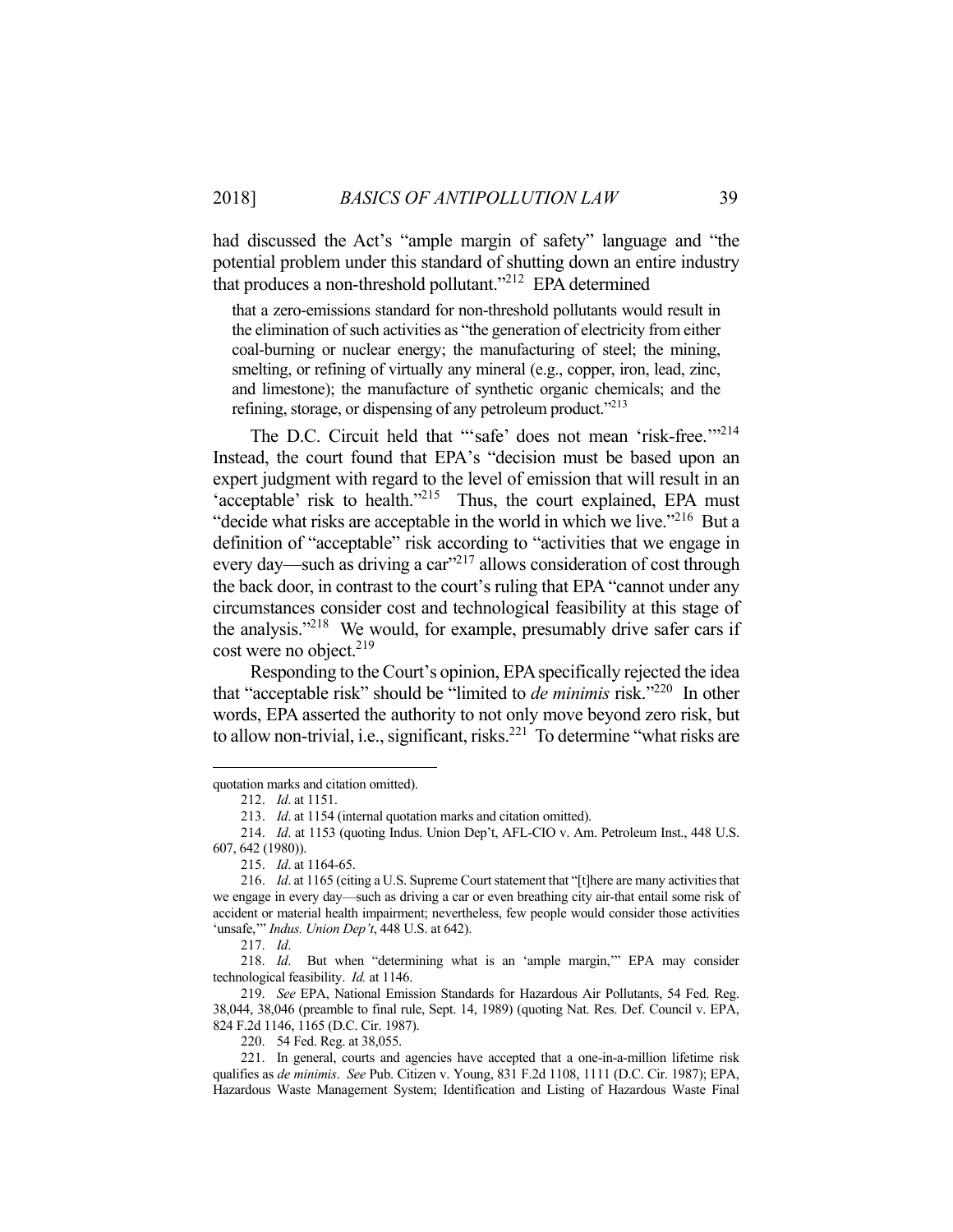acceptable in the world in which we live," the agency "compiled and presented a Survey of Societal Risk," finding individual risks that ranged from one-in-ten to less than one-in-ten-million.<sup>222</sup> The agency then set a "presumptive level" of acceptable risk for its hazardous air pollution decisions "within the range for individual risk in the survey."223 But the range in the survey was so wide (one-in-ten to one-in-ten million) that EPA could effectively have picked almost any number—which arguably renders the analysis arbitrary. Further, since potential costs of riskreduction are presumably a factor when we choose to accept the risks of the "world in which we live," considering this broad context of societal risk decisions was a way for EPA to let cost considerations into its analysis through the back door.

 When Congress amended the Clean Air Act in 1990, it instructed EPA to promulgate residual risk standards for hazardous air pollutants if existing standards fail to "reduce lifetime excess cancer risks to the individual most exposed to emissions from a source in the category or subcategory to less than one in one million."<sup>224</sup> But Congress also mandated that nothing in its amended hazardous air pollutant section "shall be construed as affecting, or applying to the Administrator's interpretation of this section, as in effect before November 15, 1990, and set forth in the Federal Register of September 14, 1989 (54 Federal

Exclusion, 67 Fed. Reg. 1888, 1892 (preamble to final rule, Jan. 15, 2002) ("The commenter is correct that a *de minimis* risk is usually considered by regulatory agencies to be a risk at or below 10-6 over a 70 year life time."); EPA, No-Migration Variance from Land Disposal Restrictions for Exxon Company, 58 Fed. Reg. 40,134, 40,141 (preamble to final rule, July 27, 1993) (explaining that "to define *de minimis* releases that do not amount to migration" EPA considers "levels or concentrations of a hazardous constituent that would be acceptable (for example, that would pose a one in a million probability of adverse health effects) human exposure for a lifetime at the unit boundary").

 <sup>222. 54</sup> Fed. Reg. at 38,046:

The risks surveyed ranged from individual risks of 1 in 10  $(10^{-1})$  to less than 1 in  $10,000,000$   $(10^{-7})$ . Everyday risks include risks from natural background radiation as well as risks from home accidents. Natural background radiation at sea level creates individual lifetime cancer risks in the range of  $3$  in  $1,000$   $(10^{-3})$  and an estimated  $10,000$ cancer cases per year. Naturally occurring radon in homes poses an additional source of radiation risk, and these risks can be as high as 1 in 100 to 1 in 10 ( $10^{-2}$  to  $10^{-1}$ ) and cause an estimated 5,000 to 20,000 cancer cases/yr. In the U.S., accidents, natural disasters, and rare diseases pose individual risks of death from 1 in  $10,000$  ( $10<sup>4</sup>$ ) (*e.g.*, tripping and falling which cause approximately 470 deaths per year) to 1 in 10,000,000 (10<sup>-7</sup>) (*e.g.*, rabies which causes an average of 1.5 deaths per year).

EPA, Proposed National Emission Standards for Hazardous Air Pollutants, 53 Fed. Reg. 28,496, 28,513 (preamble to proposed rule, July 28, 1988).

 <sup>223. 54</sup> Fed. Reg. at 38,046.

 <sup>224. 42</sup> U.S.C. § 7412(f)(2)(A).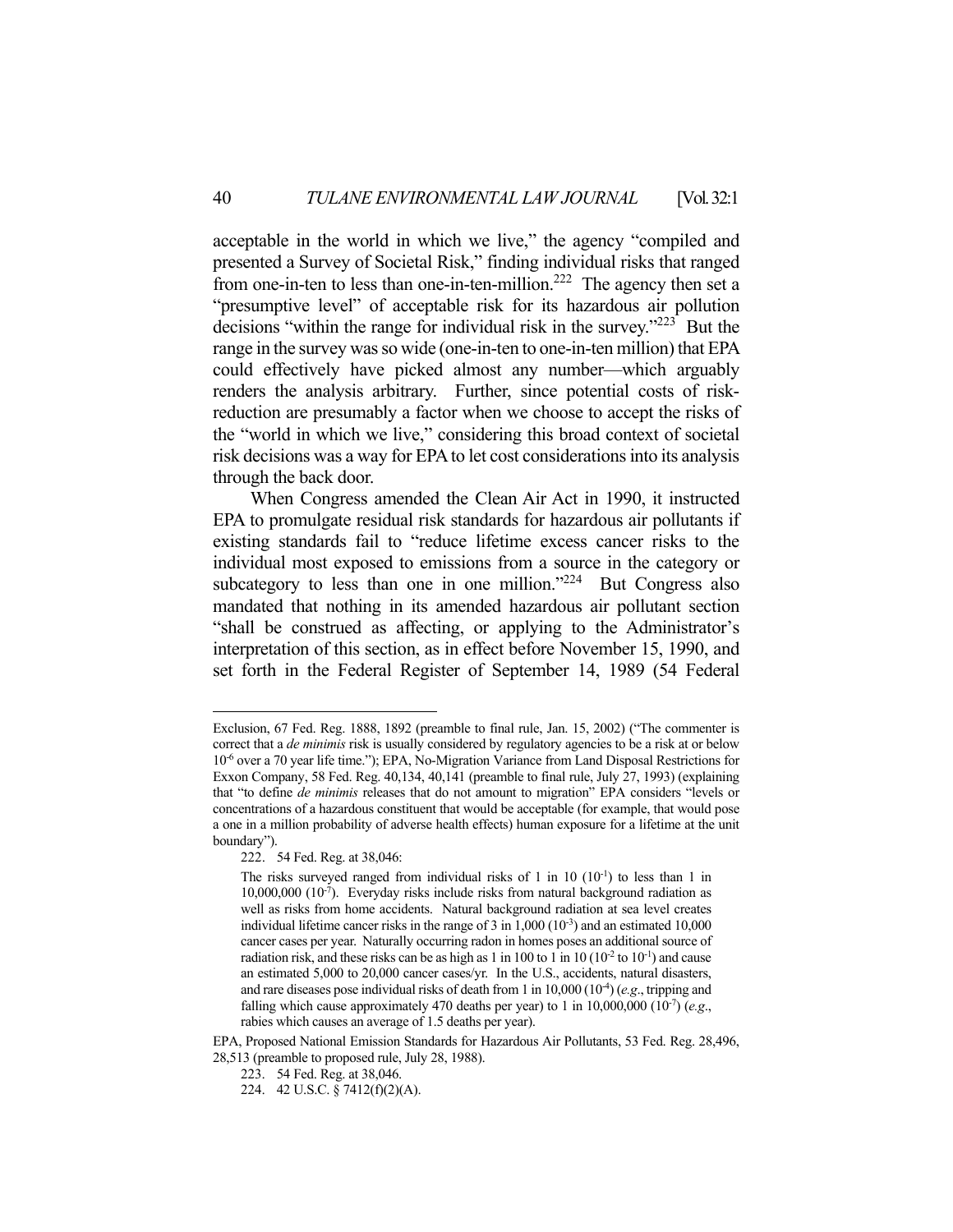Register 38044)"—the benzene rulemaking in which EPA adopted a onein-ten thousand risk as acceptable.<sup>225</sup> EPA read this provision as a green light to continue considering nontrivial risks as acceptable under the ample margin of safety standard—an interpretation that the D.C. Circuit accepted as "not . . . inevitable" but "reasonable."226

#### V. COOPERATIVE FEDERALISM

 With the Clean Air Act Amendments of 1970, Congress launched modern environmental "cooperative federalism."227 One might expect, therefore, that the legislative history would brim with platitudes about state sovereignty and traditional spheres of state authority. And the Act does state "that air pollution prevention . . . and air pollution control at its source is the primary responsibility of States and local governments."<sup>228</sup> But that language is basically a holdover from the 1963 Clean Air Act.<sup>229</sup> Senator Domenici argued that the finding is a "vestigial remainder . . . and is now an anomaly *vis-à-vis* the nearly total federal supervisory and approval authority contained in the Act as amended through 1970."230 By 1970, Congress had "learned from experience . . . that States and localities need greater incentives and assistance to protect the health and welfare of all people."231 How did Congress respond to its "disappointing" experience with "state planning and implementation [that] had made little progress"?<sup>232</sup> The U.S. Supreme Court found that, "Congress reacted by

 <sup>225.</sup> *Id.* § 7412(f)(2)(B); *see NRDC v. EPA*, 529 F.3d 1077, 1082 (D.C. Cir. 2008) ("The cited item . . . is EPA's emission standard for benzene [in which EPA] said that the 'ample margin' was met if as many people as possible faced excess lifetime cancer risks no greater than one-in-one million, and that no person faced a risk greater than 100-in-one million . . . .").

 <sup>226.</sup> *NRDC v. EPA*, 529 F.3d at 1083.

 <sup>227.</sup> *See* Jeffrey G. Miller, *Theme and Variations in Statutory Preclusions Against Successive Environmental Enforcement Actions by EPA and Citizens Part Two: Statutory Preclusions on EPA Enforcement*, 29 HARV. ENVTL. L.REV. 1 (2005) ("Beginning with the CAA, Congress modeled complicated "cooperative federalism" constructs as the bedrock of its environmental programs.").

 <sup>228. 42</sup> U.S.C. § 7401(a)(3).

 <sup>229.</sup> Clean Air Act of 1963 § 1(a)(3), Pub. L. No. 88-206, 77 Stat. 392, 393 (Dec. 17, 1963) ("[T]he prevention and control of air pollution at its source is the primary responsibility of States and local governments.").

 <sup>230.</sup> Sen. Pete V. Domenici, *The Clean Air Act Amendments of 1976: Balancing the Imponderables*, 122CONG.REC. 7330 (Mar. 22, 1976), *reprinted in* 1977 LEGIS.HIST. vol. 6, *supra* note 37, at 4504, 4505 & nn.7 & 10 (quoting Thomas Jorling who "was minority staff counsel, and one of the actual drafters of the 1970 amendments").

 <sup>231.</sup> S. Consideration of the Rep. of the Conf. Comm., 116 CONG. REC. 42,381 (Dec. 18, 1970) (statement of Sen. Muskie), *reprinted in* 1970 LEGIS. HIST. vol. 1, *supra* note 7, at 123, 124.

 <sup>232.</sup> Train v. Nat. Res. Def. Council, 421 U.S. 60, 64 (1975); *see also* S. Consideration of the Rep. of the Conf. Comm., 116 CONG.REC. 42,382 (Dec. 18, 1970) (statement of Sen. Muskie),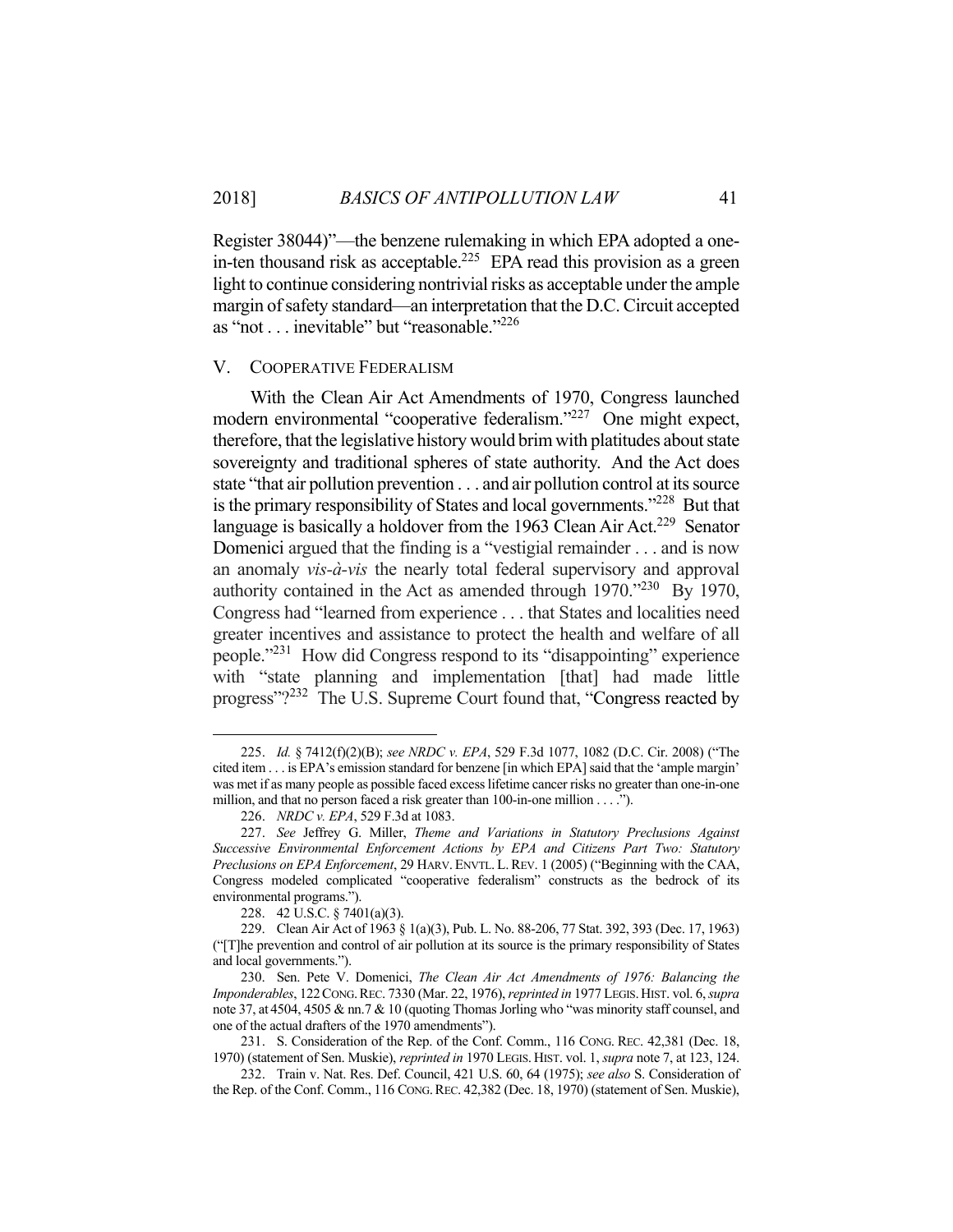taking a stick to the States in the form of the Clean Air Amendments of 1970."<sup>233</sup> The Court later defined environmental cooperative federalism as an arrangement in which federal law "offer[s] States the choice of regulating ... according to federal standards or having state law preempted by federal regulation."<sup>234</sup>

 Senator Domenici said that the 1970 amendments were "the outgrowth of a decade of Congressional frustration over the slow pace of pollution control efforts."235 He explained, "Prior Clean Air Act legislation beginning in 1955, and extending through the 1963, 1965, and 1967 amendments were considered a failure."236 Perhaps overstating his case for the sake of emphasis, Senator Domenici concluded that the "federal-state partnership" had been "jettisoned by the 1970 amendments."<sup>237</sup> Especially in light of the states' role in developing implementation plans for EPA approval, and in permitting and enforcement, however, the U.S. Supreme Court continues to recognize that the 1970 amendments "made the States and the Federal Government partners in the struggle against air pollution."238 The Court has also upheld EPA's broad supervisory authority, ruling for example that the agency can enforce an EPA-approved state implementation plan without regard to a state's effort to revise that plan.<sup>239</sup>

*reprinted in* 1970 LEGIS. HIST. vol. 1, *supra* note 7, at 123, 125 ("[N]o level of government has implemented the existing law to its full potential. On all levels, the air pollution control program was underfunded and undermanned."); S. REP. No. 91-1196 at 36 (Sept. 17, 1970) (accompanying S. 4358), *reprinted in* 1970 LEGIS. HIST. vol. 1, *supra* note 7, at 397, 436 ("Government initiative in seeking enforcement under the Clean Air Act has been restrained.").

 <sup>233.</sup> *Id*.

 <sup>234.</sup> New York v. United States, 505 U.S. 144, 145 (1992).

 <sup>235.</sup> Sen. Pete V. Domenici, *The Clean Air Act Amendments of 1976: Balancing the Imponderables*, 122CONG.REC. 7330 (Mar. 22, 1976), *reprinted in* 1977 LEGIS.HIST. vol. 6, *supra* note 37, at 4504-05.

 <sup>236.</sup> *Id*.

 <sup>237.</sup> *Id*. Representatives John Henry Kyl and Harley Orrin Staggers engaged in the following colloquy:

Mr. KYL. Mr. Speaker, one of the great problems we have had in mounting a meaningful environment program has been the fragmentation of responsibilities. Is the chairman of the committee satisfied that the enforcement provisions of this act are now sufficiently centralized so that we can also pinpoint the responsibilities of the Federal agencies?

Mr. STAGGERS. Yes. That was one of the great concerns of all the conferees, and I am satisfied on this point.

H. Consideration of the Rep. of the Conf. Comm., 116 CONG. REC. 42,520 (Dec. 18, 1970), *reprinted in* 1970 LEGIS. HIST. vol. 1, *supra* note 7, at 111, 113 (Rep. Staggers chaired the conference).

 <sup>238.</sup> Gen. Motors Corp. v. U.S., 496 U.S. 530, 532 (1990).

 <sup>239.</sup> *Id*. at 541 ("There is nothing in the statute that limits EPA's authority to enforce the 'applicable implementation plan' solely to those cases where EPA has not unreasonably delayed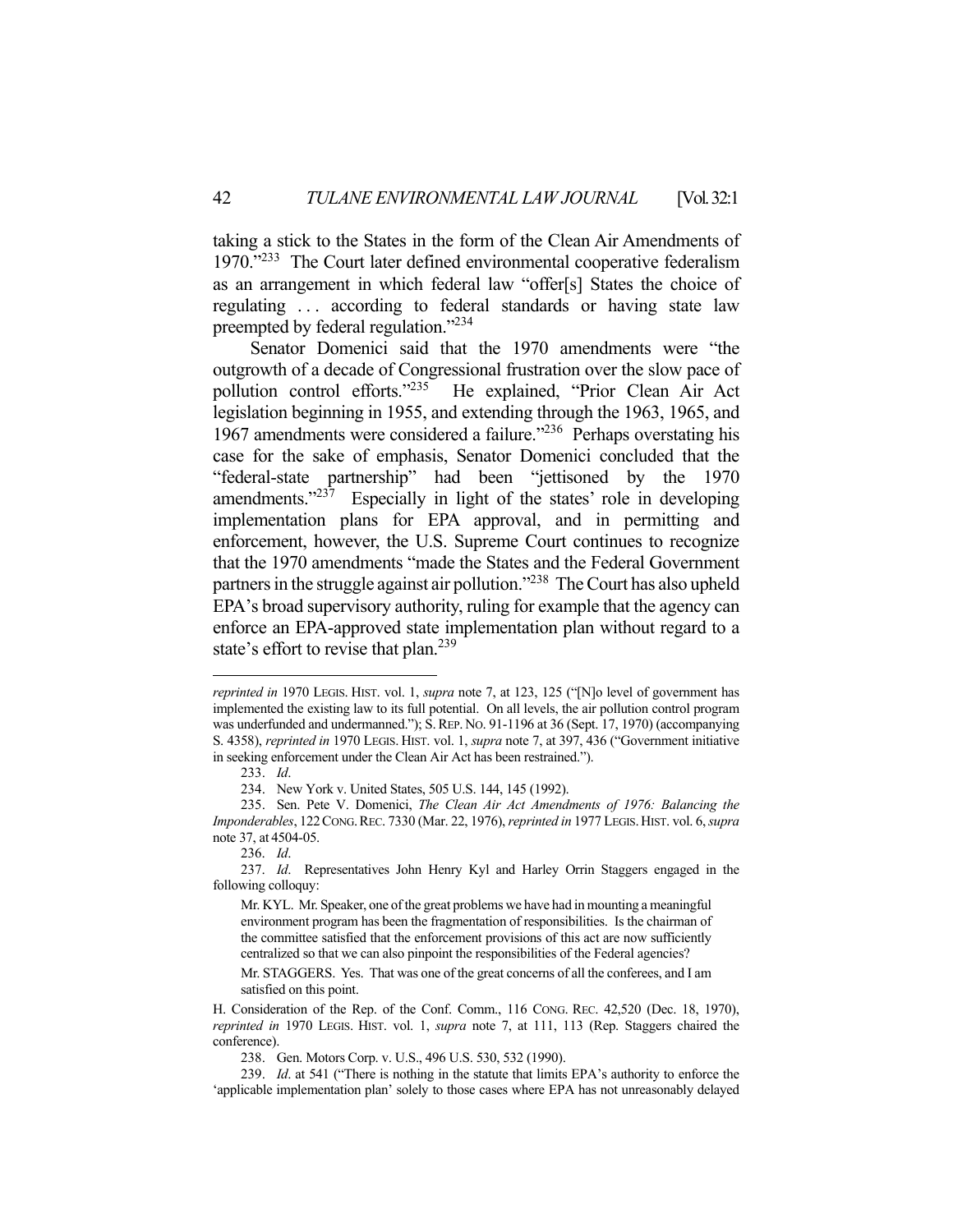When discussing state implementation, the 1970 legislative history emphasizes practicalities rather than traditional state authorities or sovereignty. Senator Muskie explained:

In 1963, the Congress recognized that the Federal Government could not handle the enforcement task alone, and that the primary burden would rest on States and local governments. However, State and local governments did not respond adequately to this challenge. Enforcement had to be toughened. More tools were needed. The Federal presence and backup authority had to be increased.<sup>240</sup>

Thus, for example, although state implementation plans "involve public policy choices that citizens should make on the State and local level," they should also "be consistent with a rational nationwide policy and should be subject to the approval of the Administrator."<sup>241</sup> The 1970 amendments therefore "established the federal government as the dominant force in air pollution control."242

 When enacting the 1977 amendments, Congress continued to stress the states' role on the front lines of implementation: "The problem of air pollution exists at the State and local level. That is where the public understands the problem.... The Federal Government has a responsibility to provide support for those regulatory activities, but it need not have an actual presence in all regulatory activities."<sup>243</sup> Further, "[t]he Federal role must be one of support rather than control."<sup>244</sup> And when it came to the new prevention of significant deterioration program, "[t]his policy will be implemented by the States. Judgments will be made on a case-by-case basis, taking into account local factors."245 Nonetheless, "in no case will deterioration be permitted to a level that would exceed any national ambient air quality standard."<sup>246</sup> Ultimately, both the legislative

<u>.</u>

action on a proposed SIP revision.").

 <sup>240.</sup> S. Consideration of the Rep. of the Conf. Comm., 116 CONG. REC. 42,382 (Dec. 18, 1970) (statement of Sen. Muskie), *reprinted in* 1970 LEGIS. HIST. vol. 1, *supra* note 7, at 123, 125 (1974). Nonetheless, "[t]he Senate remains convinced that the most effective enforcement of standards would take place on the State and local levels. It was here that the public could participate most actively and bring the most effective pressure to bear for clean air." *Id*. at 127.

 <sup>241.</sup> *Id*. at 127.

 <sup>242.</sup> Reitze, *supra* note 65, at 725.

 <sup>243.</sup> S. REP. NO. 95-127 at 10 (May 10, 1977) (accompanying S. 252), *reprinted in* 1977 LEGIS. HIST. vol. 3, *supra* note 57, at 1371, 1384.

 <sup>244.</sup> *Id*.

 <sup>245.</sup> *Id*. at 11.

 <sup>246.</sup> *Id*.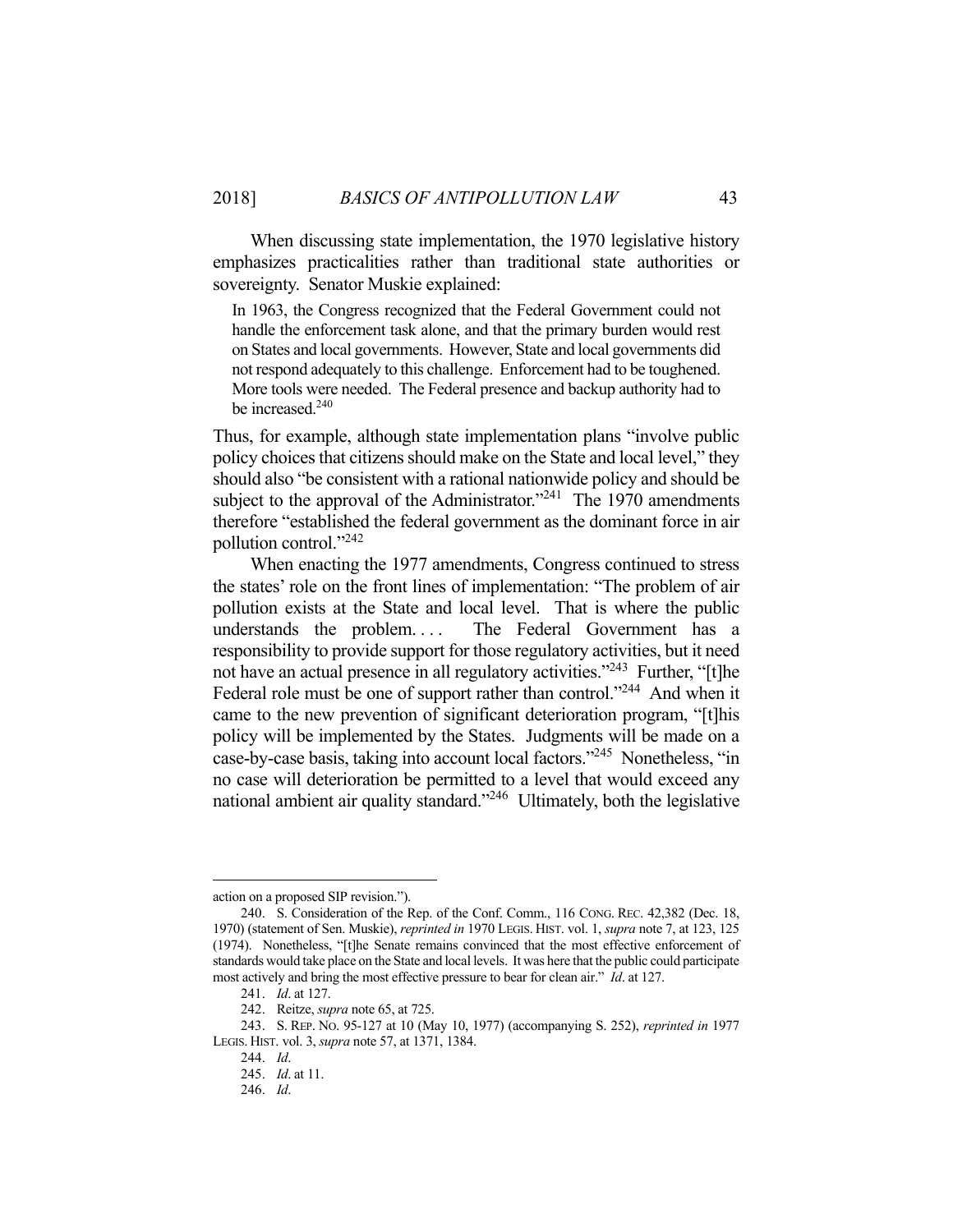history and the law itself<sup>247</sup> clarify the broad scope of EPA's supervisory role in the PSD program:

The Administrator's role is one of monitoring State actions. States have authority to issue construction permits to new major emitting facilities in clean air areas. The Administrator thus could go to court to stop a permit for activities which would exceed the increments of pollution or which otherwise did not comply with the requirements of this section, including use of best available control technology. But the Administrator could not and should not attempt to burden this section with unnecessary regulations and guidelines.

 The Administrator should tell the States the basis for his review. When asked, he should become involved at an early date in particularly difficult permit applications so that the States and localities will know of any potential differences. But under no conditions may he use this authority, to force land use or site selection decisions unrelated to air quality.<sup>248</sup>

In the final analysis,

The policy is clear: there is a uniform national standard against which deterioration is judged; there is a national requirement that each new major facility to be located in a clean air area install the best available control technology; and there is a national interest in the protection of air qualityrelated values in national parks and wilderness areas.<sup>249</sup>

Senator Muskie explained, "The Federal role is sharply restricted in implementing this policy," but "[o]nce the State adopts a permit process in compliance with this provision, the Environmental Protection Agency role is to seek injunctive relief or other judicial relief to assure compliance with the law."<sup>250</sup> He emphasized, "All levels of government had to be given adequate tools to enforce [emission] standards."251

 <sup>247. 42</sup> U.S.C. § 7477 is particularly powerful, ordering EPA to "take such measures, including issuance of an order, or seeking injunctive relief, as necessary to prevent the construction or modification of a major emitting facility which does not conform to the requirements of [the PSD program]." *See also id*. § 7413(a)(5) ("[If EPA finds that a State is not complying with a provision of the Act] relating to the construction of new sources or the modification of existing sources, the Administrator may—(A) issue an order prohibiting the construction or modification of any major stationary source in any area to which such requirement applies."). *See generally* Alaska Dep't of Envtl. Conservation v. EPA, 540 U.S. 461, 502 (2004) ("EPA has supervisory authority over the reasonableness of state permitting authorities' BACT [i.e., best available control technology] determinations and may issue a stop-construction order . . . if a [state's] BACT selection is not reasonable.").

 <sup>248.</sup> S. REP. NO. 95-127 at 12 (May 10, 1977) (accompanying S. 252), *reprinted in* 1977 LEGIS. HIST. vol. 3, *supra* note 57, at 1371, 1386.

 <sup>249.</sup> *Id*.

 <sup>250.</sup> S. Deb. on S. 252, 123 CONG. REC. 18,021 (June 8, 1977) (statement of Sen. Muskie), *reprinted in* 1977 LEGIS. HIST. vol. 3, *supra* note 57, at 705, 725.

 <sup>251.</sup> S. Consideration of the Rep. of the Conf. Comm., 116 CONG. REC. 42,382 (Dec. 18,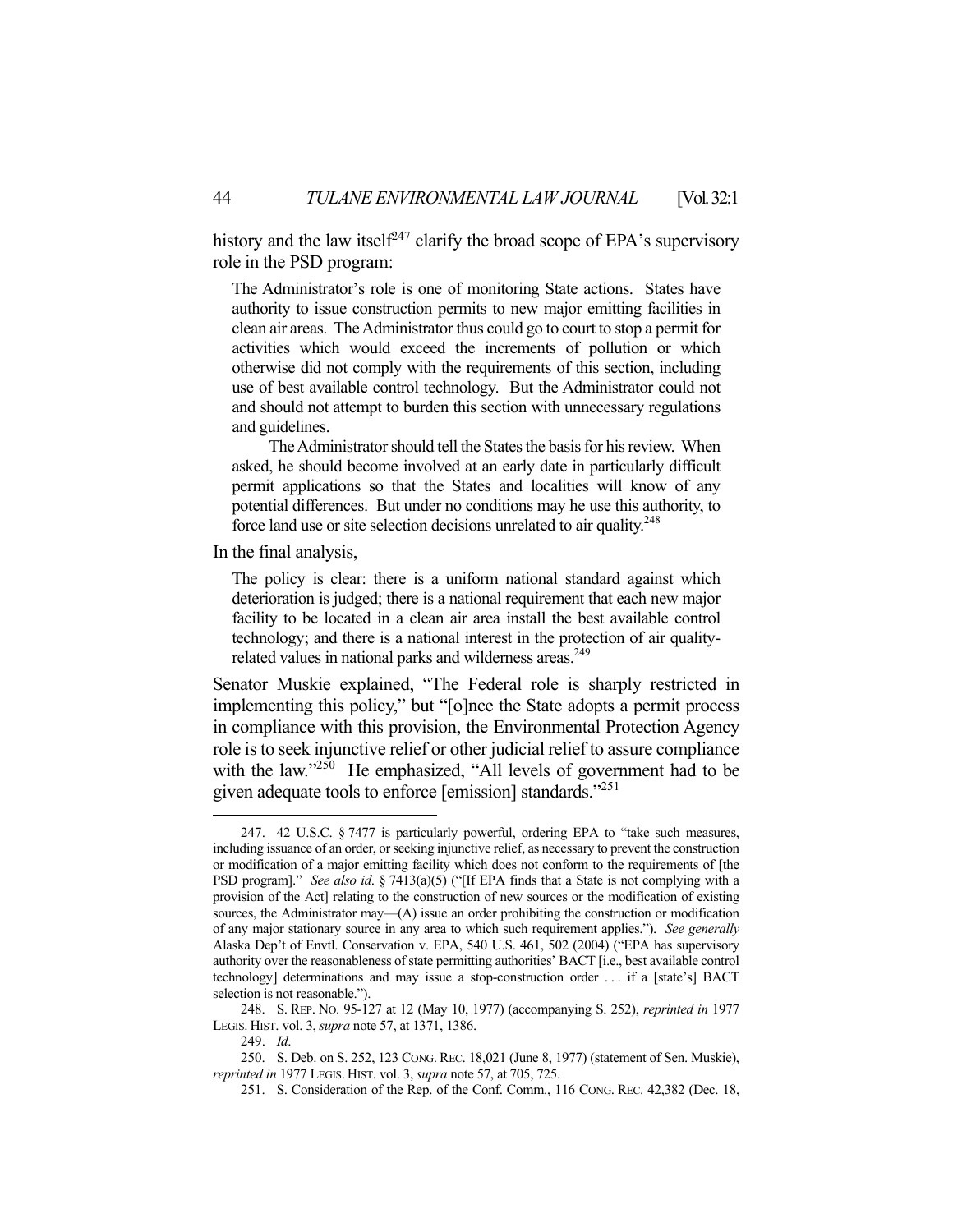For decades, lawyers have used the phrase "cooperative federalism" to refer to a variety of situations in which state and federal sovereigns exercise overlapping and interacting authorities.<sup>252</sup> But when two sovereigns cooperate, it tends to be "the stronger member of the combination who calls the tunes." $253$  The Clean Air Act's approach to cooperative federalism does nothing to upset this principle.

#### VI. CLIMATE CHANGE

 Assuming, as Senator Bob Dole did, that Congress intended the Clean Air Act to respond to President Nixon's September 11, 1970, "challenge" to "choose to come to terms with nature, to make amends for the past, and build the basis for a balanced and responsible future," how can a policy of ignoring climate change be consistent with congressional intent?254 We know from *King v. Burwell* that we should not "interpret federal statutes to negate their own stated purposes."255 *Burwell* concerned the Affordable Care Act,  $a/k/a$  Obamacare.<sup>256</sup> That law mandates creation of a health insurance exchange in every state, which is "basically, a marketplace that allows people to compare and purchase insurance plans."257 Congress encouraged states to set up their own exchanges but the law "provides that the Federal Government will establish the Exchange if the State does not."258 The Affordable Care Act provides "tax credits to certain people to make insurance more affordable." $259$  The way Congress set up the law, it would "not work without the tax credits."<sup>260</sup> Under the law, the tax credits depend on the

<sup>1970) (</sup>statement of Sen. Muskie), *reprinted in* 1970 LEGIS. HIST. vol. 1, *supra* note 7, at 123, 127. 252. *See* Joseph F. Zimmerman, *Preemption in the U.S. Federal System*, 23 PUBLIUS, Fall

<sup>1993,</sup> at 1, 10.

 <sup>253.</sup> Edward S. Corwin, *The Passing of Dual Federalism*, 36 VA.L.REV. 1, 21 (1950). The federal sovereign is undoubtedly the stronger member given the supremacy clause of the U.S. Constitution. U.S. CONST. art. VI, cl. 2:

This Constitution, and the Laws of the United States which shall be made in Pursuance thereof; and all Treaties made, or which shall be made, under the Authority of the United States, shall be the supreme Law of the Land; and the Judges in every State shall be bound thereby, any Thing in the Constitution or Laws of any State to the Contrary notwithstanding.

 <sup>254.</sup> *See supra* notes 46-47.

 <sup>255. 135</sup> S. Ct. 2480, 2493 (2015) (quoting N.Y. State Dep't of Soc. Servs. v. Dublino, 413 U.S. 405, 419-20 (1973)).

 <sup>256.</sup> Pub. L. No. 111-148, 124 Stat. 119 (2010).

 <sup>257.</sup> *Burwell*, 135 S. Ct. at 2485.

 <sup>258.</sup> *Id*.

 <sup>259.</sup> *Id*.

 <sup>260.</sup> *Id*. at 2487.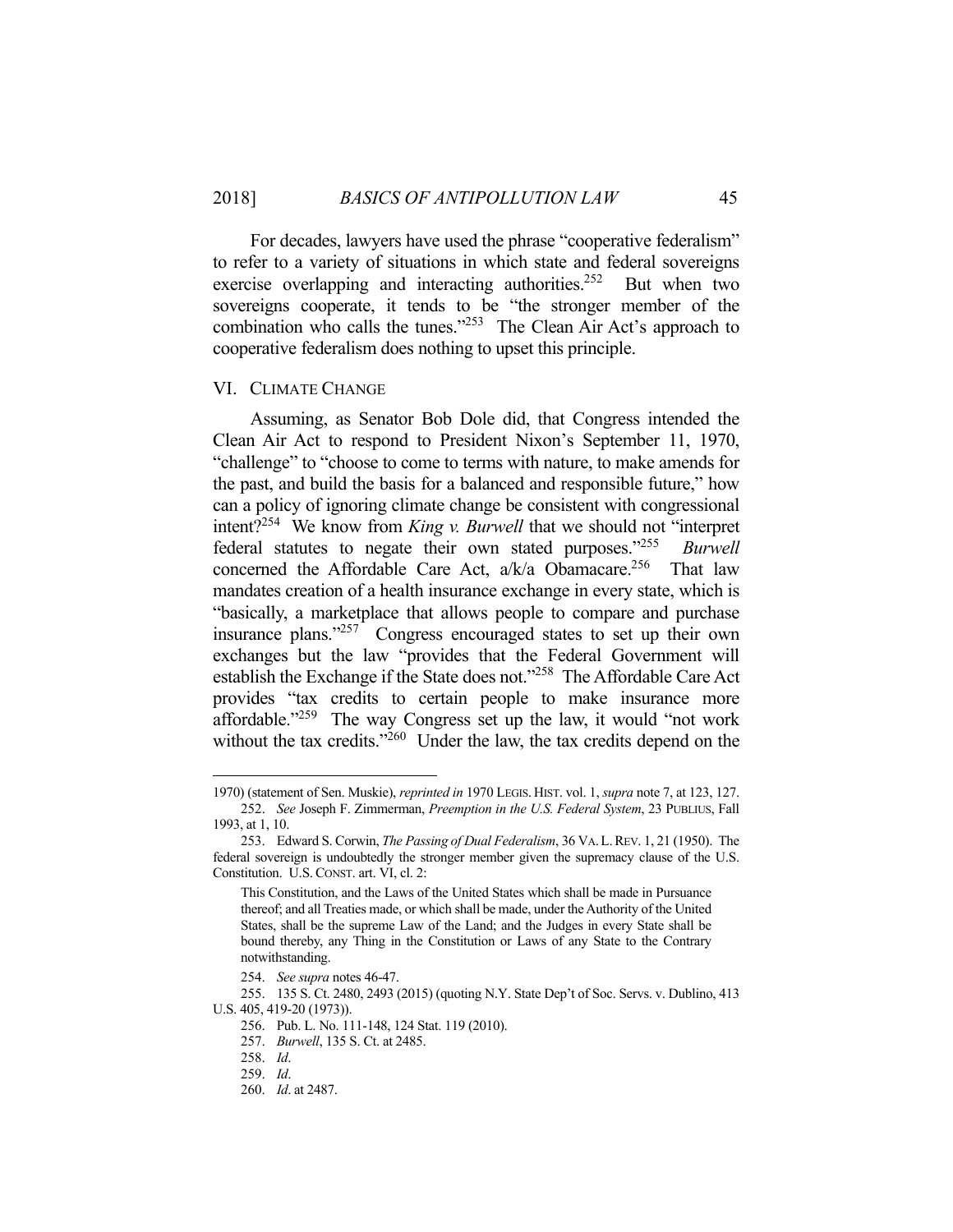insured being "covered by a qualified health plan . . . that was enrolled in through an Exchange established by the State."<sup>261</sup>

 When interpreting Congress's commands, the Court noted, "we must read the words 'in their context and with a view to their place in the overall statutory scheme,"<sup>262</sup> in line with the Court's duty "to construe statutes, not isolated provisions."<sup>263</sup> In this context, the Court interpreted the phrase "[health insurance] Exchange established by the State" to include exchanges established by the *federal* government because "[w]e cannot interpret federal statutes to negate their own stated purposes."264 A contrary interpretation would have "destabilize[d] the individual insurance market in any State with a Federal Exchange, and likely create the very 'death spirals' that Congress designed the Act to avoid."265 So although the "plain meaning" argument for a different outcome was "strong," the petitioners' reading "turn[ed] out to be 'untenable in light of [the statute] as a whole."<sup>266</sup> The "context and structure of the [Affordable Care] Act compel[led the Court] to depart from what would otherwise be the most natural reading of the pertinent statutory phrase."267

 Whether the Clean Air Act creates an EPA duty to protect the public from climate change is a much easier question than that faced by the *Burwell* Court. Congress made clear its broad intent that EPA protect the public health and welfare from pollution, both in legislative history and statutory text. Congress spoke broadly, requiring EPA to safeguard public welfare from any anticipated adverse effects from pollutants.<sup>268</sup> The congressional purpose was to "achieve a livable environment, not only for ourselves but for future generations."269 One commentator has argued, "The first comprehensive Clean Air Act, the foundation of America's

 <sup>261. 26</sup> U.S.C. § 36B(c)(2)(A)(i).

 <sup>262.</sup> *Burwell*, 135 S. Ct. at 2489 (quoting FDA v. Brown & Williamson Tobacco Corp., 529 U.S. 120, 133 (2000)).

 <sup>263.</sup> *Id.* at 2489 (quoting Graham Cty. Soil & Water Conservation Dist. v. United States *ex rel.* Wilson, 559 U.S. 280, 290 (2010) (internal quotation marks omitted)).

 <sup>264.</sup> *Id.* at 2493 (quoting N.Y. State Dep't of Soc. Servs. v. Dublino, 413 U.S. 405, 419-20 (1973)).

 <sup>265.</sup> *Id*.

 <sup>266.</sup> *Id.* at 2495 (quoting Dep't of Revenue of Ore. v. ACF Indus., 510 U.S. 332, 343 (1994)).

 <sup>267.</sup> *Id.*

 <sup>268.</sup> *See supra* note 11 and accompanying text. Further—and not surprisingly—greenhouse gases are "pollutants." Massachusetts v. EPA, 549 U.S. 497, 529 (2007) ("Carbon dioxide, methane, nitrous oxide, and hydrofluorocarbons are without a doubt 'physical [and] chemical . . . substance [s] which [are] emitted into . . . the ambient air.' The statute is unambiguous." (quoting the Act's definition of "air pollutant,"  $42$  U.S.C. §  $7602(g)$ )).

 <sup>269.</sup> *See supra* note 9 and accompanying text.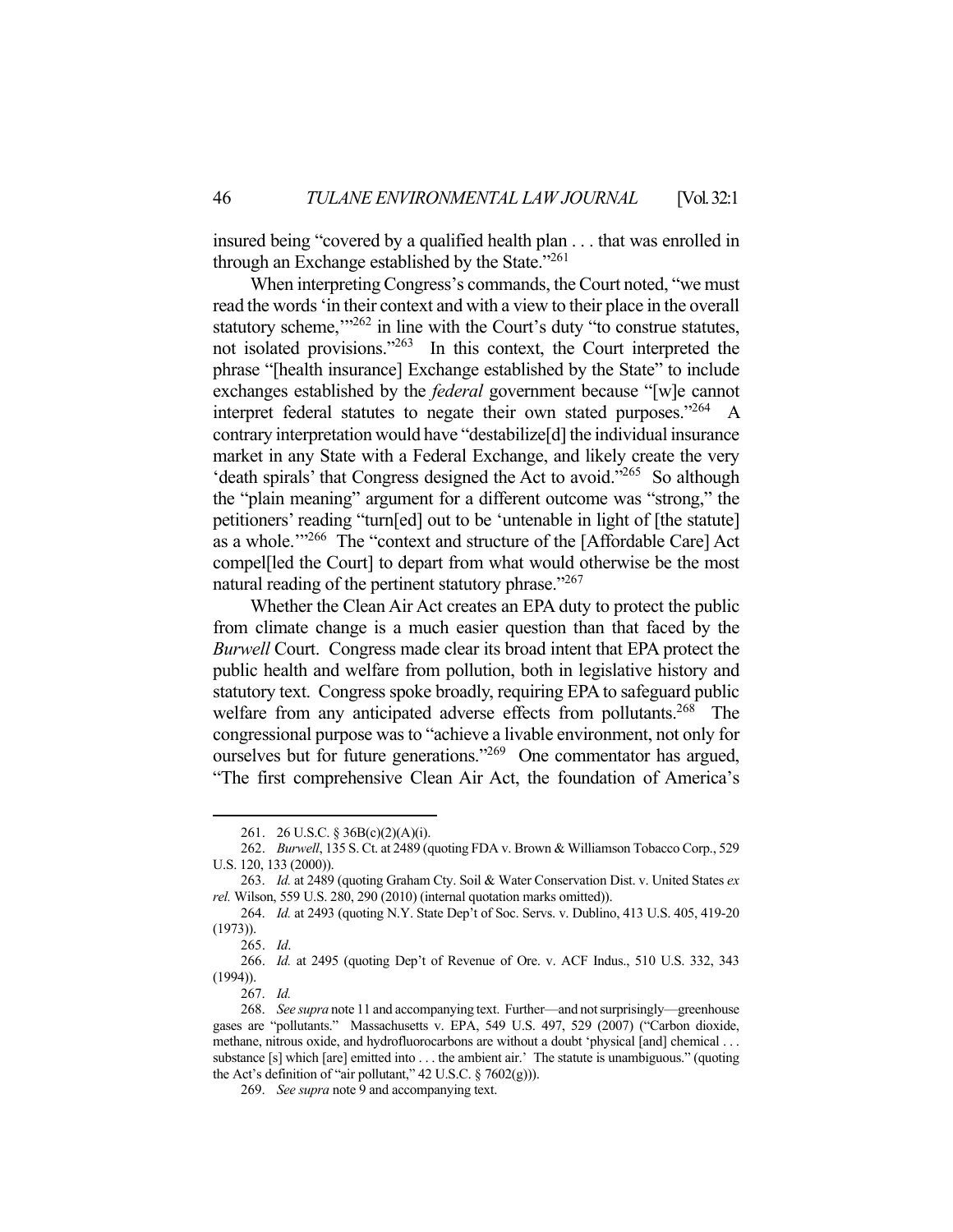modern environmental policy, was passed in 1970 with bipartisan support—and no mention of carbon dioxide as a pollutant. $270$  But Congress did not seek to "mention" every pollutant to be regulated by the Act. Instead, Congress ordered EPA to protect health and welfare from "any pollutant"—broadly defined<sup>271</sup>—that EPA concludes "may reasonably be anticipated to endanger public health or welfare.<sup>"272</sup> It is one thing to say that Congress has so far failed to give EPA an ideal set of tools to grapple with climate change; it is quite another to assert that harmful pollutants, i.e., greenhouse gases, are somehow immune from the Act's reach, or from EPA's duty to protect public health and welfare.

 Is climate change a real threat? As a matter of law, that is not an open question. EPA has promulgated a finding that "six greenhouse gases taken in combination endanger both the public health and the public welfare of current and future generations" $273$  and that "greenhouse gases in the atmosphere may reasonably be anticipated both to endanger public health and to endanger public welfare."<sup>274</sup> The U.S. Supreme Court has noted, "A well-documented rise in global temperatures has coincided with a significant increase in the concentration of carbon dioxide in the atmosphere. Respected scientists believe the two trends are related."275 In other words, greenhouse gases are pollutants that threaten public health and welfare. Under the basic provisions of the Clean Air Act, therefore, EPA has a duty to protect the public. Exactly what form that protection should take and whether EPA's duty is enforceable are more complicated questions.<sup>276</sup> But any argument that a return to Clean Air Act "basics"

<u>.</u>

 <sup>270.</sup> Paul H. Tice, *Trump's Half-Measures Won't Save the Coal Industry*, WALL ST.J., Sept. 17, 2018, at A19.

 <sup>271. 42</sup> U.S.C. § 7602(g).

 <sup>272.</sup> *Id.* § 7408(a)(1).

 <sup>273.</sup> EPA, Endangerment and Cause or Contribute Findings for Greenhouse Gases Under Section 202(a) of the Clean Air Act, 74 Fed. Reg. 66,496, 66,496 (preamble to final rule, Dec. 15, 2009). The six are [carbon dioxide  $(CO_2)$ , methane  $(CH_4)$ , nitrous oxide  $(N_2O)$ , hydrofluorocarbons (HFCs), perfluorocarbons (PFCs), and sulfur hexafluoride (SF<sub>6</sub>). *Id.* at 66,497. 274. *Id*.

 <sup>275.</sup> Massachusetts v. EPA, 549 U.S. 497, 504-05 (2007) (noting additionally that "when carbon dioxide is released into the atmosphere, it acts like the ceiling of a greenhouse, trapping solar energy and retarding the escape of reflected heat. It is therefore a species—the most important species—of a 'greenhouse gas'").

 <sup>276.</sup> *See* Zen-Noh Grain Corp. v. Jackson, 943 F. Supp. 2d 657, 661 (E.D. La. 2013) (holding that duties that are enforceable as "nondiscretionary" are "statutory obligations with an explicit deadline for the EPA to act"); *see also Massachusetts*, 549 U.S. at 533 (holding that when "EPA has responded to a petition for rulemaking, its reasons for action or inaction must conform to the authorizing statute").